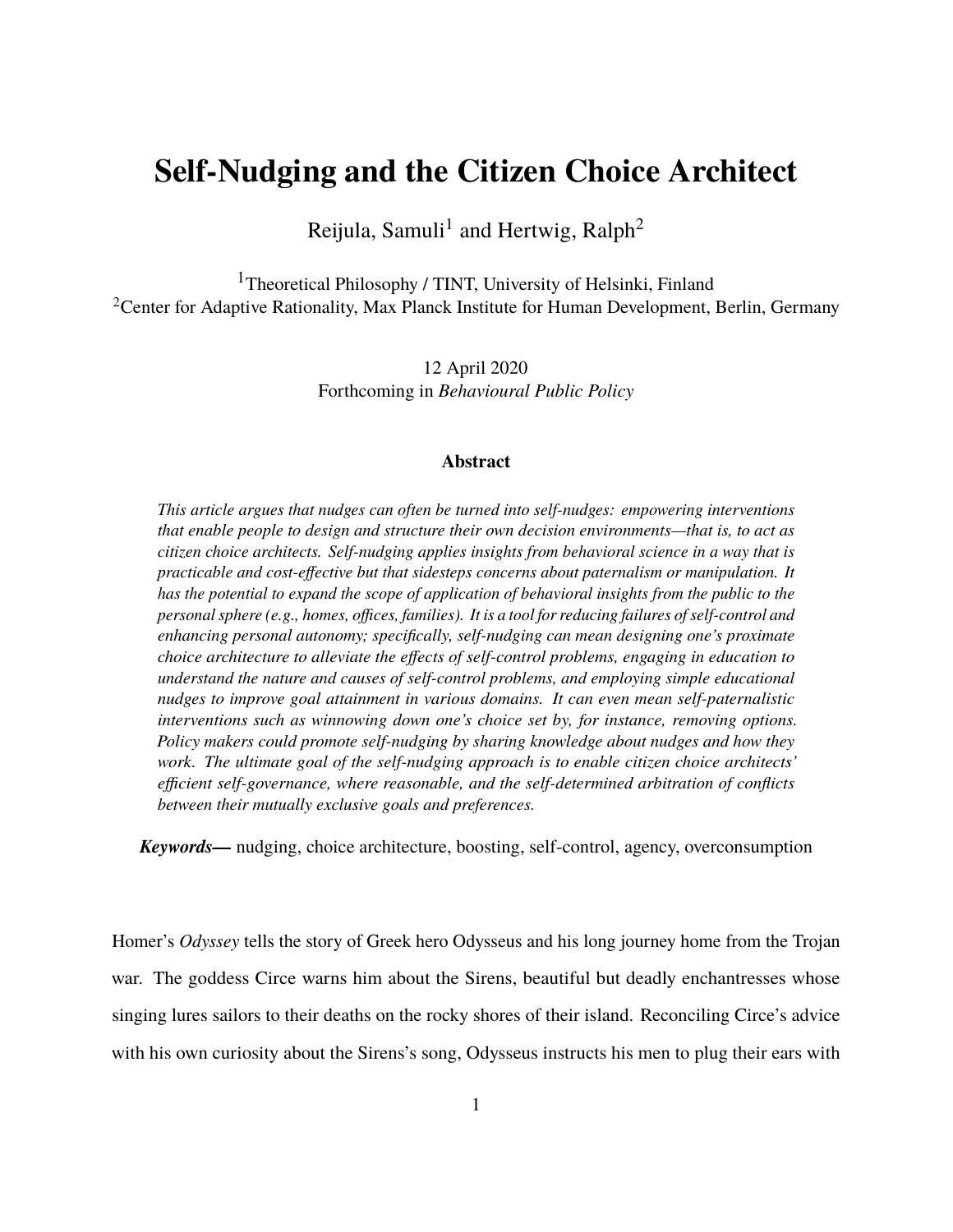beeswax and tie him to the mast of the ship, leaving him there no matter what he says. As they pass the island, Odysseus–bewitched by the Sirens's song–begs his men to untie him. Unable to hear the song, the crew see the Sirens for what they are: dangerous monsters. Acting on Odysseus's orders, they ignore their spellbound captain and row the ship, and Odysseus, to safety.

Informed by Circe's advice and aware of his limited capacity for self-control (or, to use older terminology, willpower), Odysseus resisted temptation by making strategic adjustments to the external world. He manipulated the physical environment by having his men tie him to the mast. In addition, he harnessed the social environment by first inoculating his crew against temptation (having them plug their ears with wax), then recruiting them as guards. The literature on self-control contains numerous examples of strategies that counteract a lack of self-control by modifying physical and social aspects of a person's external world or mental aspects of a person's internal world. Schelling [\(1984\)](#page-38-0) offered the example of pregnant women, who, anticipating a temporary shift in their preferences for pain relief during labor, ask hospital staff not to have nitrous oxide available in the delivery room. Building on Ainslie [\(1992\)](#page-34-0) and Ainslie [\(2001\)](#page-34-1) and Rachlin [\(2000\)](#page-38-1), Bénabou and Tirole [\(2004\)](#page-34-2) examined self-control strategies that rely on manipulating the mental environment; they found that good habits and personal rules in organizing one's mental space can help people avoid impulsive behavior.

Many modern temptations are no less insidious than those faced by Odysseus. Environments created by market economies that rely on consumption-based growth often exploit people's biological, psychological, social, and economic vulnerabilities, making it ever easier for people to overconsume (e.g., Swinburn et al. [2011;](#page-38-2) Roberto et al. [2015;](#page-38-3) Wu [2017\)](#page-39-0). Take, for instance, the ubiquity of high-caloric, low-cost processed foods and sweetened sodas (Nestle [2013;](#page-37-0) Nestle [2015\)](#page-37-1). Highly engineered, mass-produced foods and drinks have unleashed novel surges of pleasure—and addiction (Cross and Proctor [2014\)](#page-34-3). Most of the world's population now lives in countries in which overweight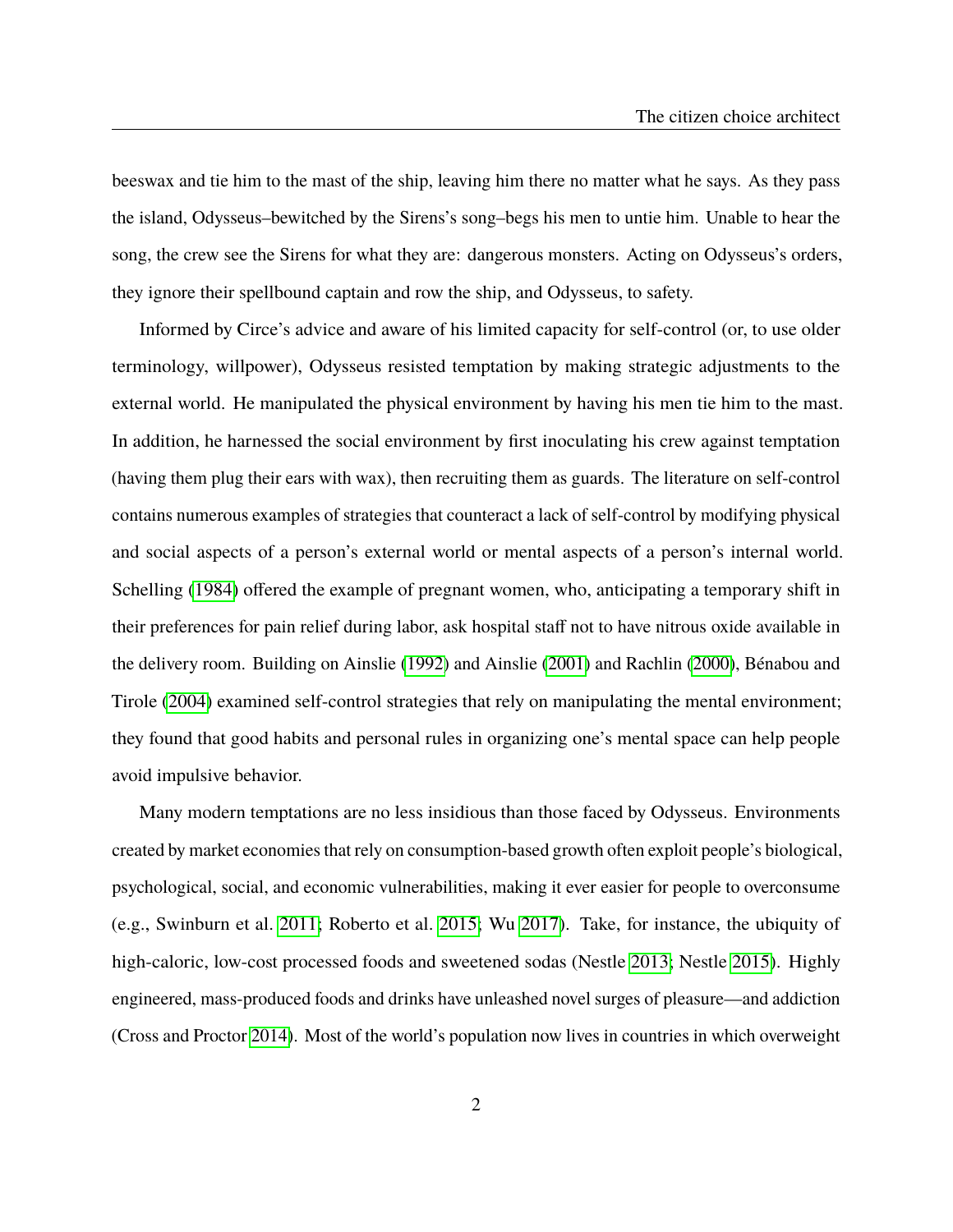and obesity kill more people than underweight does (Swinburn, Egger, and Raza [1999\)](#page-38-4). In 2016, 39% of adults worldwide were overweight and 13% were obese (WHO [2018\)](#page-39-1), and in 2012, problematic dietary habits were estimated to be associated with around 45% of cardiometabolic deaths in the US (Micha et al. [2017\)](#page-37-2). The manipulative information environment is another pervasive modern temptation. The information ecology–defined by the internet, smartphones, social media, e-mail, and other online technologies–has created a "check-in" impulse, a "mental itch constantly in need of being scratched" (Wu [2017,](#page-39-0) p.186). Like junk food, a low-quality information product offering affirmation, sensationalism, and instant gratification tends to be cheaper and more readily available than high-quality information (Johnson [2015\)](#page-36-0).

People with more self-control–i.e., the "effortful regulation of the self by the self" (Duckworth [2011,](#page-35-0) p. 2639)–seem better able to achieve their long-term goals, as measured in terms of health, wealth, and other dimensions of human flourishing. According to Moffitt et al. [\(2011\)](#page-37-3), the capacity for self-control in the first decade of life predicts adult outcomes including income, savings, occupational prestige, and physical and mental health. Against this background, how best can society, individuals, and policy makers respond to the incessant challenges to self-control that characterize the modern world? Policy makers' traditional tools include economic incentives and disincentives such as taxation (e.g., taxing sugary drinks), subsidies (e.g., promoting healthy food consumption; see Thow, Downs, and Jan [2014\)](#page-39-2) and regulations (e.g., limiting access to sugary drinks in schools). Our focus here is not on these traditional tools for steering citizens' behavior but on self-deployed control strategies (see Duckworth, Milkman, and Laibson [2018\)](#page-35-1). Rigid strategies in the spirit of having oneself tied to the mast are impractical for regulating the intake of food, drinks, drugs, and information. For instance, most people are reliant on digital technology in their working lives, meaning that a radical digital detox (as suggested by commentators such as Otto [2016\)](#page-38-5) is out of the question. Legal means of self-regulation are also limited; in many countries, the law does not allow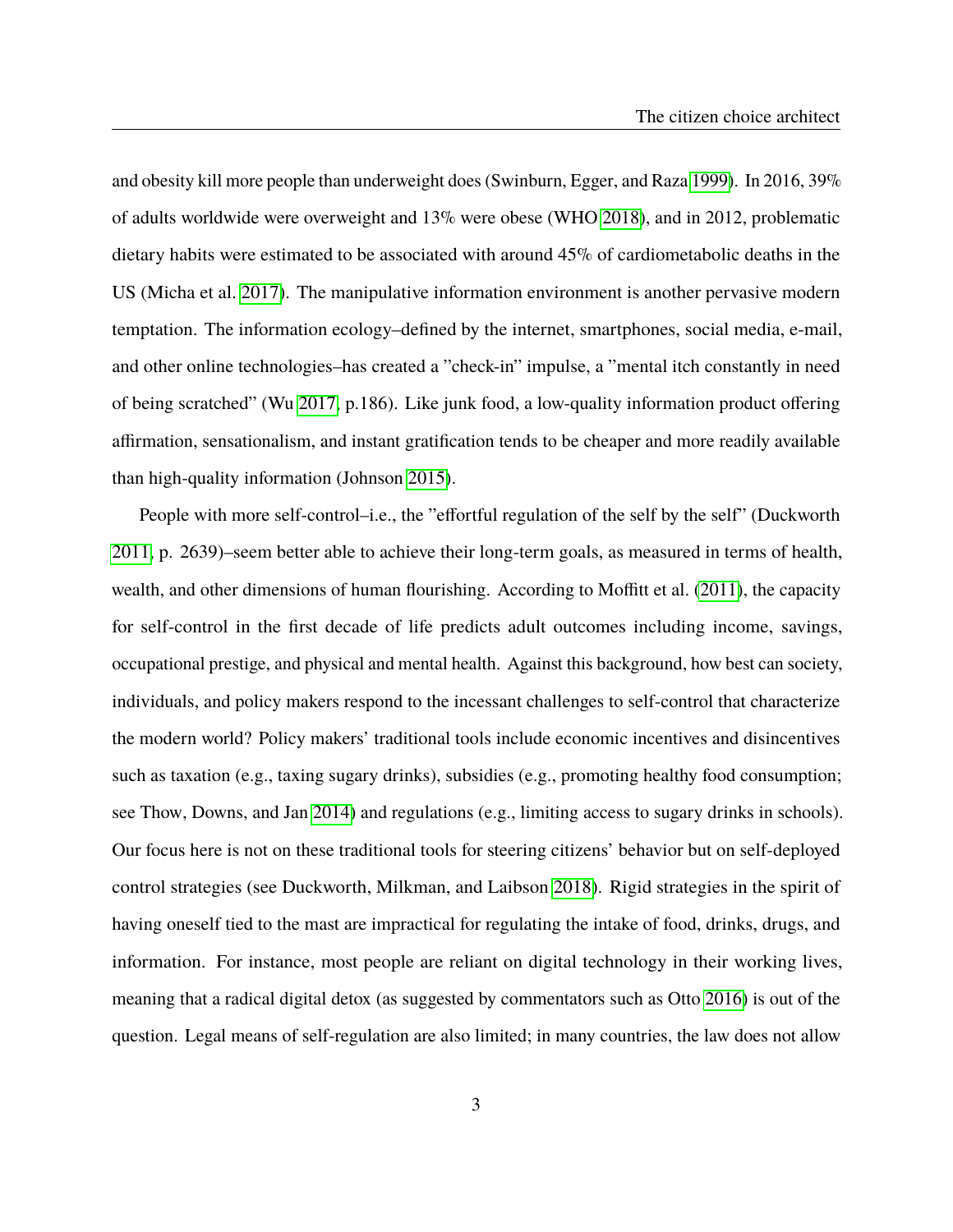individuals to enter into binding agreements with their future selves (e.g., banning themselves from casinos). And research into the effectiveness of voluntary strategies for self-control–from saving loose change to joining Weight Watchers–shows mixed results and relatively low adherence rates (Dansinger et al. [2005\)](#page-35-2).

In this article we take another approach, arguing that insights from behavioral science often associated with nudging (see Thaler and Sunstein [2008\)](#page-38-6) offer a rich repertoire of tools for selfdeployed strategies of self-control. We begin by outlining our notion of self-nudging. We then distinguish categories of nudges and summarize the ethical and practical problems of nudging that others have identified. Subsequently, we describe self-nudging as a way of translating behavioral science insights into policy, showing how it can contribute to the discussion on bounded rationality and failures of self-control. Finally, we relate this new approach to the boosting program (Hertwig and Grüne-Yanoff [2017\)](#page-36-1), discussing practical issues associated with the delivery and implementation of self-nudging interventions.

# **From nudging to self-nudging**

For me, the cues are aural (the ping, the French horn) and visual (pop-ups on the screen). I already knew that putting the phone on silent wasn't enough to break the habit, but ... out of sight could be out of mind. In the mornings, preparing breakfast, I found that it helped to leave the phone in another room. In the car, it went in the glove compartment. When walking around, I'd put it in a zippered pocket.

— Jerome Groopman [\(2019\)](#page-35-3)

Nudges are nonregulatory and nonmonetary interventions that steer individuals' behaviors toward their ultimate goals (e.g., being healthier, wealthier, and happier) without eliminating any options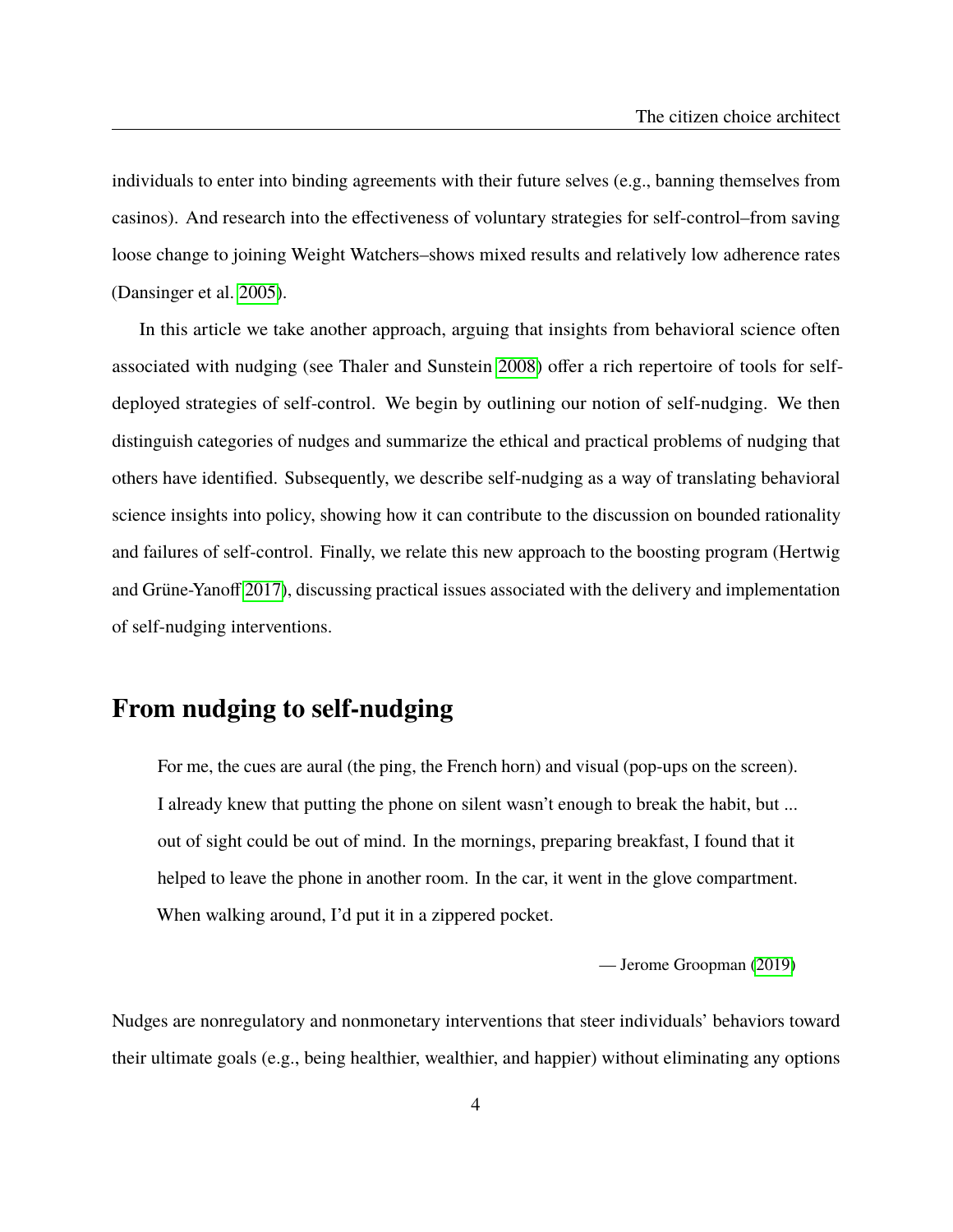or significantly changing the economic incentives.[1](#page-4-0) Consider Thaler and Sunstein's [\(2008\)](#page-38-6) school cafeteria example: Acting as a choice architect, the fictional director of food services for a large city's schools attempts to guide students towards making healthy food choices (without changing the options available) by manipulating psychologically important but economically insignificant aspects of the choice architecture. She rearranges the order of items so that healthy options are positioned early in the line and unhealthy desserts and French fries are moved away from eye-level shelves (for systematic reviews of positional influences and nudge effects on food choice, see Broers et al. [2017;](#page-34-4) Bucher et al. [2016\)](#page-34-5). As in this example, nudges target aspects of the choice architecture toward which a fully rational *homo economicus* would be indifferent (e.g., order, defaults, framing), but which matter a great deal to real-world decision makers. Nudges have been applied in domains as diverse as savings, highway safety, consumer protection, energy use, climate change, obesity, education, poverty, and health (Sunstein [2016\)](#page-38-7).

Importantly, the individual being nudged need not be aware of the nudge, let alone of the psychological mechanisms harnessed by the choice architect. In fact, some interventions may be more effective if people know nothing of the intervention or how it works (Holden, Zlatevska, and Dubelaar [2016;](#page-36-2) but see Loewenstein et al. [2015\)](#page-37-4). Take the effect of changes in food placement on food choice. Food placement is a prominent nudging strategy that follows the rationale that people are less likely to eat food that is harder to reach; simply moving it further away will reduce its consumption (Bucher et al. [2016\)](#page-34-5). Altering placement is the nudging intervention with the largest effect on fruit and/or vegetable choice (with  $d = .39$ ) featured in Broers et al.'s [\(2017\)](#page-34-4) meta-analysis. We consulted all 12 articles (14 studies) that were included in their meta-analysis (their table 1). In no single study were participants informed about the specific changes that experimenters made to the choice architecture, nor were they told about the psychological mechanism underlying this strategy.

<span id="page-4-0"></span><sup>1</sup>For a careful analysis of the concept(s) of nudge, see Mongin and Cozic [\(2018\)](#page-37-5)).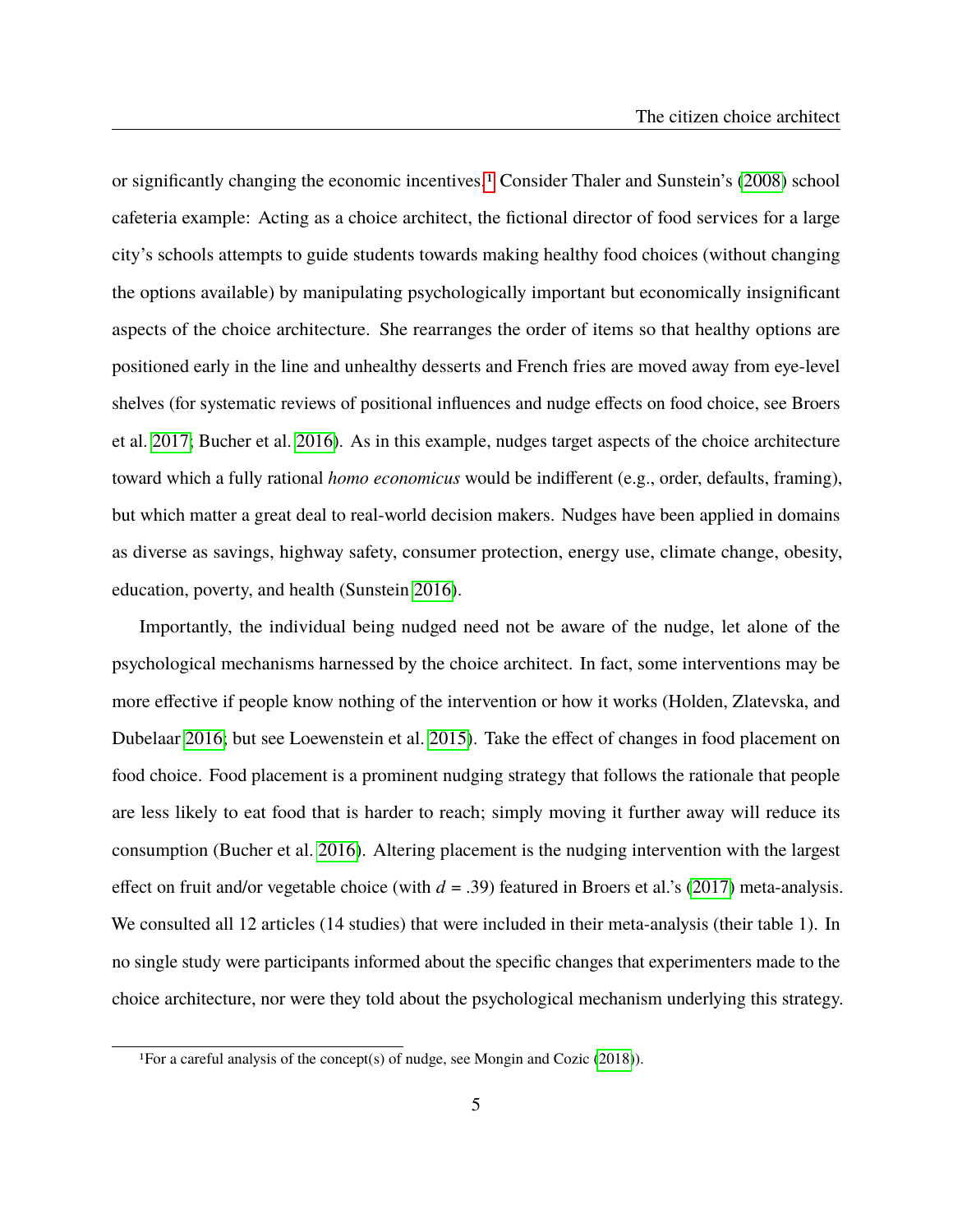Consider another example: "by changing the size of dishware, portion sizes may be reduced leading to unconscious changes in actual food intake" (Bucher et al. [2016,](#page-34-5) p. 2253). Those being nudged are not necessarily aware of it, and they are even less aware of the psychological mechanisms at work (see also Bovens [2008\)](#page-34-6). That said, there are also cases in which the principles underlying a nudging intervention are made public. For example, the guidelines for behavioral policy interventions issued by the Obama administration required that the principles of the intervention should always be publicized. Importantly, however, even if the explanation is made public, it is unlikely that everyone affected will make the effort to inform themselves.

It is common for an information asymmetry to exist between policy makers and the people being nudged, with policy makers having more and better information. Targeting this asymmetry opens up a new class of policy interventions. We propose that knowledge about nudges and how they work can be actively shared with a target audience, thereby enabling people to address what they perceive as failures of self-control. Let us return to Odysseus and the Sirens. The advice Circe gave Odysseus turned him from a naïve, unsuspecting subject into a psychologically sophisticated agent: he became aware of his vulnerability to enchantment. Perhaps even more importantly, Circe shared a behavioral tool that enabled him to cope with anticipated failures of self-control and to pursue both his short-term and long-term goals: to hear the Sirens' song and to get home safely.

Following this logic, we propose that–if properly informed and instructed–people can enlist nudges for purposes of self-regulation. We refer to this concept as self-nudging.<sup>[2](#page-5-0)</sup> Self-nudges require awareness of a link between one's behavior and the architecture of the environment, as well as knowledge of a procedural competence that can help to break (or modify) that link. By facilitating the use of self-nudges, public officials and policy makers could enable citizens to become choice

<span id="page-5-0"></span><sup>2</sup>The concept of self-nudging has been used by, for instance, Torma, Aschemann-Witzel, and Thøgersen [\(2018\)](#page-39-3) and Service and Gallagher [\(2017\)](#page-38-8), and is sometimes mentioned in passing (e.g., Bovens [2008,](#page-34-6) Footnote 5; Halpern [2016,](#page-36-3) chapter entitled "Well-being: Nudging ourselves, and each other, to happier lives"). To the best of our knowledge, however, there has not yet been a systematic proposal to harness self-nudging for policy purposes.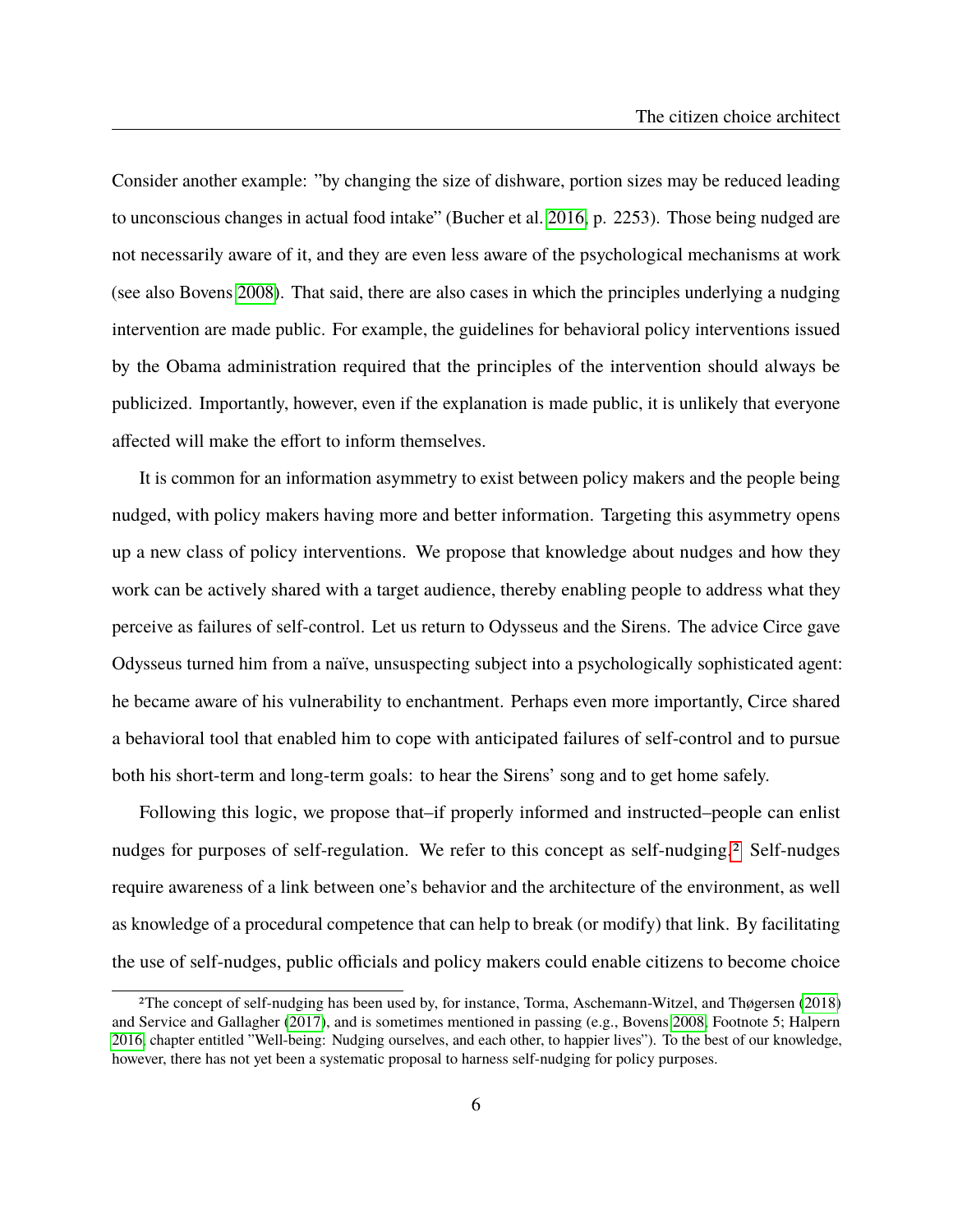architects in their own right, designing their proximate choice architectures in ways that nudge them in desirable directions. From the perspective of public choice architects, facilitating a self-nudge intervention means, first, identifying a choice environment involving a behavioral problem–typically a failure of self-control–that could be avoided or mitigated by redesigning aspects of the environment, and, second, designing and communicating an effective strategy that enables individuals to make the necessary changes in the environment. Specifically, citizens must be informed about the likely causes and determinants of the behavioral problem in question, and how and why the self-nudge could help to address it. This approach is not as out-of-the-ordinary as it may sound. As Schelling [\(1978\)](#page-38-9) observed, "many of us have little tricks we play on ourselves to make us do the things we ought to do or to keep us from the things we ought to foreswear" (p. 290). For instance, many of us balance letters to be mailed on the front door handle, or keep our daily medication next to our toothbrush. Others learn to avoid temptation by keeping only small amounts of alcohol in the house (Wertenbroch [1998\)](#page-39-4), or deliberately imposing a "waiting period" on themselves by leaving their credit card at home when contemplating a major purchase. Still others use "mental accounting" to save for future goals (Thaler [1999;](#page-38-10) Drexler, Fischer, and Schoar [2014\)](#page-35-4), transferring part of their salary to a separate bank account earmarked for a specific purpose. All such changes in our proximate choice architecture can also be seen as self-nudges.

What these examples of self-control strategies have in common is that a purely economically rational agent would see no sense in any of them. Yet the simple modifications of the proximate choice environment can help real-life decision makers to control their immediate impulses. Conceptualizing nudges not just as policy tools reserved for behavioral scientists and public policy experts, but as self-nudging tools to which the public can be initiated has a number of benefits. First, the growing number of nudging interventions informed by behavioral science could also be harnessed as self-nudges. Second, nudging interventions could expand the scope of application to the private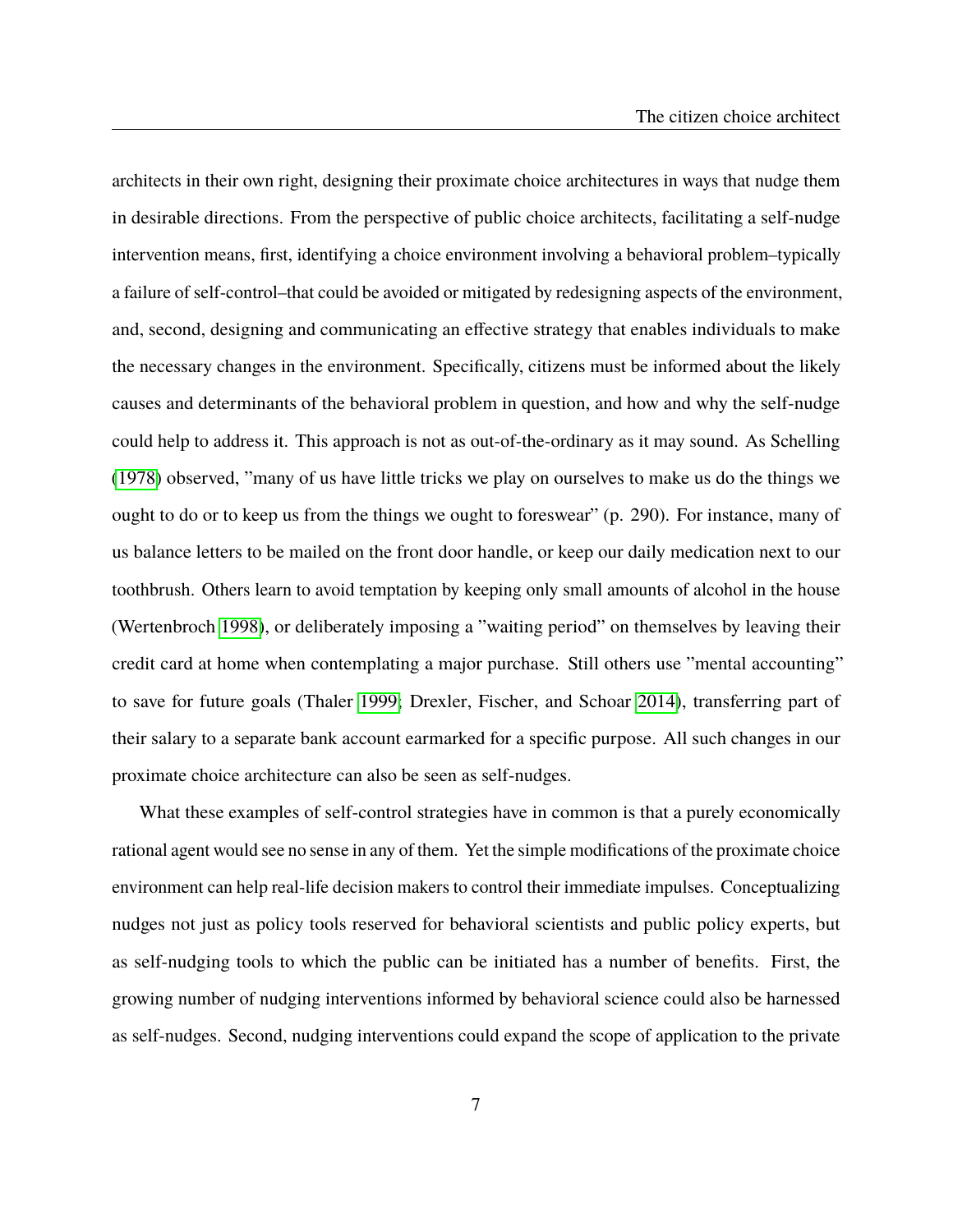domain, which tends to remain beyond the reach of public choice architects. Third, self-nudging can avoid some of the ethical and practical problems of nudging, as we describe shortly. Let us next consider a classification of nudges that can also inform categories of self-nudges.

### **Categories of nudges**

Although many nudging interventions work by exploiting a cognitive bias or decisional inadequacy to push a decision maker toward a desirable choice, not all are "non-educative" nudges in this strong sense (Sunstein [2016\)](#page-38-7). Others, such as the provision of information, reminders, or disclosures, can be regarded as "educative nudges." In principle, both educative and noneducative nudges can be turned into self-nudges. However, noneducative nudges are likely to require more sharing of knowledge about the underlying mechanism, as this knowledge is not necessarily part of people's lay theories of behavior or folk psychology.

Different nudges target different aspects of the choice architecture. Focusing on categories of nudges that could, at least in principle, be transformed into self-nudges, we consider five categories and functions (based on Sunstein [2016,](#page-38-7) and Madrian [2014\)](#page-37-6).

*1. Encouraging planning: reminders and prompts.* Lack of planning may lead to bad choices, especially when there are competing demands on people's attention. Prompting people to plan in advance and reminding them (e.g., by text message) to follow through has been shown to improve goal attainment in various domains (e.g., voting and vaccination; Milkman et al. [2011;](#page-37-7) Nickerson and Rogers [2010\)](#page-37-8).

*2. Framing and priming.* Different ways of framing a situation may lead to contrasting choice behaviors. For instance, one and the same food product could be labelled as 90% fat-free or as containing 10% fat, and these logically equivalent framings could induce substantially different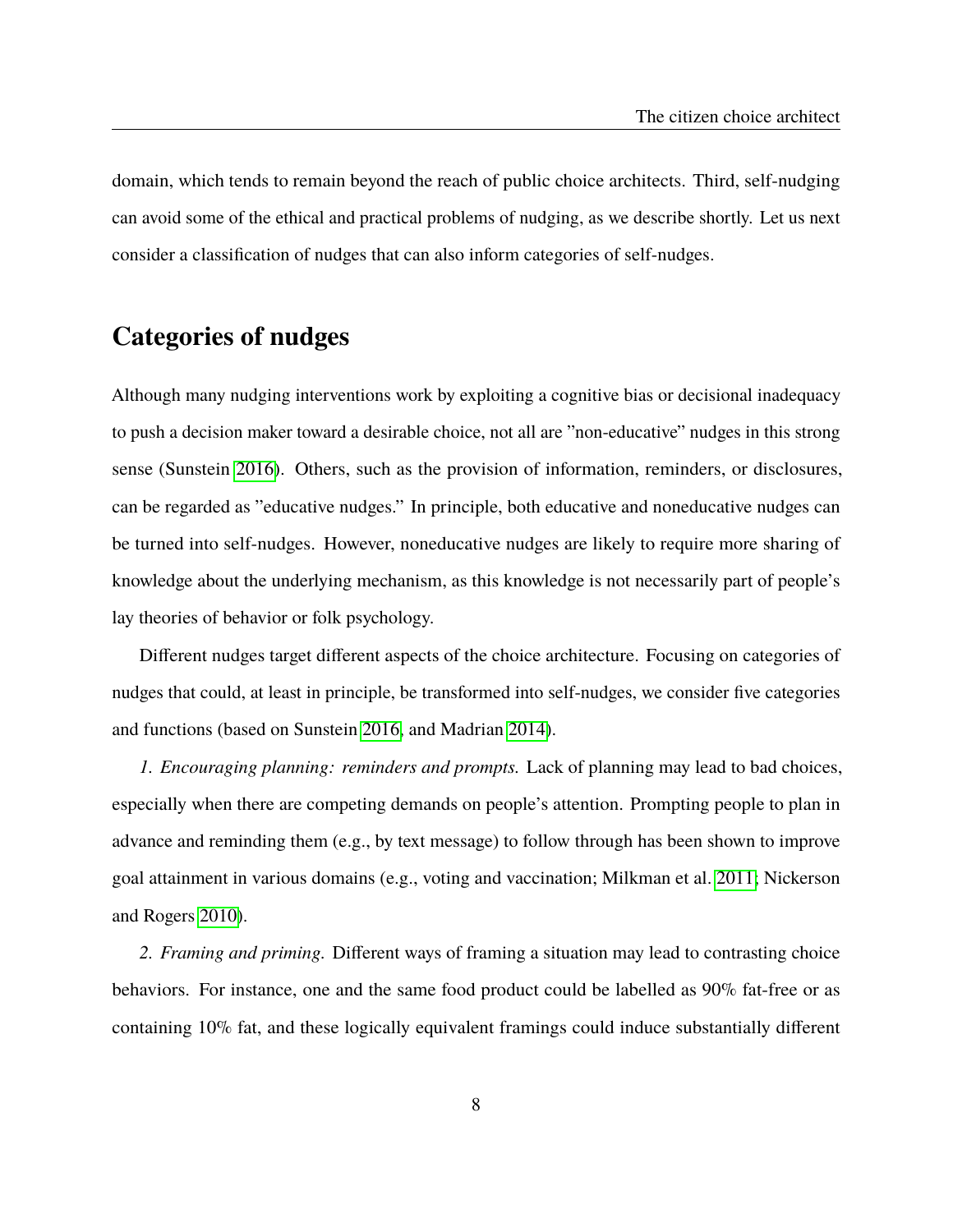choices. Similarly, the same set of options in a social situation may lead to different choices depending on whether the situation comes across as a collaborative effort or as a competition among participants (Liberman, Samuels, and Ross [2004\)](#page-37-9).

*3. Manipulating accessibility: order and arrangement.* The order and perceptual salience of options in choice situations also matter (e.g., Bucher et al. [2016\)](#page-34-5). What people see first when they enter a cafeteria or open a webpage influences their choices. Similarly, reducing inconvenience in the process of, for instance, applying for financial aid for college can increase the chance that students apply for aid and decrease the chance that applicants give up (Madrian [2014\)](#page-37-6)).

*4. Eliciting social comparisons and exerting social pressure*. People often figure out what appropriate behavior in a situation is by considering what others do (Cialdini and Goldstein [2004\)](#page-34-7). Telling people that "most people pay their taxes on time" or having them compare their energy use with that of their neighbors may promote the desired behavior (Halpern [2016\)](#page-36-3).

*5. Providing defaults.* Nudge interventions may also target the choice process itself—for example, by setting default options that will hold if the chooser does nothing. It has been demonstrated that switching from an opt-in to an opt-out architecture increases desirable target behaviors (vaccination rates and green-energy use; Madrian [2014;](#page-37-6) for a meta-analysis of default effects, see Jachimowicz et al. [2019\)](#page-36-4).

With these categories in mind, we turn to various ethical and practical problems of nudging.

### **Ethical and practical problems of nudging**

One key argument in favor of self-nudging is that it addresses various concerns that have been raised about the ethics of nudging (e.g., Glaeser [2006;](#page-35-5) Rebonato [2012;](#page-38-11) White [2013,](#page-39-5) but see also Sunstein [2015\)](#page-38-12)–or at least substantially reduces their force. Here we outline five major criticisms.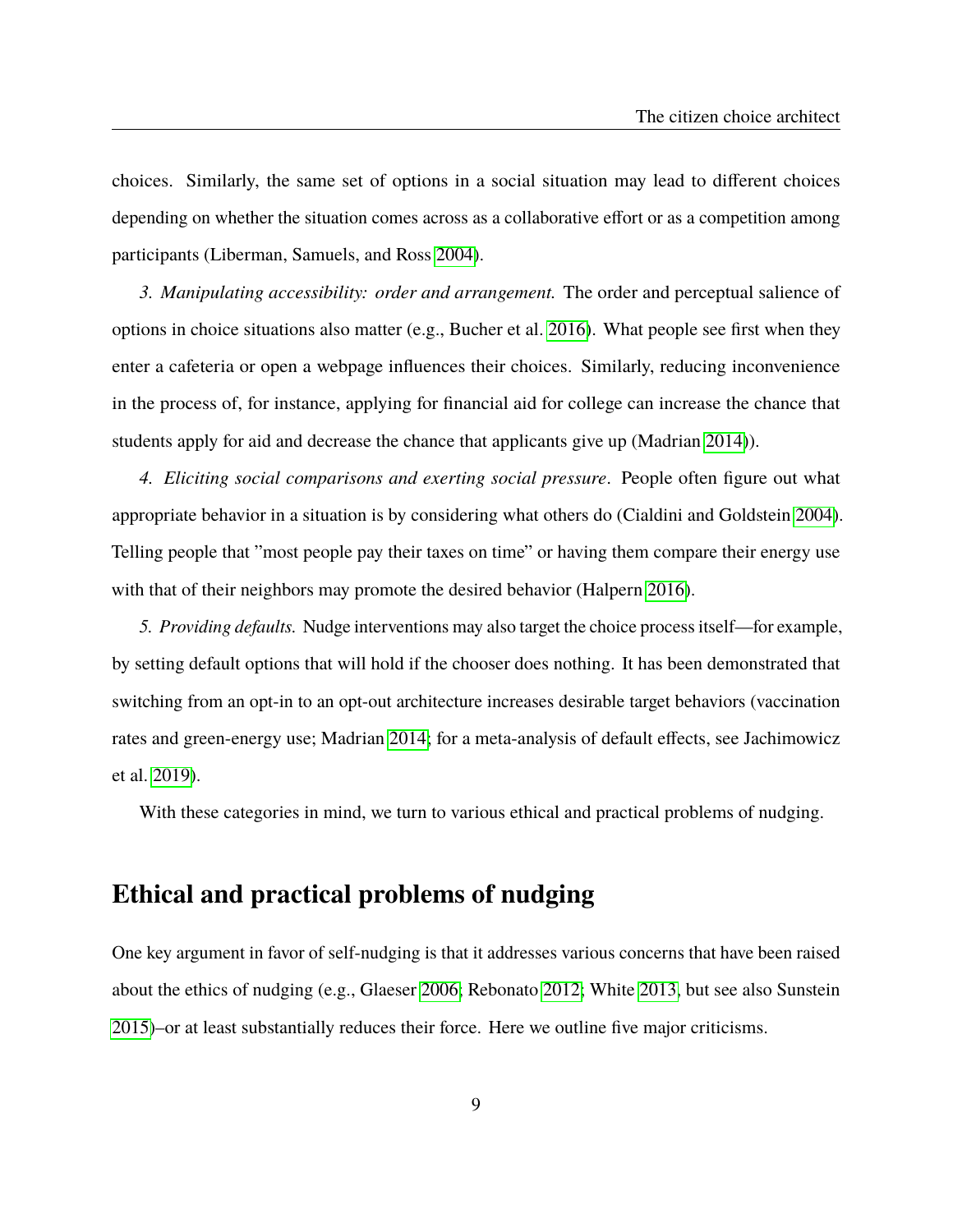*1. Autonomy.* Some nudges "typically work better in the dark" (Bovens [2008,](#page-34-6) p. 209). There are two issues at play here. One is that the fact that a person is being nudged is not being disclosed to them, can be seen to undermine their autonomy (see also House of Lords [2011\)](#page-36-5). The second issue is that people are often unaware of the mechanisms behind the nudge that changes their behavior. To the extent that a nudge exploits cognitive limitations or biases, it shapes behavior in ways that are not necessarily transparent to the chooser. Although nudges aim not to be paternalistic in the sense of putting someone else's normative judgments in the place of the agent's own, some of them nevertheless change behavior by means other than rational persuasion (Hausman and Welch [2010\)](#page-36-6). According to several influential accounts, "the exercise of human agency consists in judgment and behavior ordered by self-conscious reflection about what to think and do" (Doris [2015,](#page-35-6) p. x). From this perspective, bypassing a decision maker's reflective or deliberative processes threatens their personal autonomy. The crux of the argument becomes clearer if we compare nudge interventions with traditional policy interventions, such as fiscal and regulatory measures (e.g., taxes on cigarettes or laws stipulating that motorcyclists must wear helmets). Such interventions are highly visible, and this visibility safeguards against arbitrary and unreasonable government interference: citizens are able to scrutinize the interventions and hold governments accountable. In this sense, traditional policy interventions treat people as autonomous individuals. Nudges, in contrast, can bypass the processes of deliberative thinking (recall positional effects on food choice) and may thus undermine decision makers' autonomy.

*2. Reversibility.* Concerns about autonomy are amplified by related worries about reversibility. One defining condition of a nudge is that its effects must be easy for the targeted individual to reverse. Rebonato [\(2012;](#page-38-11) see also Mills [2018\)](#page-37-10) argued that nominal reversibility–that is, reversibility in principle–is not the same as reversibility in practice. He suggested that there may even be a trade-off between a nudge's effectiveness and its reversibility. For example, if a nudge works on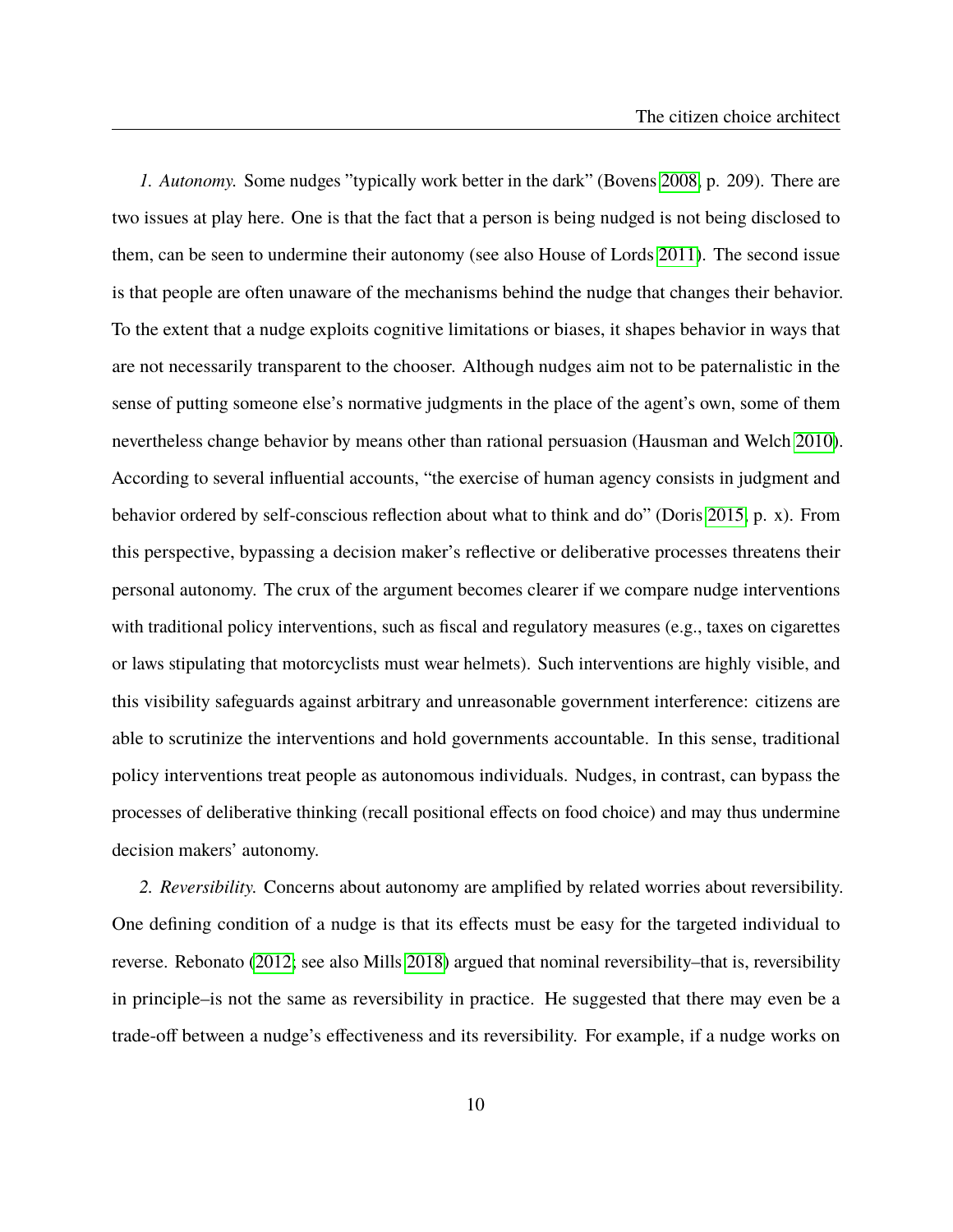everyone, the fact that only a small fraction of decision makers reject the nudge (e.g., 99.97% of Hungarians were, by default, presumed to be organ donors because they had not registered otherwise; Johnson and Goldstein [2003\)](#page-36-7) suggests that it may be nominally but not actually reversible. Although many nudges are both visible and public (e.g., graphic health warnings; automatic enrolment in savings plans), others may fly under the radar of the chooser (e.g., unconscious changes in food intake due to positional or order effects), making opting out difficult. Hence, in terms of autonomy and freedom of choice, a nudge may, somewhat paradoxically, be ethically more problematic than a transparently coercive paternalistic intervention: the latter can be more readily detected, deliberated on, and contested.

*3. Public versus private domain, and unintended side effects.* Nudges are by design local solutions restricted to particular choice settings. Consequently, policy makers are typically only able to influence public choice contexts by nudging—although it is conceivable (and often desirable) that nudging that affects behavior repeatedly (e.g., healthy food choices) generalizes to decisions that are not made in public (Hertwig [2017\)](#page-36-8). Yet many of the behaviors associated with self-control problems lie outside the public sphere, making them difficult for public choice architects to reach. Safe from the eyes of friends and colleagues and from social control and regulatory measures, people may be prone to making late-night visits to the fridge or indulging in a secret chocolate habit. Last but not least, the public nature of nudging interventions may have unintended side effects analogous to moral licensing (Khan and Dhar [2006\)](#page-36-9): the beneficial behavior brought about by a nudge might be canceled out by undesirable behavior elsewhere (Grüne-Yanoff [2016;](#page-35-7) Hertwig [2017\)](#page-36-8). For example, being nudged to eat healthily in the school cafeteria might lead to indulgence at home.

*4. Preference identification.* A necessary condition for a nudge to be successful (not just harmless) is that the policy maker knows what makes choosers better off, by their own standards. This raises two problems, one epistemic–methodological and the other conceptual (see Grüne-Yanoff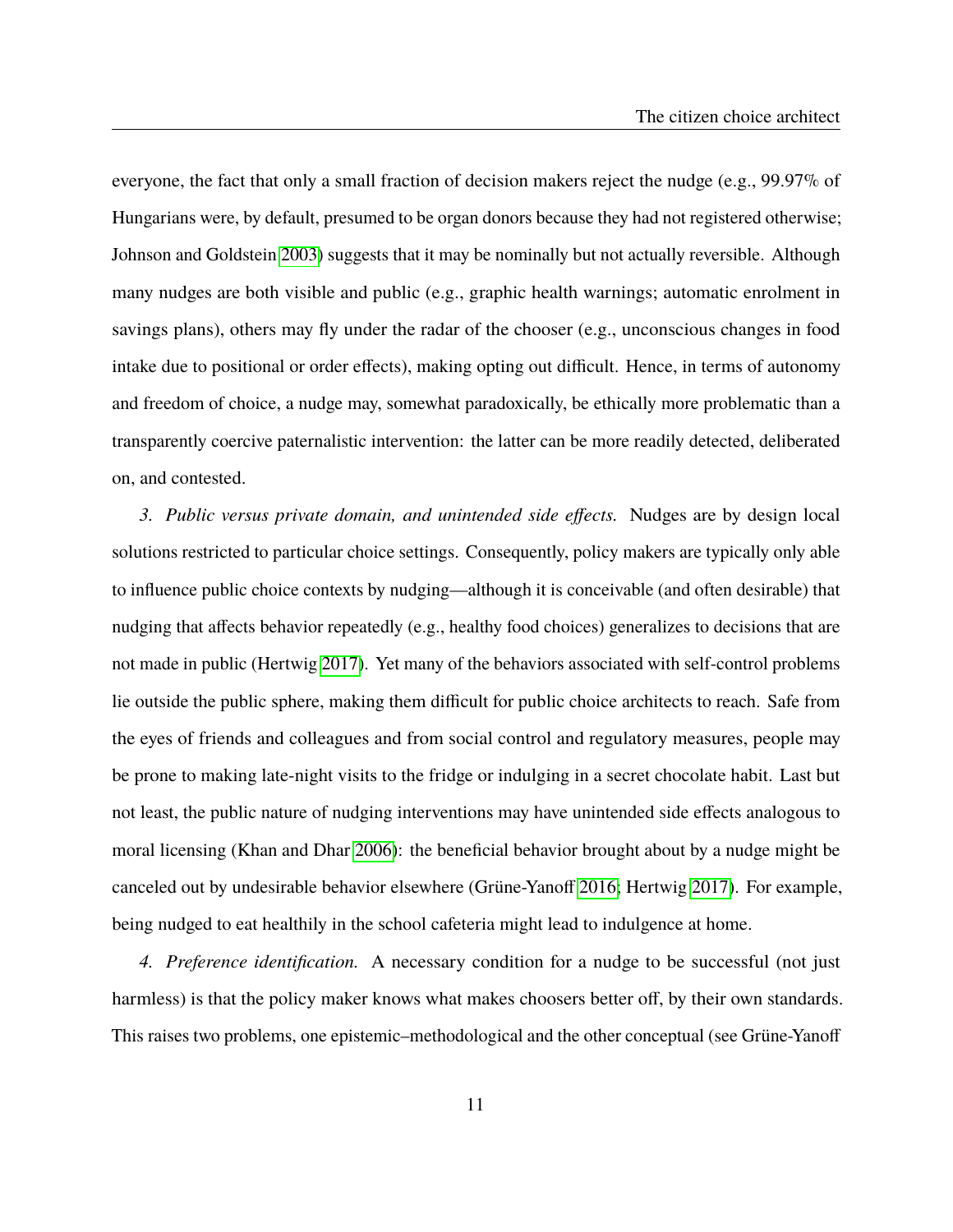and Hertwig [2016\)](#page-35-8). First, how can the policy maker obtain reliable information about the chooser's true preferences? The standard revealed preference interpretation favored by many economists, according to which preferences must be inferred from observed behavior, does not seem like a promising option. The revealed preference approach is assumed to be less biased by cheap talk, strategic considerations, and unreliable introspective abilities. Yet given that observable behavior seems to be driven by a mix of impulsive desires and more reflective judgments, it is not clear how the "real" or true preferences should be inferred from observed behavior (Infante, Lecouteux, and Sugden [2016\)](#page-36-10). In straightforward cases, informal intuitive assessments by policy makers may well be sufficiently accurate. In more complicated contexts, however, it is not safe to assume that experts truly know what is good for choosers, "as judged by themselves" (Thaler and Sunstein [2008,](#page-38-6) p. 5). Furthermore, in some contexts, choosers explicitly do not want experts to make decisions for them (e.g., medical or end-of-life decisions; Frey, Herzog, and Hertwig [2018\)](#page-35-9). The problem is even more difficult when the targeted population of choosers has heterogeneous preferences (Grüne-Yanoff and Hertwig [2016\)](#page-35-8): one-size-fits-all nudges typically assume that everybody wants the same thing. But can policy makers really assume that everybody wants to save for retirement, for example? In many cases, the assumption of preference homogeneity is questionable, and thus undermines a nudge's goal of enhancing welfare (see Reijula et al. [2018\)](#page-38-13).

The problem of preference identification is particularly acute when nudges are applied to self-control problems. Consider an example put forward by Ariely and Wertenbroch [\(2002\)](#page-34-8). You go a restaurant that serves a set dinner. Because you are on a diet, you decide beforehand to skip the dessert. But when it is served, you end up eating it anyway, only to regret it afterwards. Such self-control problems appear to involve preferences that are inconsistent over time, as short-term impulsive desires compete with long-term goals. It is important to distinguish between preferences that conflict across time and those which are consistent but increase future costs to the public (e.g.,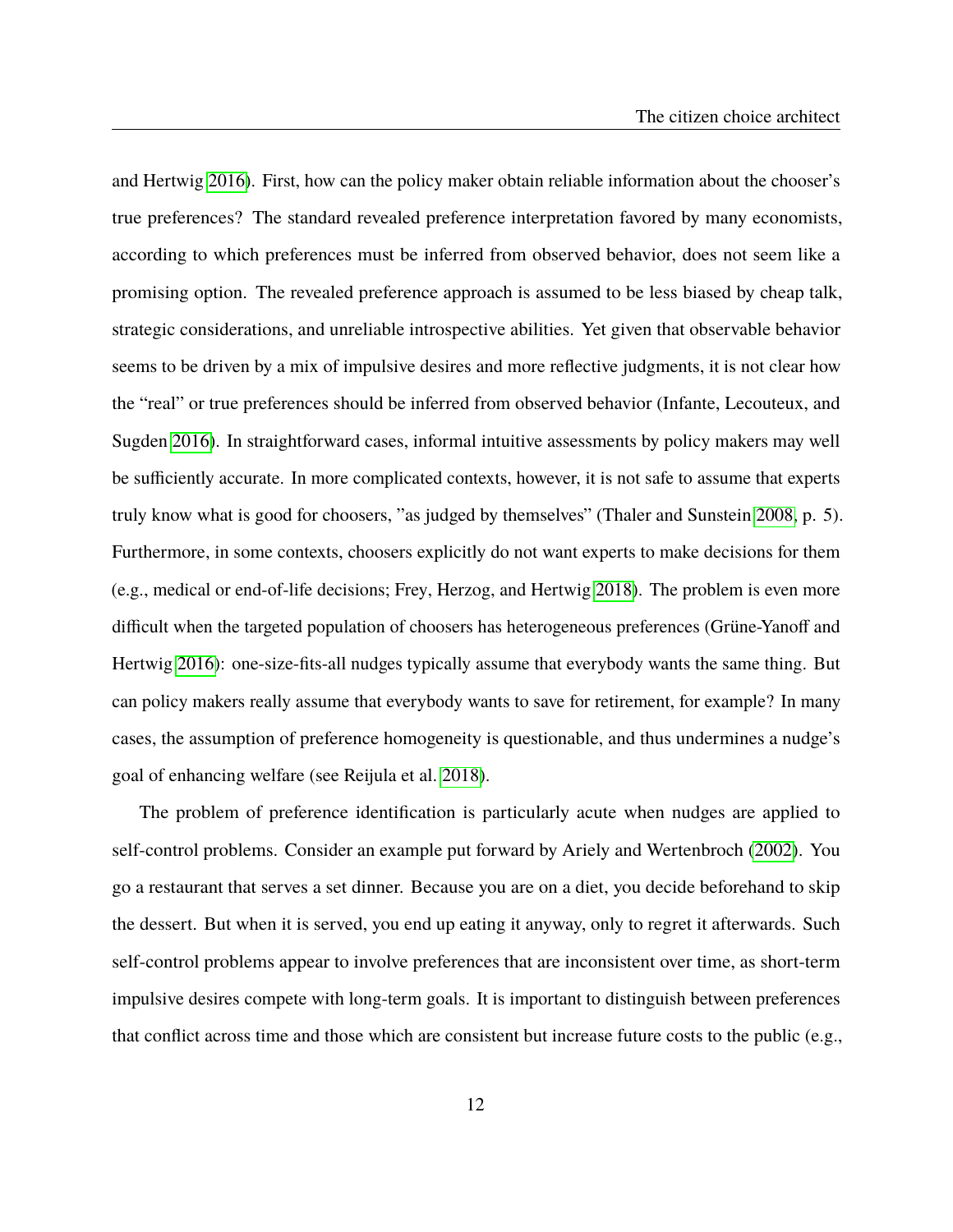lead to higher healthcare premiums or social welfare spending). For instance, someone may crave sweets of all kinds. He knows the price is weight gain—but considers this a price worth paying. Another person lives according to the maxim that it is not the years in your life that count—it is the life in your years. Being true to herself, she hardly saves. A public choice architect who expects both choosers to face health risks and financial risks years down the road may diagnose failures of self-control. Yet both choosers' behavior is fully rational and consistent with their short- and long-term preferences.

But let us assume for the sake of argument that a choice architect is able to identify a chooser's long-term preferences and discovers they are in conflict with their short-term preferences. Even then, it is not clear why long-term preferences are considered indicative of a person's well-being. This has often simply been assumed. Nudges are frequently portrayed as ways of defending the long-term self against externalities imposed on it by the impulsive short-term self (Whitman and Rizzo [2015\)](#page-39-6). In many cases, strengthening the long-term self may be beneficial to overall well-being, and one may argue that long-term preferences reflect the kind of enduring desires and plans that are central to personal identity, and hence worth defending (Bratman [2007\)](#page-34-9). Nonetheless, equating true preferences with long-term preferences is a nontrivial conceptual move. Indeed, Elster [\(1979\)](#page-35-10), Cowen [\(1991\)](#page-34-10), and Ainslie [\(2001\)](#page-34-1) cite counterexamples: overdiscipline can lead to rigidity and loss of enjoyment, and strengthening self-control does not necessarily enhance well-being (as exemplified by misers and anorexics).

Taken together, the prevailing uncertainty about what makes choosers better off, by their own standards, challenges the idea that nudging interventions will automatically enhance people's welfare. It is difficult to measure welfare or happiness, and invariably associating well-being with long-term prudence is conceptually problematic. Against this background, critics of nudging with politically conservative leanings have argued in favor of noninterventionism and a laissez-faire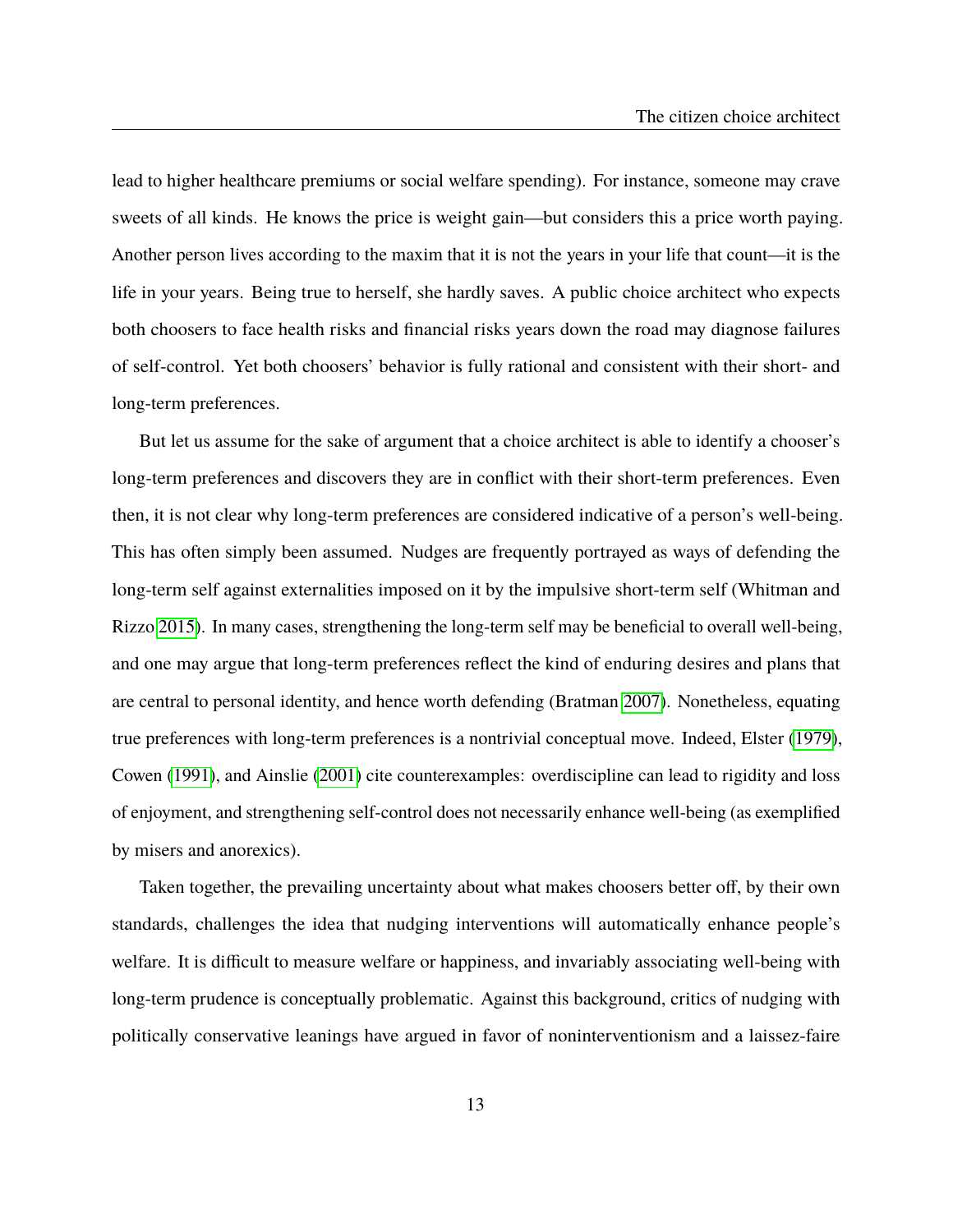approach—of letting things take their own course. We do not share this view. Rather, we believe that behavioral science insights have great potential for improving public policy. In the following, we consider how the behavioral insights gleaned from the nudging approach could inform another policy approach–self-nudging–that is less subject to the practical and ethical problems we have reviewed.

### **Self-nudging: categories and examples**

The taxonomy of nudges outlined above provides a blueprint for the categories of self-nudges that could, in principle, be shared with citizen choice architects. Some of those categories of nudges lend themselves readily to being mapped onto categories of self-nudges; others, such as priming, are arguably more difficult to self-deploy. Note that the following examples serve as illustrations rather than evidence-based policy interventions, as they have not been subjected to empirical testing.

*1. Self-deployed reminders and prompts.* Of the categories of nudges identified, reminders and prompts are probably most likely to be part of a decision maker's intuitive behavioral repertoire. People stick reminders on the door so they cannot leave home without seeing them, write and update to-do lists, and use digital calendars to remind them about friends' birthdays. In principle, people could employ such "notes to self" more widely to remind them of behaviors they would like to pursue in situations where they might be tempted to act otherwise. Take, for example, someone who worries about the environmental impact of her food consumption. Although she is aware that meat and dairy have an outsize environmental impact and that dietary changes can deliver significant environmental benefits (Poore and Nemecek [2018\)](#page-38-14), she finds dietary behavior change very hard. Being a self-nudger, she reminds herself of her goal by sticking an illustration of the greenhouse gas emissions associated with various sources of protein to her refrigerator (Moskin et al. [2019\)](#page-37-11).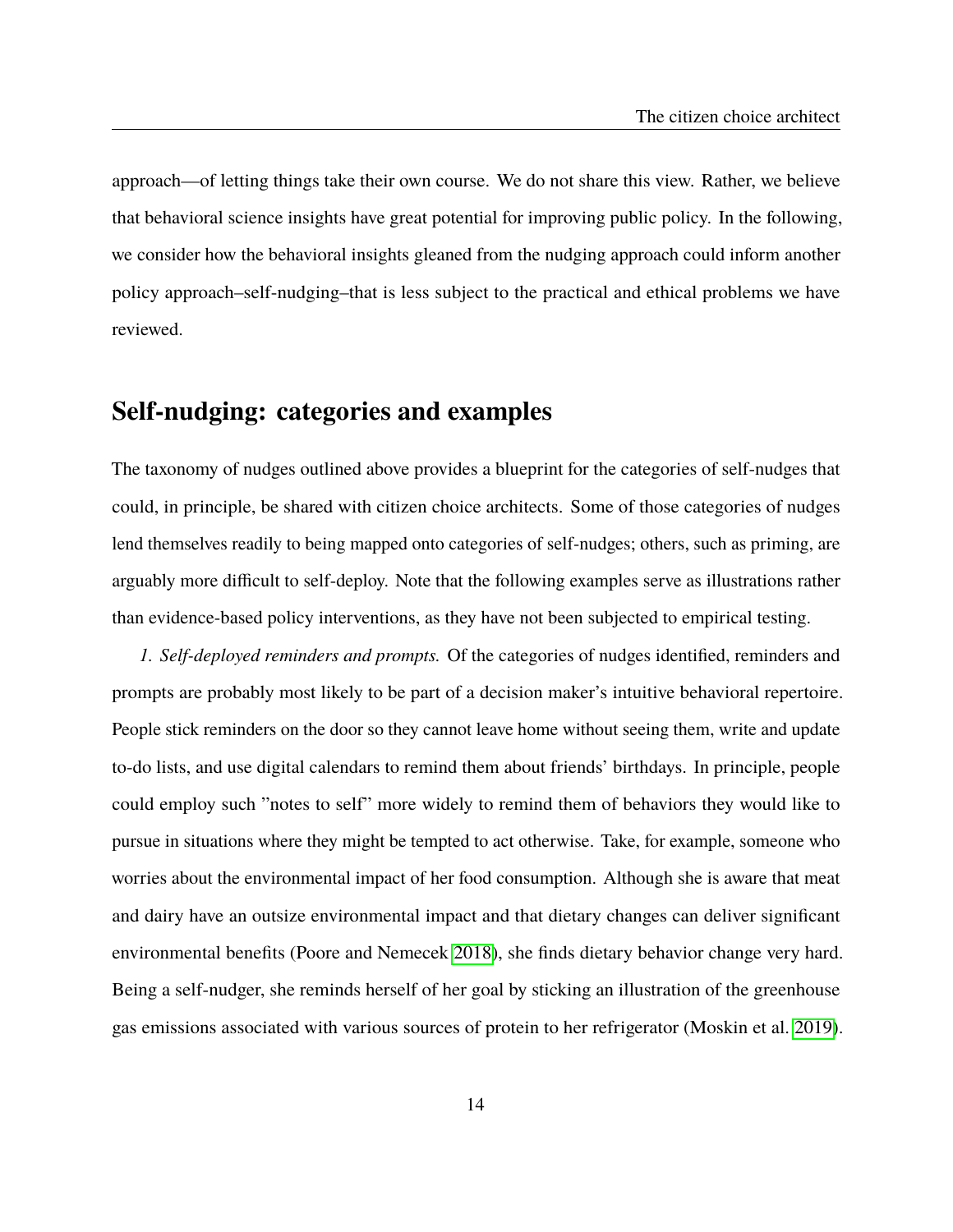Another illustrative reminder and behavioral prompt can help in daily traffic. A car driver can tape a note to their car door handle as a reminder to use the "Dutch reach" method (opening the door with the other hand in order to look back over one's shoulder for cyclists). In theory, these kinds of reminders and prompts help establish behavioral routines, meaning that they become superfluous in the long run.

*2. Self-deployed framing.* Different ways of framing the same choice can be used to elicit different behaviors. In Mark Twain's [\(1969\)](#page-39-7) *The Adventures of Tom Sawyer*, Tom is punished with a chore: whitewashing a fence. When he is teased about his punishment, he frames the task in such positive terms ("Well, I don't see why I oughtn't to like it. Does a boy get a chance to whitewash a fence every day?"; p. 49) that his friends pay him for the "privilege" of doing the chore themselves. Tom uses framing to steer others' behavior, but in principle, framing can be employed to guide oneself as well. Take the example of reward bundling, which refers to reframing a discrete choice as a choice drawn from a set of extended sequences of rewards. Ainslie et al. [\(2018,](#page-34-11) pp. 3–4) introduced reward bundling by means of the following example: Imagine a person deciding between jogging in miserable weather or staying in bed for another hour. One approach to framing this choice is to view it as a decision between different activities and experiences over the hour in question. Another approach is to frame the situation as a choice about the kind of person she wants to be in the future: someone who jogs only in perfect conditions, or someone who will maintain their fitness rain or shine. If she believes that her choice today is the best predictor of how she will choose in the future, she may choose to jog today.

Charitable giving offers another example of how people can frame situations for themselves to render choices easier or harder. Sussman, Sharma, and Alter [\(2015\)](#page-38-15) found that fundraisers could increase contributions by framing donations as exceptional (i.e., uncommon and infrequent) rather than ordinary (i.e., common and frequent) expenses. Framing appears to affect donors' mental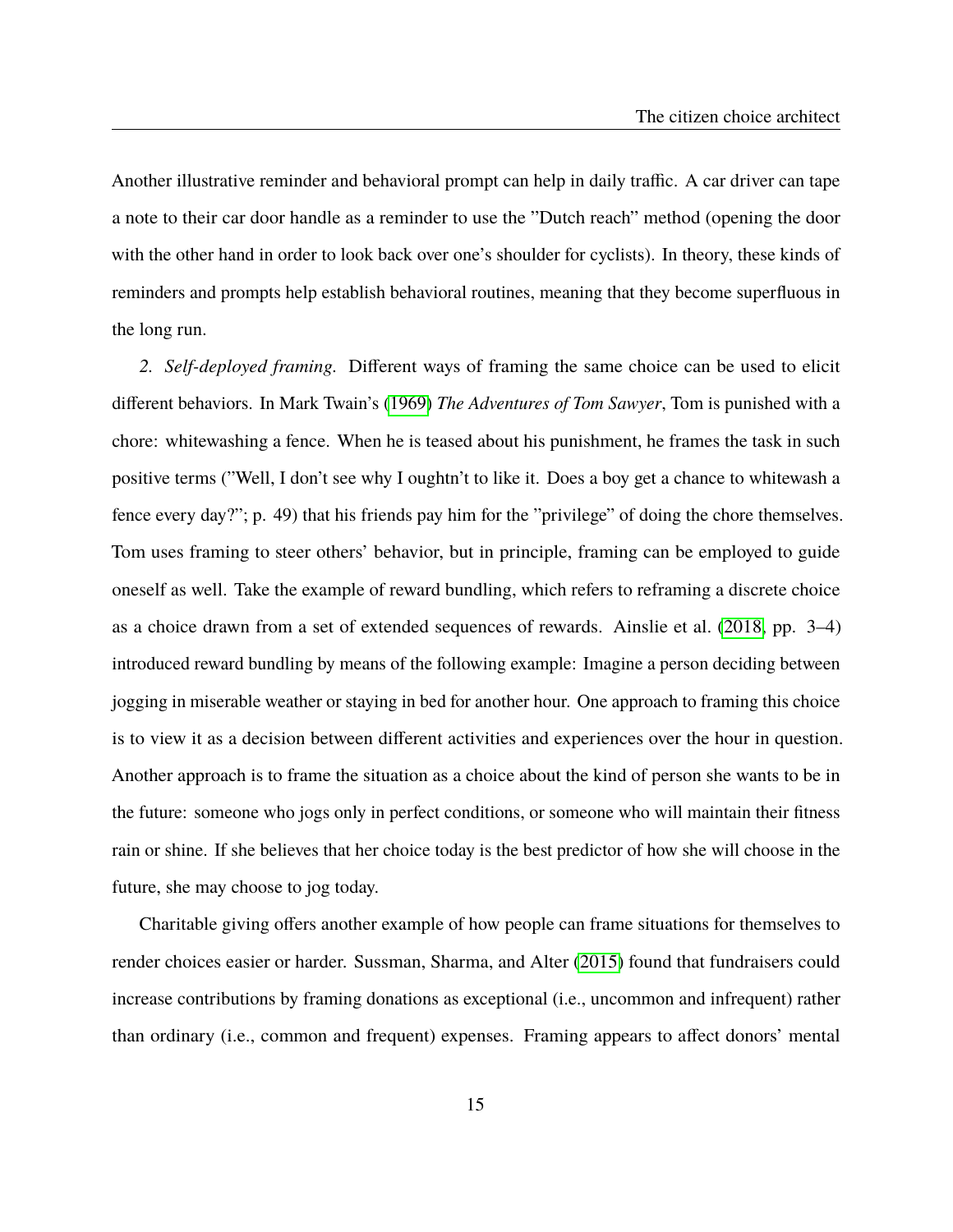budgeting processes and diminish the extent to which they considered the effect of the donation on their budgets. In Sussman et al.'s study, people were nudged to donate more. But someone who wants to steer their charity donations could apply the same logic to themself and frame the contributions as either "exceptional" or "ordinary" expenses, thereby making it easier to increase or decrease the magnitude of their donations, depending on their preferences.

*3. Self-deployed changes of accessibility, defaults, and friction.* Two major design principles of choice architecture are the positioning of objects (e.g., foods) and defaults and, by extension, their cognitive and visual accessibility (Van Gestel, Kroese, and De Ridder [2018;](#page-39-8) Jachimowicz et al. [2019\)](#page-36-4). Self-nudgers could harness both the repositioning nudge (Van Gestel, Kroese, and De Ridder [2018\)](#page-39-8) and the default nudge. For example, rearranging the refrigerator and kitchen cupboards may be an effective way of controlling one's cravings for sugar and promoting healthier food choices. People could be encouraged to redesign their "personal cafeteria" along the same lines as the school cafeteria: positioning default foods such as fruit and vegetables at eye level and moving temptations such as chocolate cookies to the back of the cupboard.

Torma et al.'s [\(2018\)](#page-39-3) study of an organic food box subscription offers another example of an opportunity for self-nudging through planning and reorganizing decision environments. Earlier research indicated that preordering food may lead to healthier food choices (VanEpps, Downs, and Loewenstein [2016\)](#page-39-9). Torma and colleagues studied a scheme in which customers signed up to have organic groceries delivered to their doorstep. The hypothesis was that moving from daily supermarket shopping to a preorder scheme would replace a set of low-involvement decisions with high-involvement decisions, and thus facilitate healthier and more environmentally friendly food choices. Many of the customers interviewed had noticed an intention–behavior gap in their shopping behavior and were dissatisfied with being commercially "nudged" into impulse buys in the supermarket. Most believed that the self-nudge of the box scheme helped them to align their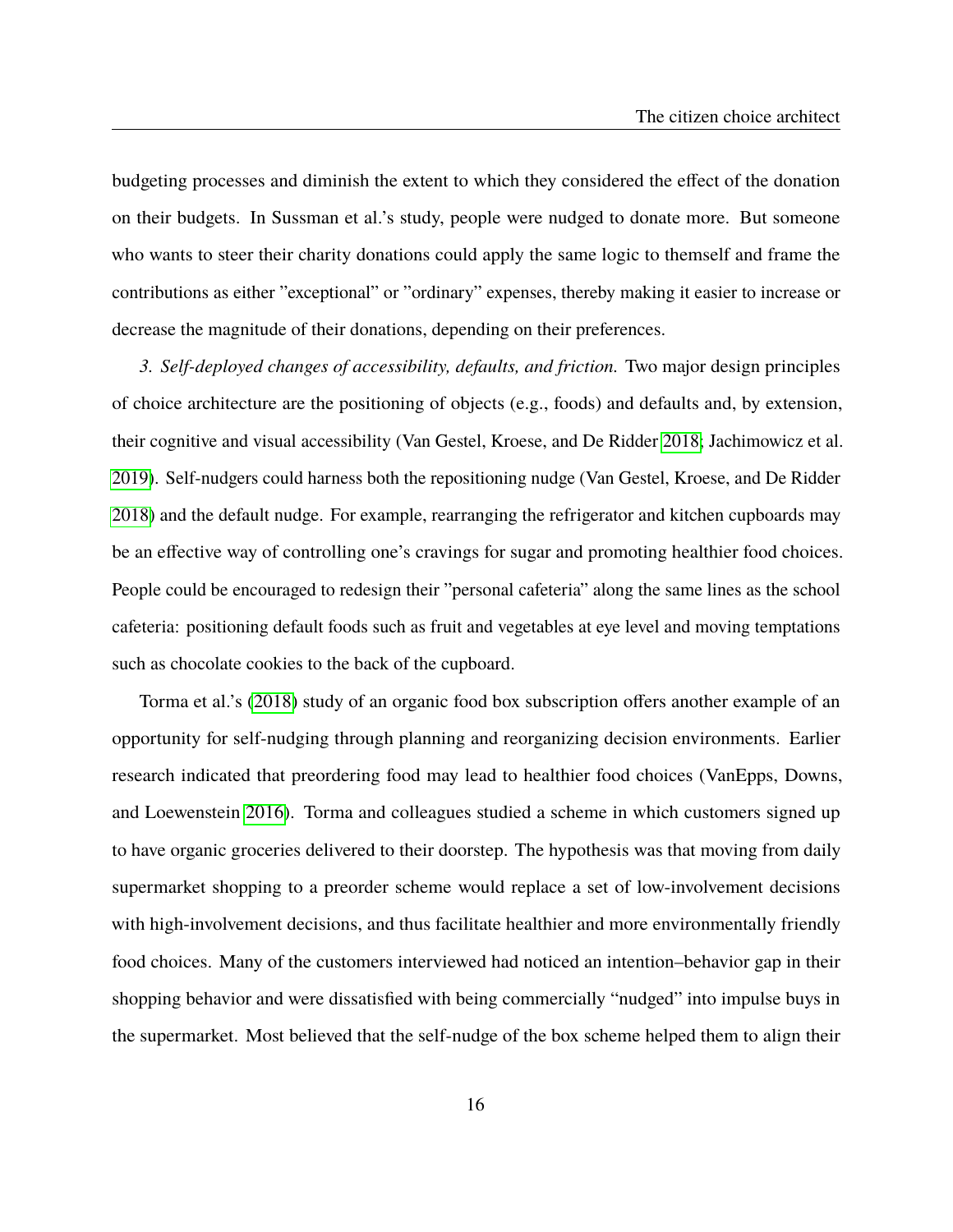behavior with their pro-environmental intentions, and to adopt a healthier and more sustainable diet. The box scheme implements several tools from the nudger's toolkit: it manipulates defaults and reorganizes (and gently restricts<sup>[3](#page-16-0)</sup>) the available options, making some more accessible than others.

It is hard to think of a modern environment with an architecture more skillfully designed to capture and command control over human behaviors than the online world. Choice architectures online are constructed with the primary goal of maximizing commercial interests (e.g., Wu, 2016). However, as Kozyreva, Lewandowsky, and Hertwig [\(2019\)](#page-36-11) noted, the very properties of online environments that make it possible to manipulate users' behavior can also be harnessed by individuals to foster their own self-control and motivation. Online environments permit–although rarely encourage–a relatively high level of control over one's choice architecture: users can strategically set their own defaults (e.g., by changing their web browser default home page from a social media site to a high-quality news site to tame the check-in impulse; Marulanda-Carter and Jackson [2012;](#page-37-12) Wu [2017\)](#page-39-0), adjust or turn off notifications, use grayscale to decrease the salience of eye-catching visual notifications, and install ad blockers. Following the lead of the temptation-resisting children in Mischel's [\(2015\)](#page-37-13) marshmallow test, self-nudgers can also remove their digital device from sight (see also Groopman [2019,](#page-35-3) aforementioned attempts at self-nudging). To the extent that these simple modifications to the choice architecture affect frequent behaviors, they can make a meaningful difference. They provide ways of habitually avoiding self-control dilemmas and thus provide people with a means for what Gillebaart and Ridder [\(2015\)](#page-35-11) refer to as effortless self-control.

A close relative of the category of accessibility manipulations are manipulations that vary the convenience of an option. Consider the jar of chocolate spread that always seems to be empty. One self-nudging intervention is to make enjoying the spread slightly less convenient by putting it in the

<span id="page-16-0"></span><sup>3</sup>Self-nudgers can also apply self-paternalistic interventions (Kuklin [1991\)](#page-36-12). This category does not feature in the above nudge taxonomy because nudging by definition excludes hard paternalistic interventions such as removing or forbidding choice options. Self-nudgers, in contrast, can put hard constraints on their own behaviors without curbing the liberty of another person.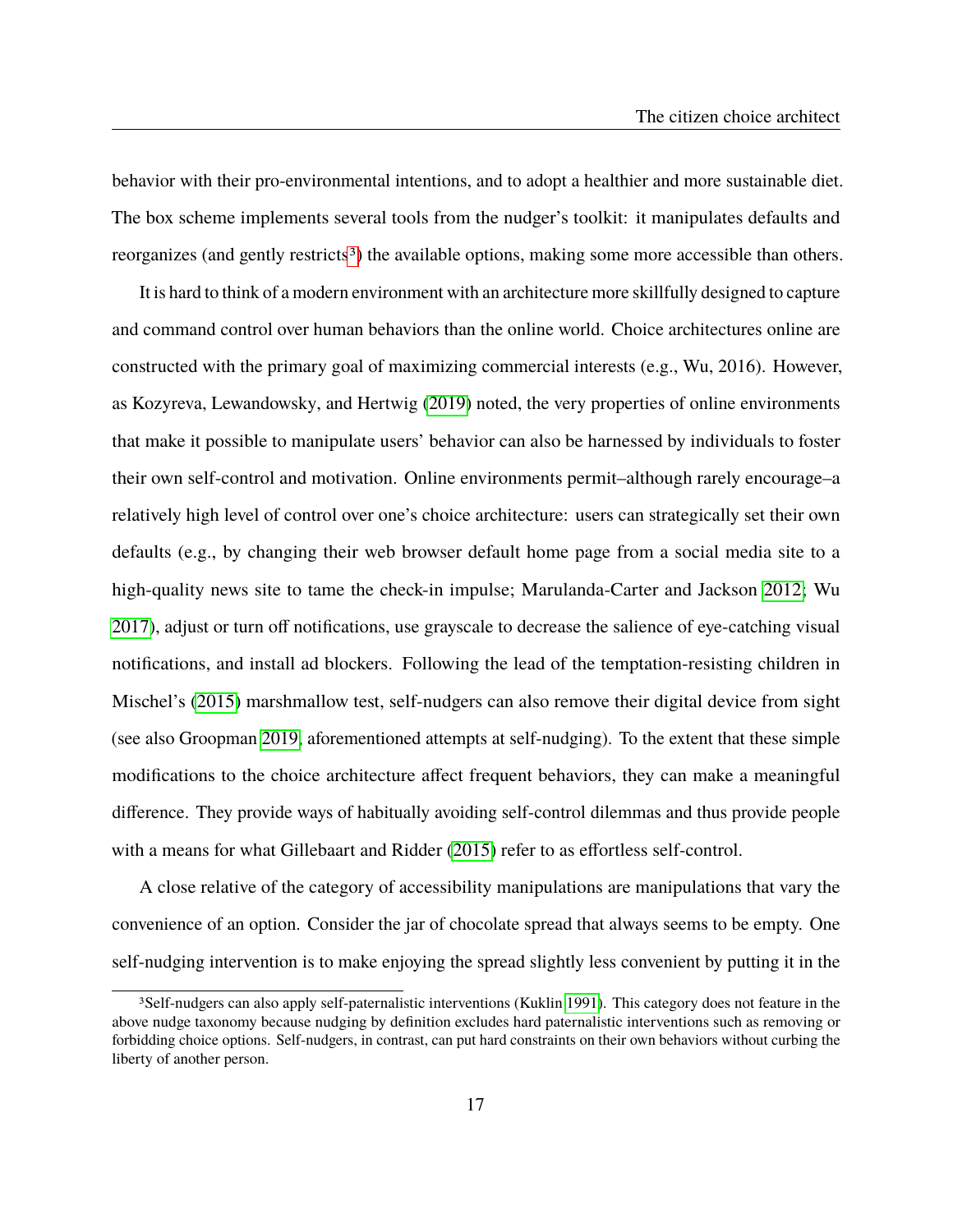fridge: the wait between taking the jar out of the fridge and being able to spread the contents gives the consumer a brief "cooling-off" period. Introducing just a little self-deployed inconvenience, or *friction*, may often be enough to reduce the behaviors people seek to control (e.g., consuming digital media, eating tasty but unhealthy food, making unwise purchases). By the same token, spotting frictions and removing them may help render desired behaviors more likely.

*4. Self-deployed social comparison and social pressure.* Another design principle that the self-nudger could adopt is to use commitment devices (Schelling, 1978) that enlist the social world. In their book *Think Small*, Service and Gallagher [\(2017\)](#page-38-8) describe ways of using social pressure to precommit oneself. For example, someone who wants to start exercising regularly could make a public commitment to their colleagues. They could even appoint a "commitment referee"–someone who tracks transgressions and enforces a specified penalty in cases of failure (e.g., having to wear the shirt of a rival football team for a day). Moreover, self-nudgers seeking to motivate themselves could strategically select their social comparison group: rather than measuring themselves against a representative peer group, they could construct a mental sample of healthy-living colleagues and friends. Or a self-nudger concerned about his alcohol consumption could find out how his consumption ranks against that of others and use this "rank" framing in a note to himself, thus motivating himself through social comparisons and norms (e.g., Schultz et al. [2007;](#page-38-16) but the process of perceiving peers' alcohol consumption may be prone to overestimation as demonstrated in Giese, Stok, and Renner [2019\)](#page-35-12).

Let us conclude this initial outline of categories of self-nudges by clearing up a possible misunderstanding. In advocating self-nudging techniques as a means of enhancing self-control, we do not mean to suggest that self-control is the sole cause of various detrimental behaviors. There is little reason to assume that people's capacity for self-control is any worse than it was in the past (in fact, it seems that aspects of self-control such as delay of gratification have increased slightly;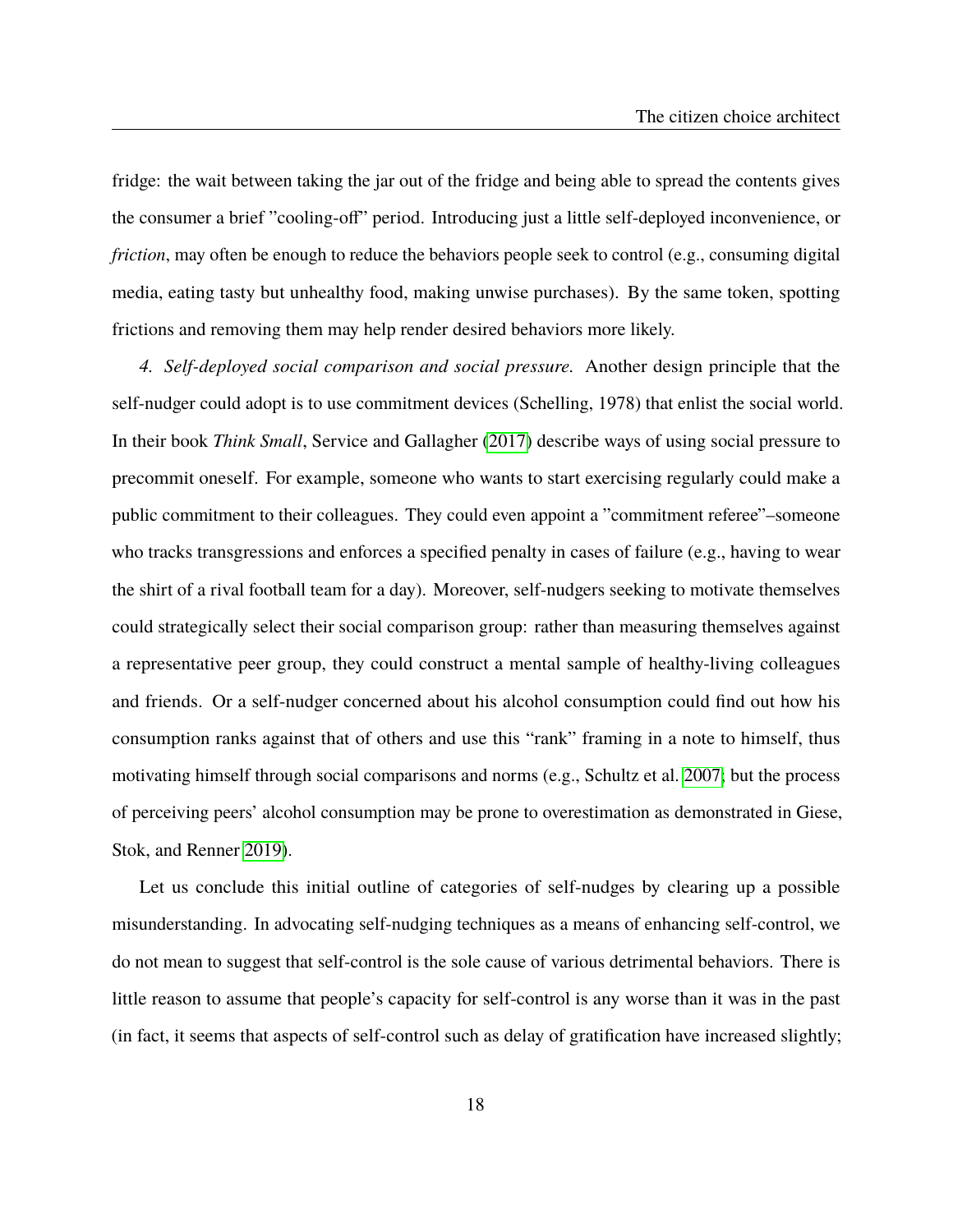see Protzko [2020\)](#page-38-17). Rather, we suggest that many commercially constructed environments–such as the modern dietary or information environment–are being deliberately modified to hijack people's desires and impulses (Cross and Proctor [2014;](#page-34-3) Wu [2017;](#page-39-0) Dallacker, Mata, and Hertwig [2019\)](#page-34-12).[4](#page-18-0) The problem is not that people have mysteriously lost their ability for self-control but that past and existing levels of self-control no longer suffice to enable self-governance in these finely tuned choice environments. Boosting consumers' ability to redesign their proximate environment and thus regain at least some of their lost choice autonomy would thus appear desirable.

### **Self-nudging avoids the ethical and practical problems of nudging**

We do not suggest that self-nudges can solve every self-control problem. Like other policy tools, self-nudging has its limitations: it requires active participation from the people involved, and the details of how to design efficient self-nudging interventions is largely an open research question. We suggest, however, that self-nudging reduces or even eliminates some important drawbacks for which nudging has been criticized.

*Autonomy.* Because people are educated to nudge themselves, self-nudging does not give rise to concerns about individual autonomy. No outside party modifies the choice environment or behavior in ways that bypass rational deliberation. Critics of nudging point out that making one's own mistakes and learning from them may play an important role in personal growth (Rebonato [2012\)](#page-38-11). As we discuss below in the 'Self-nudging and internal conflict' section, we believe that self-nudges, unlike nudging, enhance self-understanding and provide strategies for negotiating conflicts between impulsive tendencies and long-terms goals. And precisely this learning process can motivate people to self-nudge: only after recognizing a problem and developing the desire to change will people

<span id="page-18-0"></span><sup>4</sup>Such environments, constructed by commercial choice architects, often rely on psychological insights that are also used for nudging, but they lack the normative constraint of a nudge: they do not necessarily steer people towards behavior considered as desirable, as judged by themselves.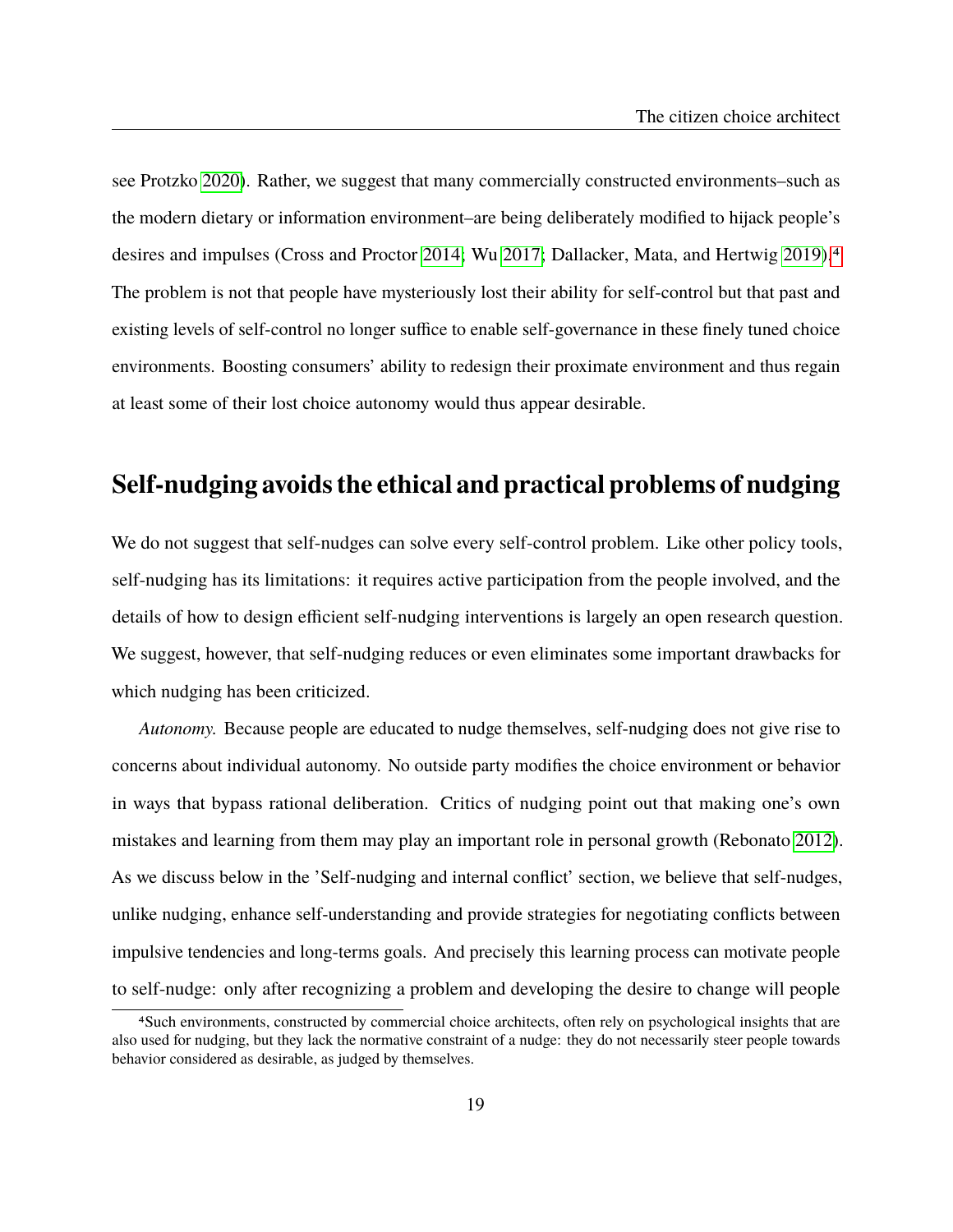look for a tool that can help them manage the problem. We should emphasize that self-nudges differ from classic educational interventions in that there is often no need to invest substantial time and effort in acquiring new skills to address undesirable behavior. Self-nudges enable the chooser to smartly manipulate or even experiment with the external environment—consider again the case of the modern online environment—in order to create everyday choice architectures that promote desired choices. In this sense, they enhance rather than undermine autonomy.

*Reversibility.* Self-nudges escape the reversibility–effectivity dilemma described above. The individual determines how difficult it will be to reverse a self-nudge; self-nudges fall on a continuum ranging from gentle prods and reminders to drastic modifications of the decision environment to be experienced by the future self. Even self-nudges that are difficult to reverse do not involve the power asymmetry characteristic of nudges in which an assumedly naïve chooser faces a knowledgeable policy maker.

*Public versus private domain and unintended side-effects.* As mentioned earlier, nudges implemented by public choice architects rarely reach—or should reach—people in the privacy of their homes. Self-nudging extends this scope, bringing previously inaccessible personal choice contexts into the realm of benevolent design. Self-nudging also permits a focus on repeated rather than one-off behaviors, which are often the target of nudging interventions (e.g., enrolling in a pension plan). Finally, self-nudging can also, at least in principle, enable people to reverse course when they realize that their self-deployed nudge has unintended side effects. This is not a trivial advantage given that relatively little is known about the long-term effects of many nudging interventions (Frey and Rogers [2014\)](#page-35-13).

*Preference identification.* It is less obvious how self-nudging could help to tackle the problem of preference identification. Although most of the nudging literature assumes that policy should promote long-term preferences over impulsive desires, it is rare for arguments supporting this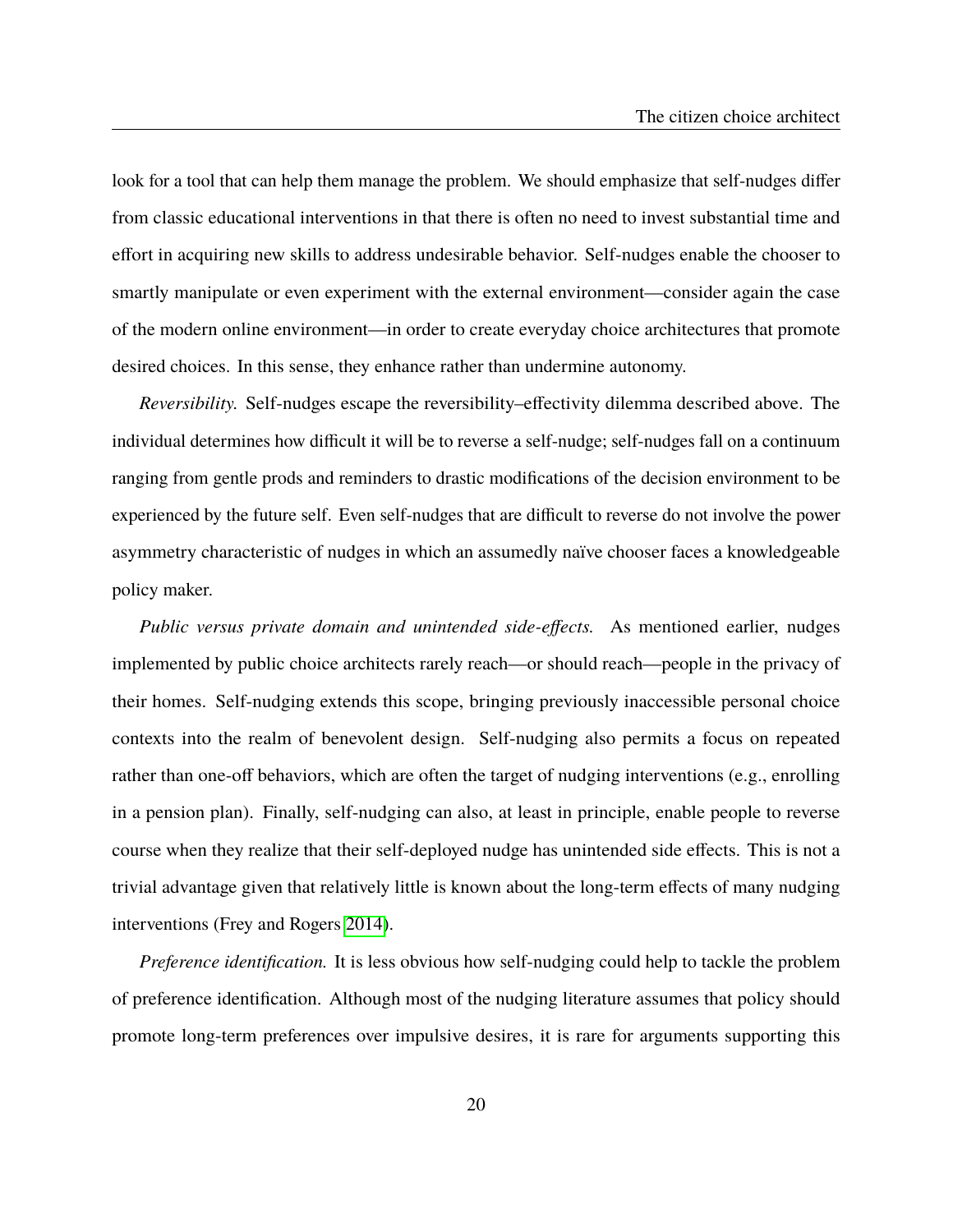principle to be explicitly formulated. The principle ultimately seems to hinge on the notions of personal identity and happiness employed (see Hausman [2011;](#page-36-13) Fumagalli [2016\)](#page-35-14). It may be that informed preferences should not always reflect the need for self-control, but a healthy balance between self-control and self-liberation (Cowen [1991\)](#page-34-10).

How (and when) does a person know what they ultimately want or need? Behavioral science research suggests some methods (e.g., mental contrasting) for clarifying one's goals (Oettingen and Gollwitzer [2004\)](#page-38-18). Admittedly, no self-nudge can be perfectly neutral with respect to the internal process of bargaining between conflicting desires: impulses, temptations, and procrastination versus persistence, abstinence, and action, for example. It is conceivable that becoming an avid self-nudger and manager of one's life might promote a rigid, legalistic, and overly disciplined approach; lapses of willpower due to self-deception, exposure to temptation, or opportunities for moral licensing might be reduced, but at the cost of spontaneity and richness of experience. Some recent suggestions regarding the use of nudges for self-help purposes reinforce such concerns. A micromanaged life driven by repeated milestones and reward schedules will surely lead to loss of spontaneity (e.g., Service and Gallagher [2017,](#page-38-8) pp. 196–197). Likewise, misers and people struggling with compulsive behavioral patterns constitute prime examples of the results of excessive self-control.

That said, failures of self-control are undoubtedly a more serious cause of human suffering than over-discipline. As Schelling [\(1985\)](#page-38-19) wrote more than 30 years ago: "I offer the personal judgment that, by and large, people are more in need of greater efficacy in devising rules for their own behavior than in danger of shortsighted self-binding activity" (p. 360). We agree: contemporary phenomena such as obesity, the opioid epidemic, and smartphone addiction are examples of how chemicals, technologies, and manipulative choice environments threaten individual autonomy on a broad scale, with significant individual and social consequences. Commercially constructed choice environments have immense potential to manipulate and steer behavior. It seems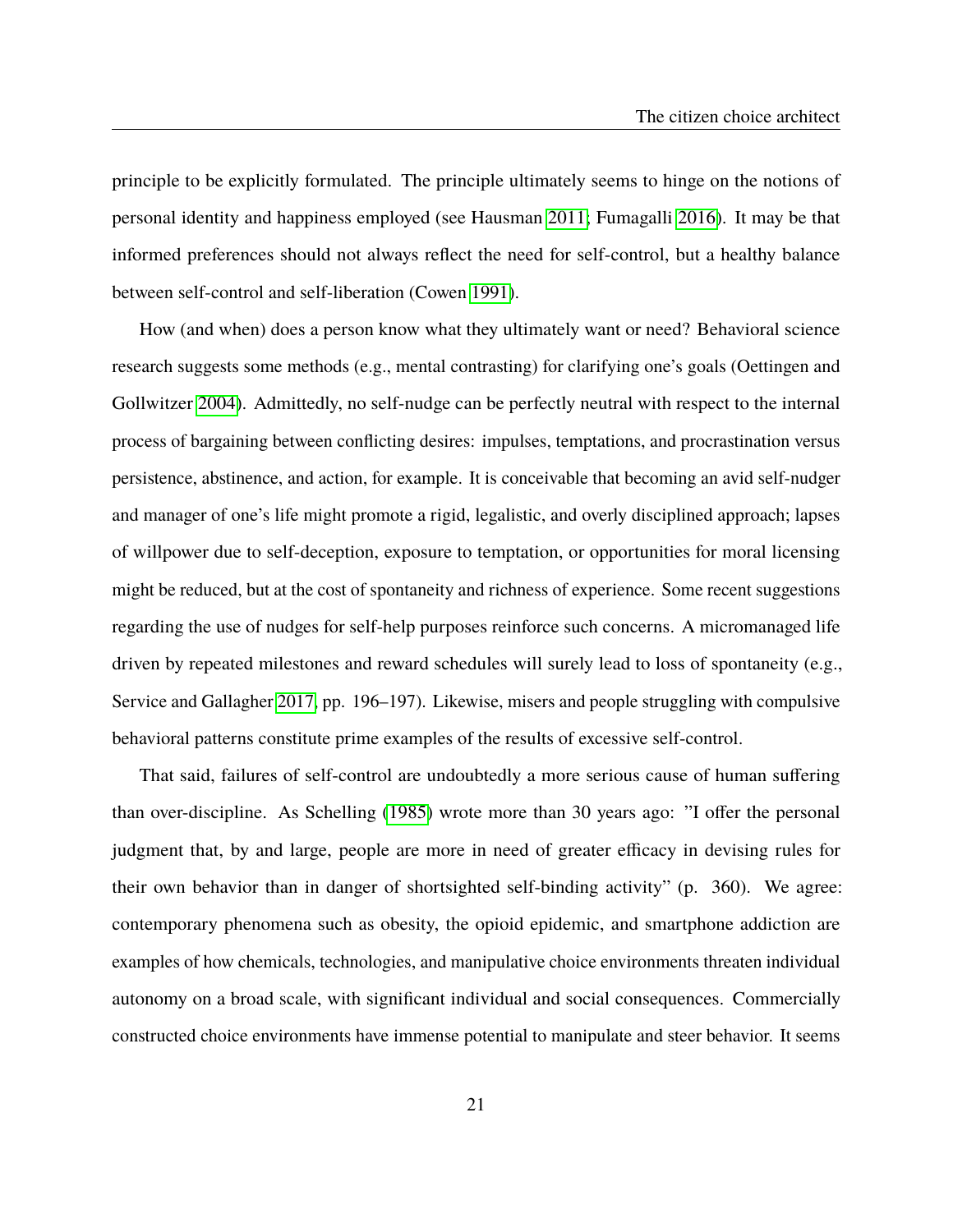reasonable to promote self-nudging for self-control purposes to enable people to navigate these environments–especially as it is ultimately up to the individuals themselves how they use these tools. Self-nudging can be seen as a menu of solution ideas that can be consulted whenever people perceive an internal conflict that stops them reaching their goals.

### **Self-nudging and internal conflict**

Research on boundedly rational agency suggests that the preference identification problem itself may result from a contestable view of human agency and rationality. As we have noted, a common way of modeling self-conflict is to view it as a conflict between two sets of preferences: one describing short-term objectives; the other, long-term objectives. Research on intertemporal choice (Ericson and Laibson [2019\)](#page-35-15) has shown that humans and animals naturally engage in hyperbolic time discounting, which can lead to seemingly irrational preference reversals when they opt for smaller-sooner rewards over larger-later ones. Perhaps, then, the dynamically consistent exponential discounting characteristic of *homo economicus* should be regarded not as the natural baseline of real-world humans and animals, but as a triumph of self-control. It may be that adult humans (at least sometimes) appear to act in accordance with normative theories of rationality because they are operating in environments in which various cultural, social, and individual self-control resources are available (Ainslie [2001\)](#page-34-1).

This suggests a novel way of thinking about preferences, identity, and the self: "Preferences that are temporary aren't aberrations anymore, but the starting place for a strategic understanding of functions that used to be thought of as organs: the ego, the will, or even the self" (Ainslie [2001,](#page-34-1) p. 198). In other words, no set of preferences, or short- or long-term desires, need be seen as fundamental. Instead, Ainslie describes the various desires inhabiting human bodies and minds as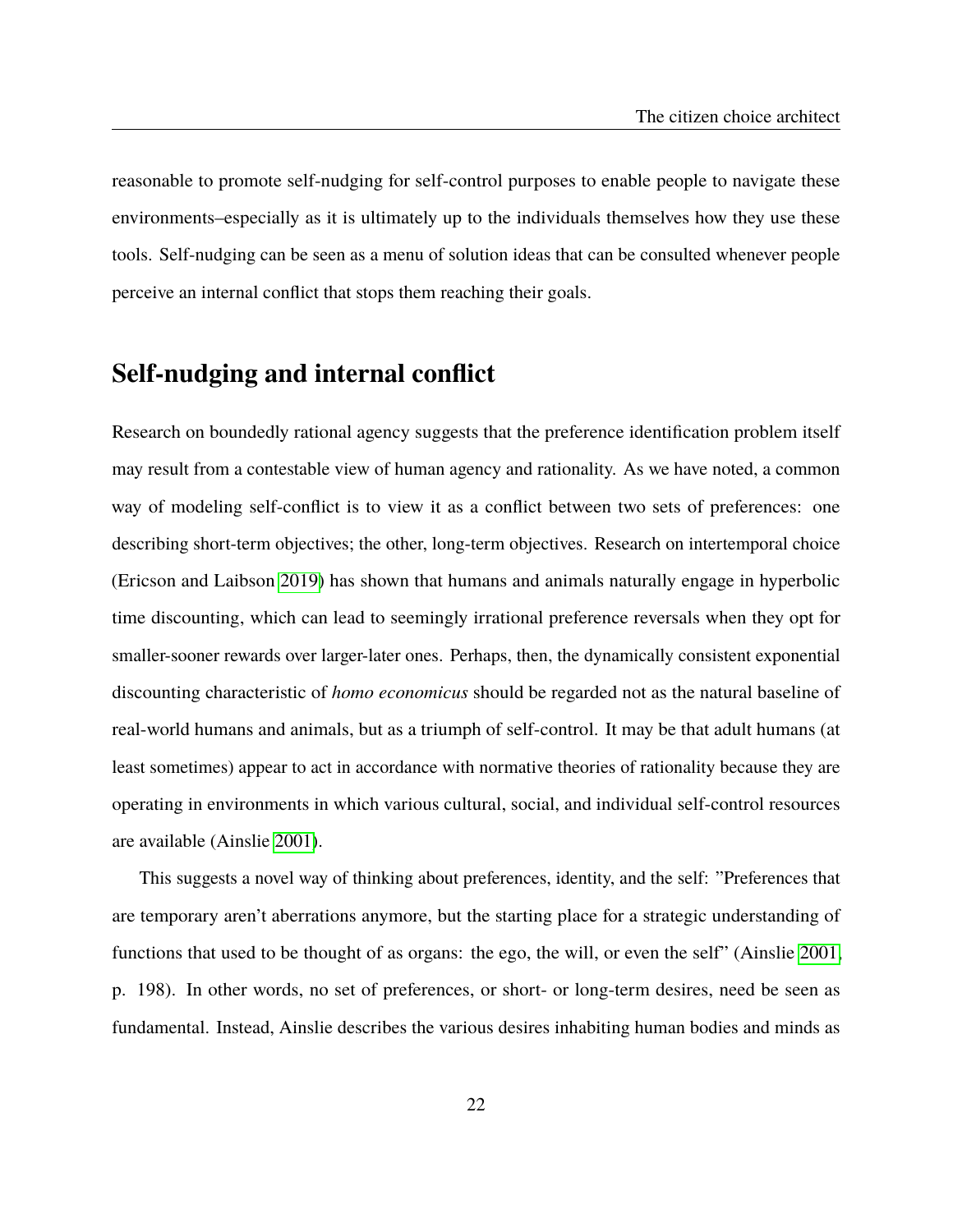being constantly engaged in limited warfare: the behaviors they recommend are conflicting, but only in part. They tap into the same material resources (the body) and hence recognize the need to engage in mutually beneficial bargaining. Just as bargaining processes may lead to remarkably stable political institutions, they may also produce stable behavioral patterns. The internal rules (such as "never drink beer before 6 p.m.") that emerge from such processes tend to be followed almost ritualistically, and breaking them may feel like violating a social or even moral norm.

This viewpoint provides a novel perspective on nudging interventions: sensitivity to framing and choice architecture does not necessarily reflect irrational aberrations from baseline rational agency. Instead, rational agency is sometimes approximated thanks to good habits, rules, and scaffolding institutions. Information provided in the form of self-nudges could be seen as the contribution of psychological research to that scaffolding. Thus viewed, self-nudging need not be regarded merely a means of impulse control or behavioral self-management. On the contrary, people who see the self as a population of competing desires within a single mind are able to embrace self-conflict and adopt the role of a citizen behavioral scientist experimenting with self-nudges and properties of the environment to determine how they influence behavior. At the risk of sounding lofty, we propose that self-nudges could serve as tools for promoting self-knowledge and internal negotiation between the various needs and desires inhabiting people's minds and bodies. The self-nudging perspective emphasizes the material and practical aspects of this negotiation process: the way people design their choice environments shapes the kinds of affordances and temptations they face in everyday life.

#### **Self-nudges are boosts**

According to proponents of the nudge approach, real-world decision makers are fallible, inconsistent, ill-informed, unrealistically optimistic, and myopic; they suffer from inertia and self-control problems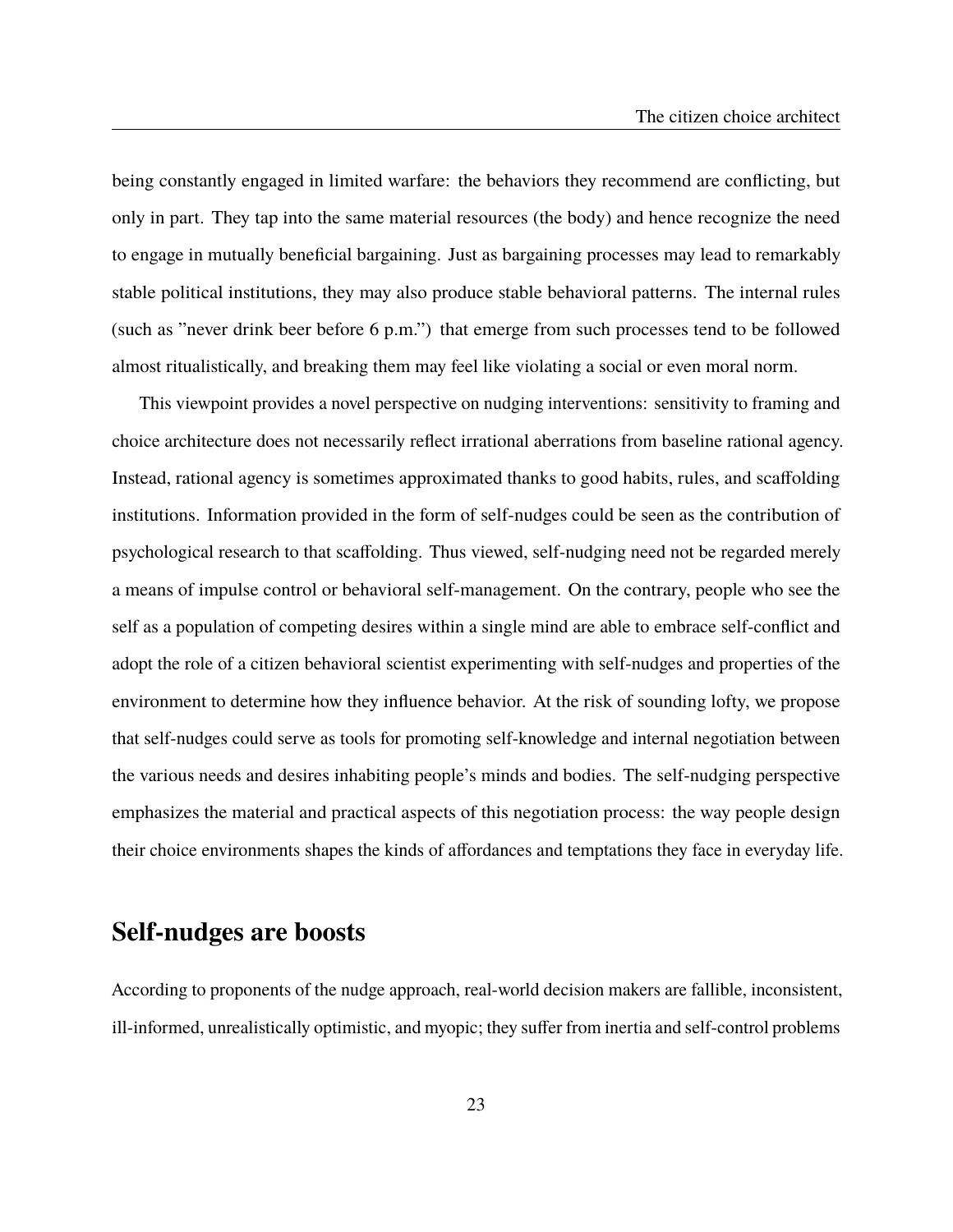(Thaler and Sunstein [2008;](#page-38-6) see also Halpern [2016\)](#page-36-3). This portrayal of people's decision-making competences has its roots in the heuristics-and-biases program (e.g., Kahneman et al. [1982;](#page-36-14) Kahneman [2003;](#page-36-15) Kahneman [2011.](#page-36-16) The cumulative weight of these cognitive and motivational deficiencies has "raised serious questions about the rationality of many judgments and decisions that people make" (Thaler and Sunstein [2008,](#page-38-6) p. 7) and both necessitates and enables a new approach to public policy. The innovative core of the nudge approach lies in the insight that policy makers can harness individuals' cognitive and motivational deficiencies and, in combination with a tailored choice architecture, steer people toward behaviors that are consistent with their well-being.

As Hertwig and Grüne-Yanoff [\(2017;](#page-36-1) see also Grüne-Yanoff and Hertwig [2016\)](#page-35-8) recently pointed out, however, the portrayal of the human decision maker as systematically imperfect is not the only legitimate one. Behavioral science evidence also supports a distinct kind of intervention, namely "boosts," which Hertwig and Grüne-Yanoff have defined as interventions that target competences rather than immediate behavior: they may enlist human cognition (e.g., decision strategies, procedural routines, motivational competences), the environment (e.g., information representation or the physical environment), or both. The goal is to preserve personal agency and enable individuals to exercise that agency. Consequently, if people endorse the objectives of a boost–say, risk literacy, financial planning, or healthy food choices—they may choose to adopt it; if not, they may decline to engage with it. The objective must thus be transparent to the boosted individuals. They can then harness the new or "boosted" competence to make choices for themselves (e.g., whether to undergo a medical test, consume a particular food, or choose a certain type of investment; see, e.g., Kaufmann, Weber, and Haisley [2013;](#page-36-17) Dallacker, Mata, and Hertwig [2019;](#page-34-12) Dallacker, Hertwig, and Mata [2019;](#page-34-13) Franklin, Folke, and Ruggeri [2019\)](#page-35-16).

Self-nudging is a valuable addition to the booster's toolkit, especially when the goal is to enhance self-control. For example, some biases in human cognition may be so robust that changing them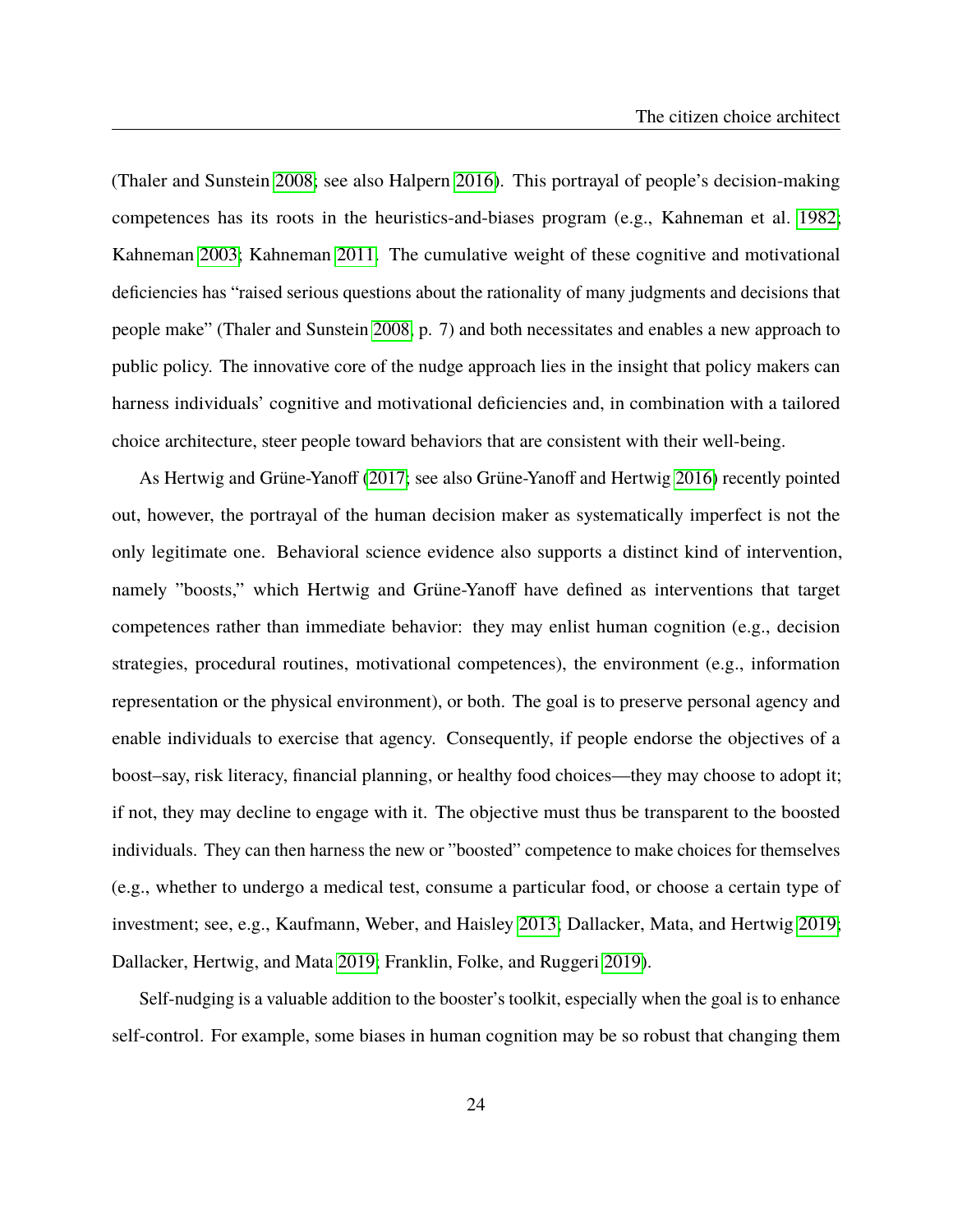by means of boosting would be short-lived, or require too much time or effort. A self-nudge can enable people to steer clear of these biases by manipulating the proximate choice architecture. To do so–and this is where self-nudging and other boosts part ways with traditional nudging–they need to be let in on the secret of why a particular change in the choice architecture achieves a goal, and how it can be implemented. Self-nudges, like all boosts, require a sufficient level of motivation and cognitive capacity on the chooser's part. If their cognitive resources are compromised or their motivation is low, they are unlikely to engage in self-nudging. Having said that, one advantage of self-nudges is that, to the extent that they operate through the environment (e.g., defaults), they may work efficiently even when–and precisely because–motivation and cognitive capacities are limited.<sup>[5](#page-24-0)</sup>

#### **Returning control**

The idea of self-nudging has relatives and predecessors. One is Schelling's [\(1978;](#page-38-9) [1984;](#page-38-0) [1985\)](#page-38-19) notion of rules and self-commitment devices. Schelling [\(1985\)](#page-38-19) considered how best to design the rules that people impose on themselves in order to prevent themselves from, for instance, eating too much or driving after drinking. Schelling's concern was with situations in which preferences may shift dramatically: "the coldblooded determination of rules for the hotblooded encounter" (p. 365):

A good rule, if you must sit before a bowl of glistening salted peanuts during an hour's conversation, peanuts being what you are trying to eat as few of as possible, is not to eat the first peanut. Even if your diet allows a few peanuts, it may be easier to draw the line at zero than to stop at your quota after you have whipped your appetite into a frenzy with the first few peanuts. Knowing that the taste of peanuts excites the appetite further

<span id="page-24-0"></span><sup>5</sup>One reviewer asked us whether there are also self-boosts. To some extent, all boosts are self-boosts, at least in the long run. Like self-nudges, boosts (e.g., statistical reasoning boost, anti-mathematics anxiety boost; see Hertwig [2017;](#page-36-8) Hertwig and Grüne-Yanoff [2017\)](#page-36-1) are initially communicated by a policy maker to the target audience; subsequently, however, boosts must be self-deployed. In this sense, boosts are self-boosts.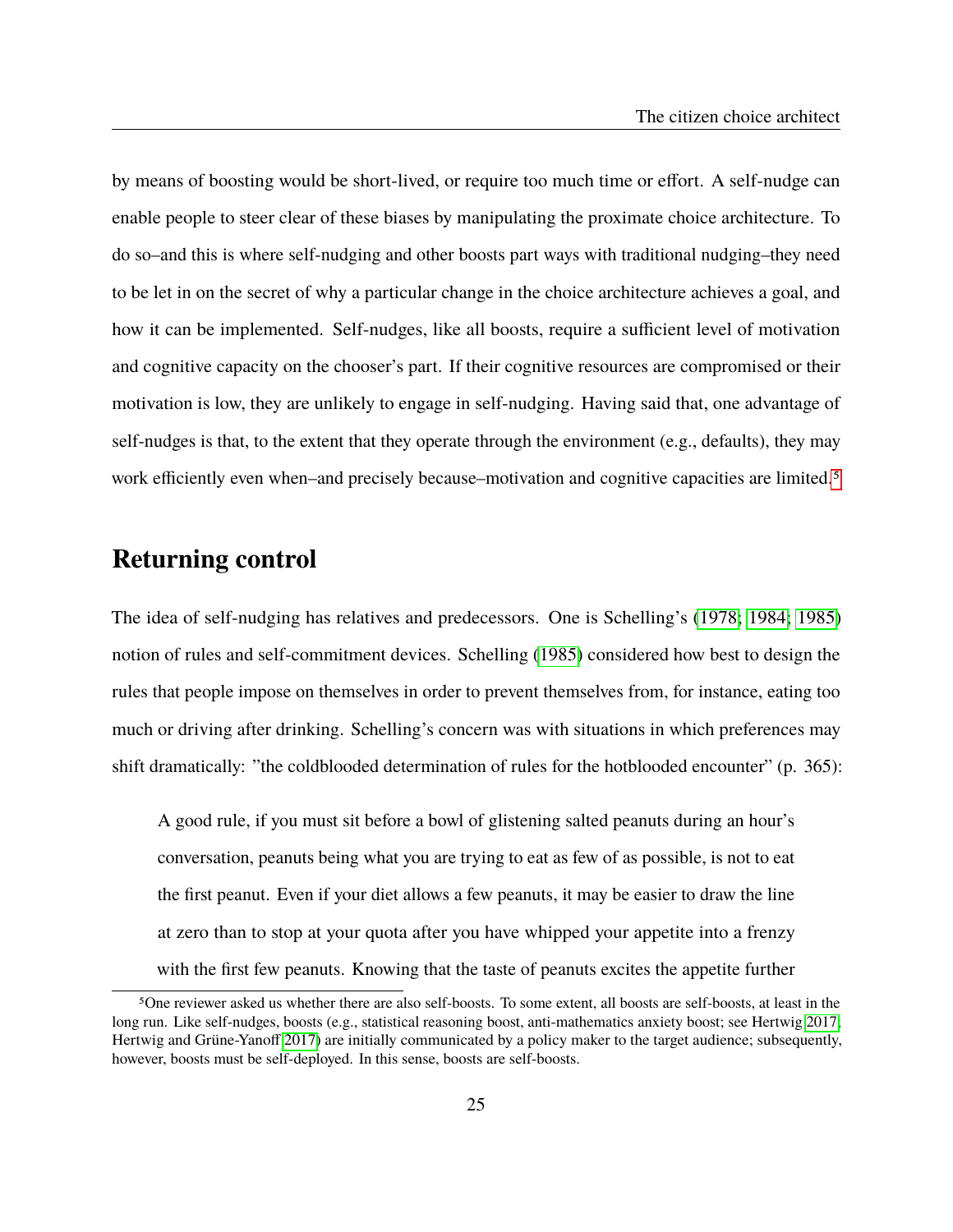can help you design a rule–designing the rule can occur when there are no peanuts present and you are not even hungry–that is more readily enforced than a rule to stop after some number of peanuts. (p. 365)

Self-nudges can, of course, also be presented in the form of rules (see Box 1); the difference is that they emphasize the external choice architecture and should, ideally, be informed by empirical evidence obtained in research on the effectiveness of specific nudges.

The notion of letting choice architecture do some of the work that is otherwise delegated to self-control and cognitive oversight was also highlighted by Wansink (e.g., Wansink, Just, and Payne [2009\)](#page-39-10). Although Wansink's empirical work has been subjected to sharp criticism and review, leading to numerous retractions and corrections, his broader idea that empowering people to personally control their food choice architecture (e.g., by not eating with the TV on; Dallacker, Hertwig, and Mata [2018;](#page-34-14) or storing tempting foods in less convenient locations) has the benefit, like self-nudging, of not requiring people to have the discipline to diet or to relinquish self-governance.

Self-nudging can also be related to the research on self-regulating health-related behaviors (e.g., Mann, De Ridder, and Fujita [2013\)](#page-37-14) in the sense that self-nudges can be understood as strategies that people use to protect their goals from being disrupted by competing goals, temptations, or distractions. The conceptually most interesting part of self-nudging is not, however, conscious, effortful inhibition–"one of the most studied goal striving strategies from a psychological perspective" (Mann, De Ridder, and Fujita [2013,](#page-37-14) p. 493)–but smartly setting up the choice architecture in accordance with one's goals. Self-nudging, like other self-regulating behavior, emphasizes selfefficacy–that is, boosting people's confidence in being able to exercise control over their behavior and environment to reach their own goals (Bandura [1997\)](#page-34-15).

The concept of stimulus control, an indispensable entry in any textbook on behavioral therapy (e.g., Bootzin and Perlis [2011\)](#page-34-16), is another important predecessor to self-nudging. Stimulus control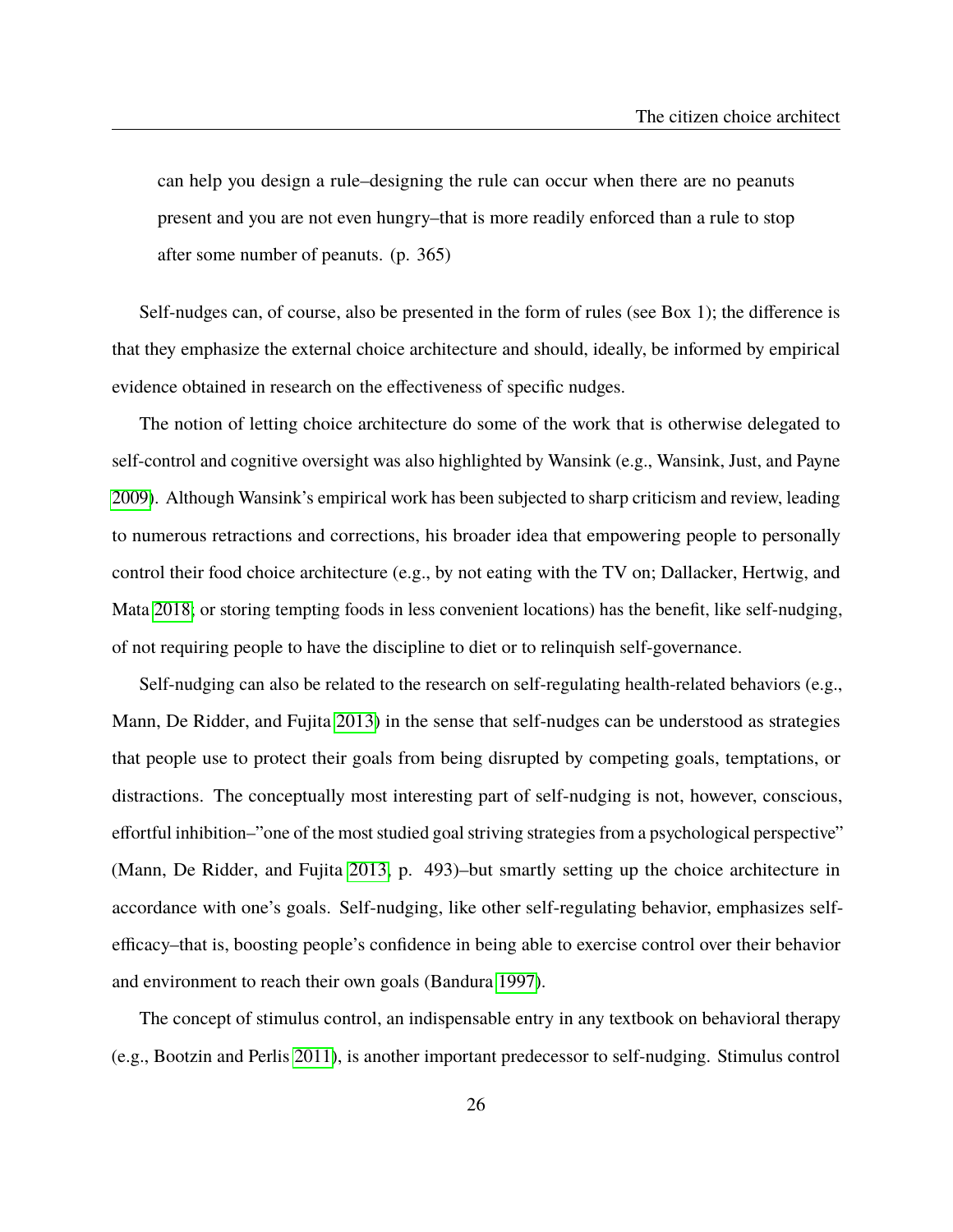refers to control over the discriminative stimulus (i.e., the antecedent stimulus that has regulates behavior because in the past that behavior was reliably reinforced in the presence of that stimulus). It is key to behavioral therapy across a range of health problems such as sleep disorders, obesity, and substance abuse. Like self-nudging, it focuses on changes in the proximate environment or choice architecture. For instance, stimulus control in the context of weight control could mean:

altering the environment that activates eating and modifying it to help in avoiding overeating. Stimulus control includes proper purchase of food items, excluding energydense processed food from the shopping basket and introduction of more fruits and vegetables. Others include altering the amount of food served on the table or reducing the size of plates and containers, concentrating on eating without being distracted by television or reading material and reducing proximity to food. (Jacob and Isaac [2012,](#page-36-18) p. 29)

In a narrow sense, stimulus control refers to the voluntary or automatic changes (see also Bugg and Crump [2012\)](#page-34-17) to the environment–for instance, in terms of inserting or removing a stimulus—to change the likelihood of a specific desirable or undesirable behavior. Similar to self-nudging, the goal of any behavioral therapy is that once the therapy or learning phase is terminated, control over the stimulus resides with the person concerned. Stimulus control rests on a different line of psychological theorizing and evidence than does nudging but shares with self-nudging an emphasis on individual agency and control over the choice environment.

To conclude, the idea of self-nudging has various theoretical relatives. One important task for the future will be to work toward integrating these theories and to identify across these lines of research the best evidence-based ways to return self-regulation, autonomy and control over their immediate choice environments to the citizen.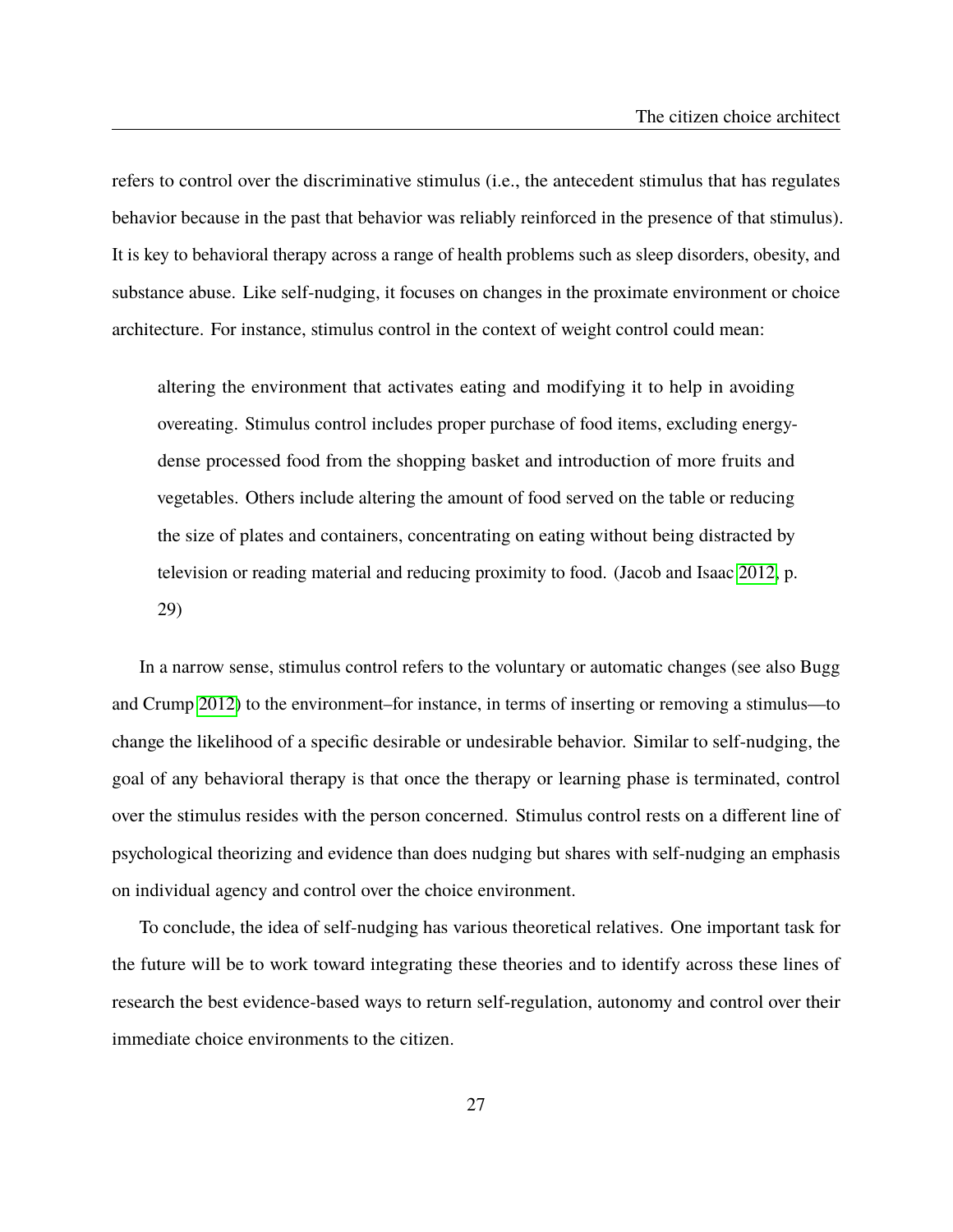### **How to communicate self-nudges**

For citizens to become choice architects in their proximate choice environments, they must be aware of the existence of a behavioral problem, and of how changes in the choice architecture can address it. Self-nudging implies not only learning a "trick"; it also requires some insight into the psychological mechanisms behind it (cf. Marchionni and Reijula [2019\)](#page-37-15). To this end, laypeople need to be let in on behavioral scientists' privileged knowledge of nudging and of how the choice architecture is assumed to function.[6](#page-27-0) This does not imply that they need to become behavioral scientists. Concepts such as cognitive and visual accessibility, cooling-off periods, defaults, and precommitment devices are relatively intuitive and easy to grasp and easy to experiment with (see, e.g., Groopman [2019\)](#page-35-3). Ultimately, to what extent providing citizens with "open access" to behavioral science knowledge can help them achieve their ultimate goals is an empirical question.

The organic food box scheme studied by Torma, Aschemann-Witzel, and Thøgersen [\(2018\)](#page-39-3) is a concrete example of a self-nudging opportunity set up by a private company. NGOs, government agencies, and consumer protection offices could provide similar services (e.g., voluntary sign-ups for a social media group to monitor energy use) through various communication channels. For example, Lieder et al. [\(2019\)](#page-37-16) examined how AI-supported apps could help people reach their goals. More traditional means of communication include e-mail and fact boxes. Take, for instance, the UK health services, which send out millions of e-mail reminders per year (Gigerenzer and Muir Gray [2011;](#page-35-17) Haynes et al. [2013\)](#page-36-19). Reminding people not to miss an appointment is an effective nudge in its own right, but those e-mails could also include a link to a fact box presenting a related self-nudge. Fact

<span id="page-27-0"></span><sup>6</sup>In light of severe global health risks such as obesity, it may seem puzzling that most people do remarkably little to construct safer choice architectures for themselves. Why is that? One reason could be that people tend to attribute responsibility for such health risks to the individual, whereas much research suggests that the increase in obesity is primarily due to environmental changes and thus favors obesity-prevention measures that target the environment (Mata and Hertwig [2018\)](#page-37-17). If people perceive the causes of risky behaviors to reside in the individual, they may underestimate the extent to which simple changes in the choice architecture can affect their behavior.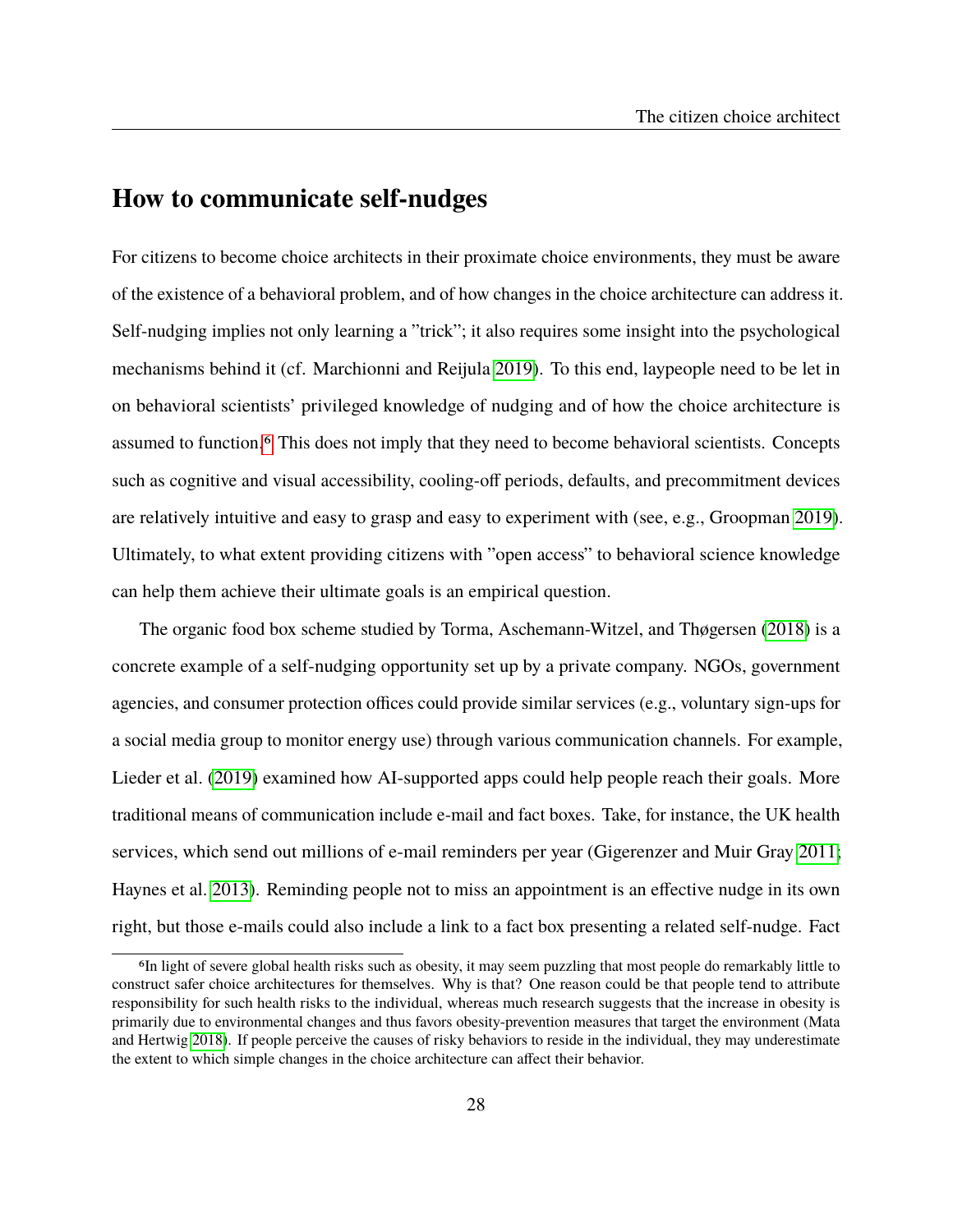boxes communicate the best available evidence about a specific topic in an easily understandable manner. They were initially developed in the medical domain to contrast the benefits of a medical intervention against potential harms in a clear tabular format that enables people with no medical or statistical background to make competent decisions (Schwartz, Woloshin, and Welch [2009;](#page-38-20) McDowell et al. [2016\)](#page-37-18). Box 1 presents a fact box on implementation intentions. Prompting people to form an implementation intention (e.g., by writing down a date and time to get a flu shot) has often been classified as a nudge (Thaler and Sunstein [2008;](#page-38-6) Milkman et al. [2011\)](#page-37-7). Here our goal is to enable people to employ it strategically in terms of a self-nudge.

# **Box 1. Fact box explaining how a self-nudge based on implementation intentions can help people reduce snacking and sugar consumption.**

This fact box explains how to design action plans in order to reduce the likelihood of snacking and consuming added sugar.

**What is the problem?** Inability to overcome an unhealthy snacking habit (e.g., sweets, potato chips) and to reduce the consumption of added sugar.

**What could help to solve the problem?** Changing your eating habits is difficult. Even diabetics have difficulties limiting their intake of sugary foods and adopting healthier diets, which can cause serious health problems. Research in psychology has demonstrated that prompting people to develop concrete plans to overcome specific obstacles makes it easier for them to perform a desired behavior [1, 3]; one area in which this has been shown is healthy eating [4].

**Why does developing IF-THEN plans help?** It is far easier to make goals than to reach them. Research suggests that formulating concrete IF-THEN plans can help people to attain their goals. A plan taking the form "If situation x arises, I will do y" is called an implementation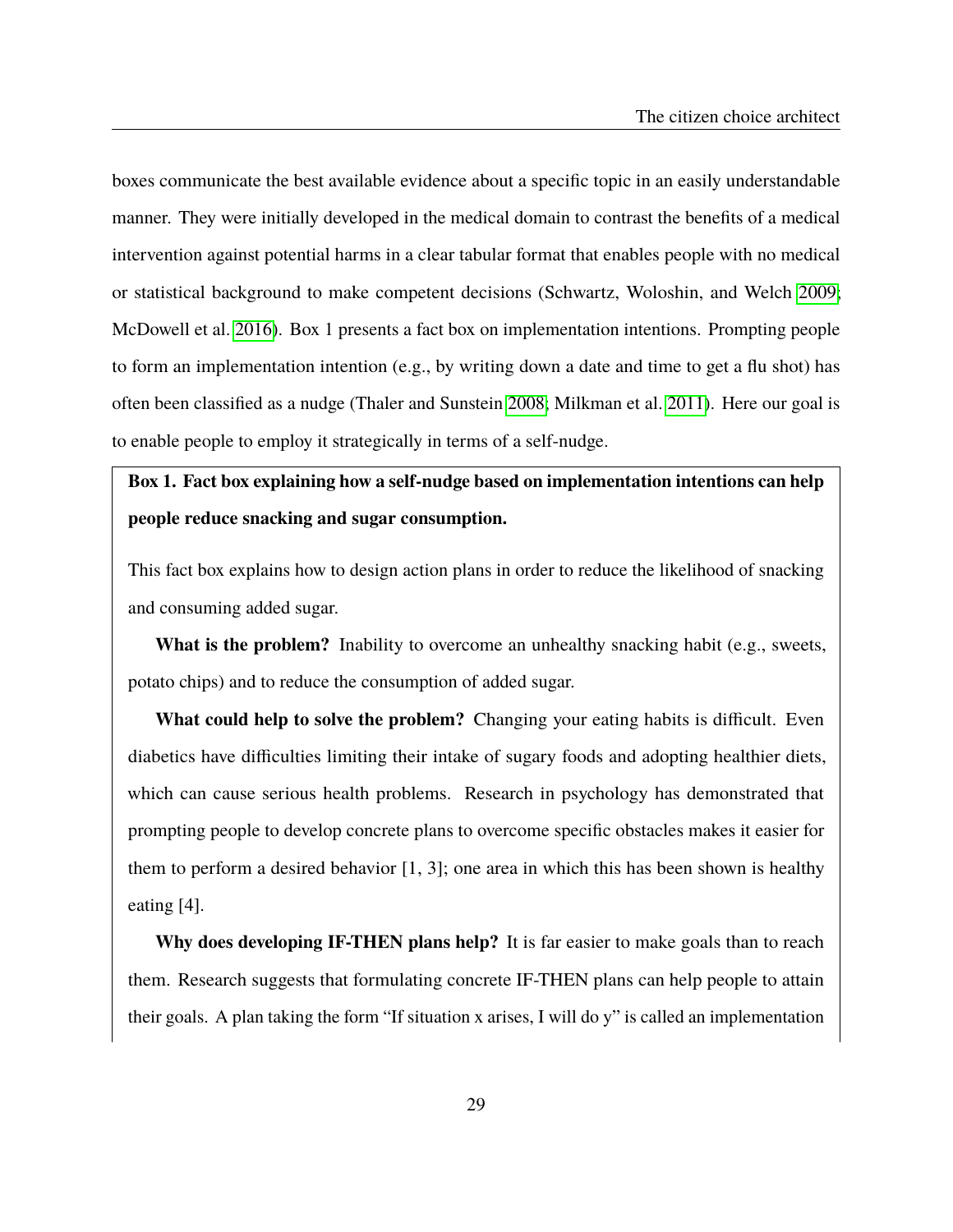intention. Implementation intentions are useful because they create a mental association between the desired behavior and a specific future situation. By doing so, they help you not only to get started with your plan, but also to stay on track: Implementation intentions reduce the effort you need to carry out a behavior by making it more automatic, and protect that behavior against competition from other plans, distractions, and temptations. [2] In other words, simple IF-THEN plans specify when, where, and how to reduce the gap between where you are and where you would like to be.

**How can I use IF-THEN plans?** First, write down a plan of what exactly you intend to eat on a particular weekday (for breakfast, lunch, and dinner). Second, formulate five IF-THEN plans hat specify what you will do if you come up against an obstacle.

For example:

- *• If a colleague invites me for coffee, I'll buy a banana instead of a piece of cake.*
- *• If I feel the urge to snack while watching TV, I'll get some vegetable sticks with my favorite low-calorie dip.*
- *• If my children have ice cream, I'll pour myself some berries over nonfat Greek yogurt.*

#### **How effective are implementation intentions?**

Meta-analytical studies (statistical analyses combining the results of multiple independent studies) have shown that IF-THEN plans can help people achieve their goals (implementation intentions have medium to large effects on goal attainment [1–4]). They help people overcome common problems such as getting started with an intended behavior and staying on track when experiencing difficulties. When combined with imaging how you would like to be in the future, IF-THEN plans can help your behavior in line with intentions, including in sustainable food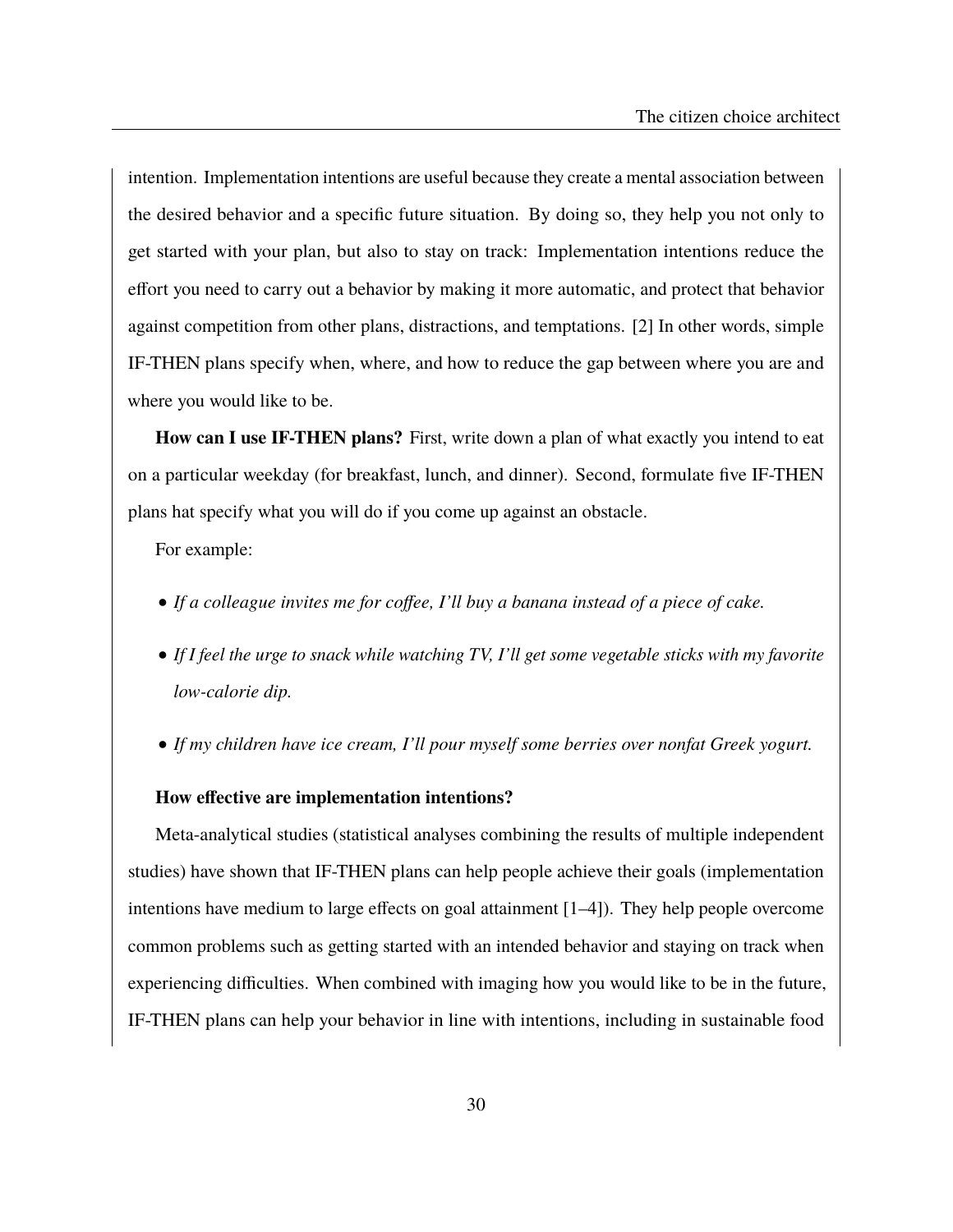consumption [5], time management [6], getting an influenza shot [7].

#### **References**

- 1. Gollwitzer, P. M., Sheeran, P. (2006). Implementation intentions and goal achievement: A meta-analysis of effects and processes. *Advances in Experimental Social Psychology*, 38, 69–119.
- 2. Gollwitzer, P. M. (2014). Weakness of the will: Is a quick fix possible? *Motivation and Emotion*, 38(3), 305–322.
- 3. Adriaanse, M. A., Vinkers, C. D. W., De Ridder, D. T. D., Hox, J. J., De Wit, J. B. F. (2010). Do implementation intentions help to eat a healthy diet? A systematic review and meta-analysis of the empirical evidence. *Appetite*, 56(1), 183–193.
- 4. Chen, X., Wang, Y., Liu, L., Cui, J., Gan, M., Shum, D. H. K., Chan, R. C. K. (2015). The effect of implementation intention on prospective memory: A systematic and meta-analytic review. *Psychiatry Research*, 226(1), 14–22.
- 5. Loy, L. S., Wieber, F., Gollwitzer, P. M., Oettingen, G. (2016). Supporting sustainable food consumption: Mental contrasting with implementation intentions (MCII) aligns intentions and behavior. *Frontiers in Psychology*, 7, 607.
- 6. Oettingen, G., Kappes, H. B., Guttenberg, K. B., Gollwitzer, P. M. (2015). Self-regulation of time management: Mental contrasting with implementation intentions. *European Journal of Social Psychology*, 45(2), 218–229. Milkman, K. L., Beshears, J., Choi, J. J., Laibson, D., Madrian, B. C. (2011). Using implementation intentions prompts to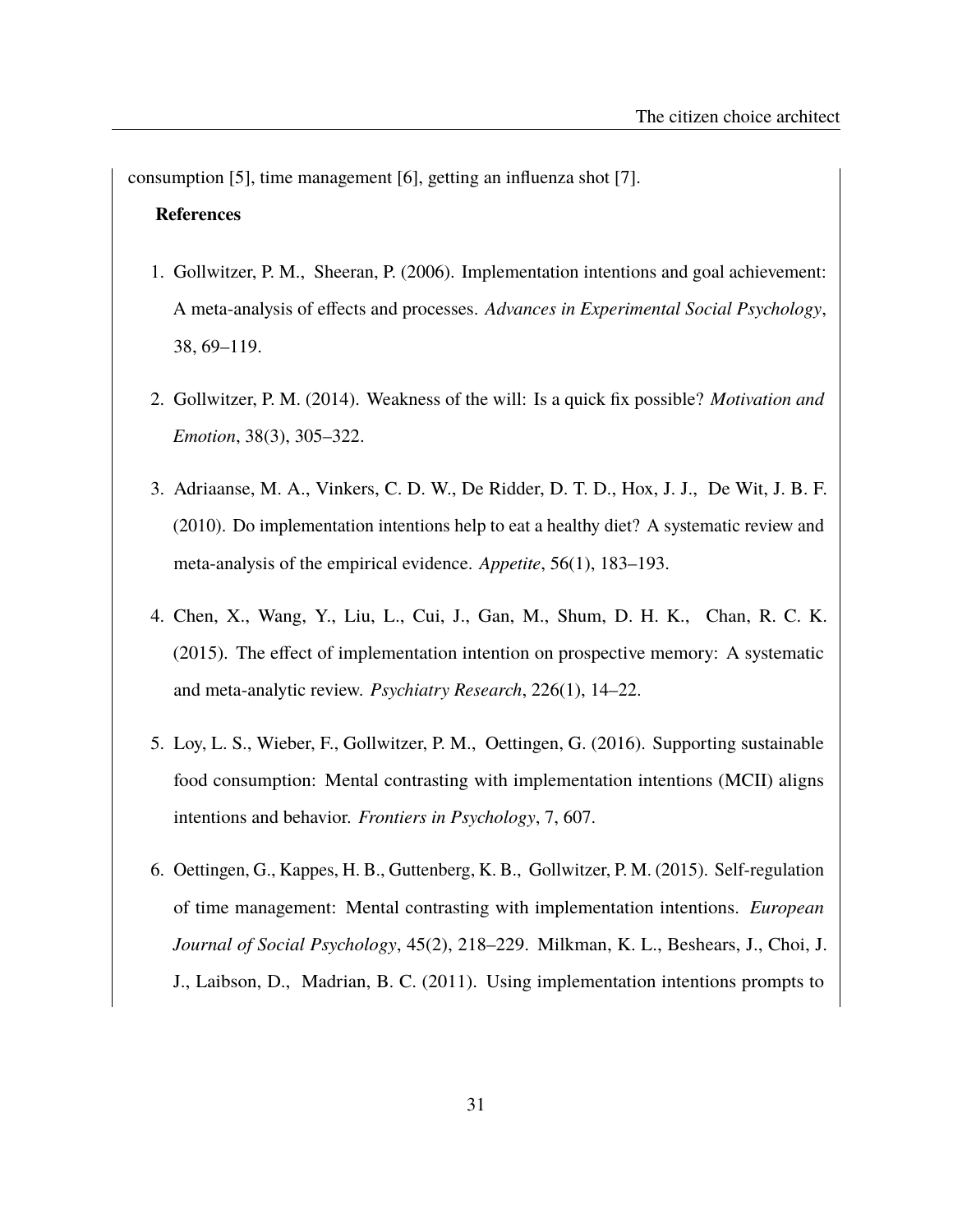enhance influenza vaccination rates. *Proceedings of the National Academy of Sciences*, 108(26), 10415–10420.

Fact boxes like the one shown in Box 1 could be designed for a wide range of self-nudges. In the context of healthy eating, these include defaults, ordering effects, and even the architectural properties of the family meal (see Dallacker, Hertwig, and Mata [2018\)](#page-34-14). We propose that a fact box describing a self-nudge should include five main pieces of information: (1) a description of the behavioral problem; (2) a description of a suitable self-nudge; (3) an explanation of the psychological mechanisms underlying the self-nudge, and how it can help to mitigate the problem; (4) an actionable description of how to implement the nudge (if necessary, with links to additional tools and resources, e.g., a hyperlink to an app); (5) if available, a list of the possible benefits and potential side effects (in terms of easily understandable effect sizes). This fifth dimension is ambitious. Research-based interventions should not be oversold but communicated truthfully. Little evidence on the benefits and harms of self-nudges is yet available; currently it would need to be extrapolated from the nudging literature or from the relevant primary literature (as in our example of implementation intentions). Consider, for example, the essential topic of potential side effects of a self-nudge. Having steered oneself to exercise a desired behavior such as not eating that first peanut (Schelling [1985\)](#page-38-19), an individual may feel justified in engaging in behaviors that they would otherwise avoid, such as drinking another glass of wine. The risk of this kind of "moral self-licensing" (e.g., Monin and Miller [2001\)](#page-37-19) may increase when people successfully nudge themselves. Whether it indeed occurs is an empirical question. But if it does, this information would need to be communicated in the fact box. Similarly, while social comparisons have often been found to be useful for goal achievement, they may also compromise performance (Gollwitzer et al. [2009\)](#page-35-18)–a finding that a fact box would need to communicate.

As a valuable starting point, Duckworth, Milkman, and Laibson [\(2018\)](#page-35-1) have reviewed the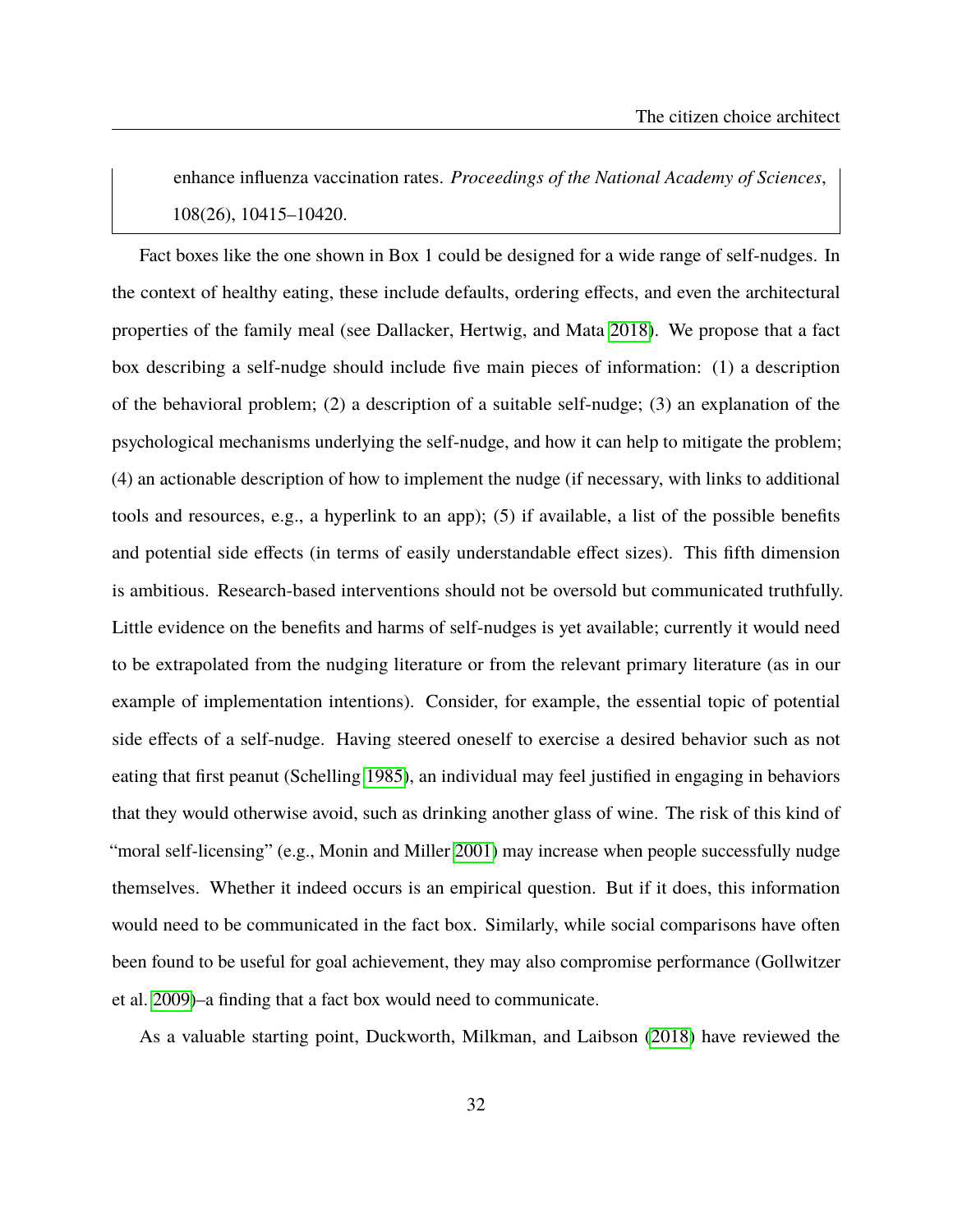evidence for various self-deployed (situational and cognitive) self-control strategies. Obviously there is also a need for research into the effectiveness of self-nudging. Such research would permit policy makers to build up a repertoire of self-nudges and communicate their respective strengths and weaknesses to the public (e.g., in fact boxes and apps). This is a vision for the future—but one in which researchers who otherwise disagree about people's decision-making competences (see Hertwig and Grüne-Yanoff [2017\)](#page-36-1) may be able to join forces.

# **Conclusion**

Commercial choice architects have become proficient in hijacking people's attention and desires (see, e.g., Nestle [2013;](#page-37-0) Nestle [2015;](#page-37-1) Cross and Proctor [2014;](#page-34-3) Wu [2017\)](#page-39-0), making it difficult for consumers to exercise agency and freedom of choice. Even in the best of circumstances, the potential for public choice architects to nudge people toward better choices in their personal and proximate choice environments is limited. Against this background, we suggest that policy makers should consider the possibility of empowering individuals to make strategic changes in their proximate choice architecture. There is no reason why citizens should not be informed about nudges that can be turned into self-nudges and, more generally, about the design principles of choice environments (e.g., defaults, framing, cognitive accessibility). We suggest that self-nudging is an untapped resource that sidesteps various ethical and practical problems associated with nudging and can empower people to make better everyday choices. This does not mean that regulation or nudging should be replaced by self-nudging; indeed, self-nudging can benefit enormously from the ingenuity of the nudging approach and the evidence accumulating on it. But, as the adage goes, give someone a fish, and you feed them for a day. Teach someone to fish, and you feed them for a lifetime. We believe that sharing behavioral insights from psychology and behavioral economics will provide citizens with a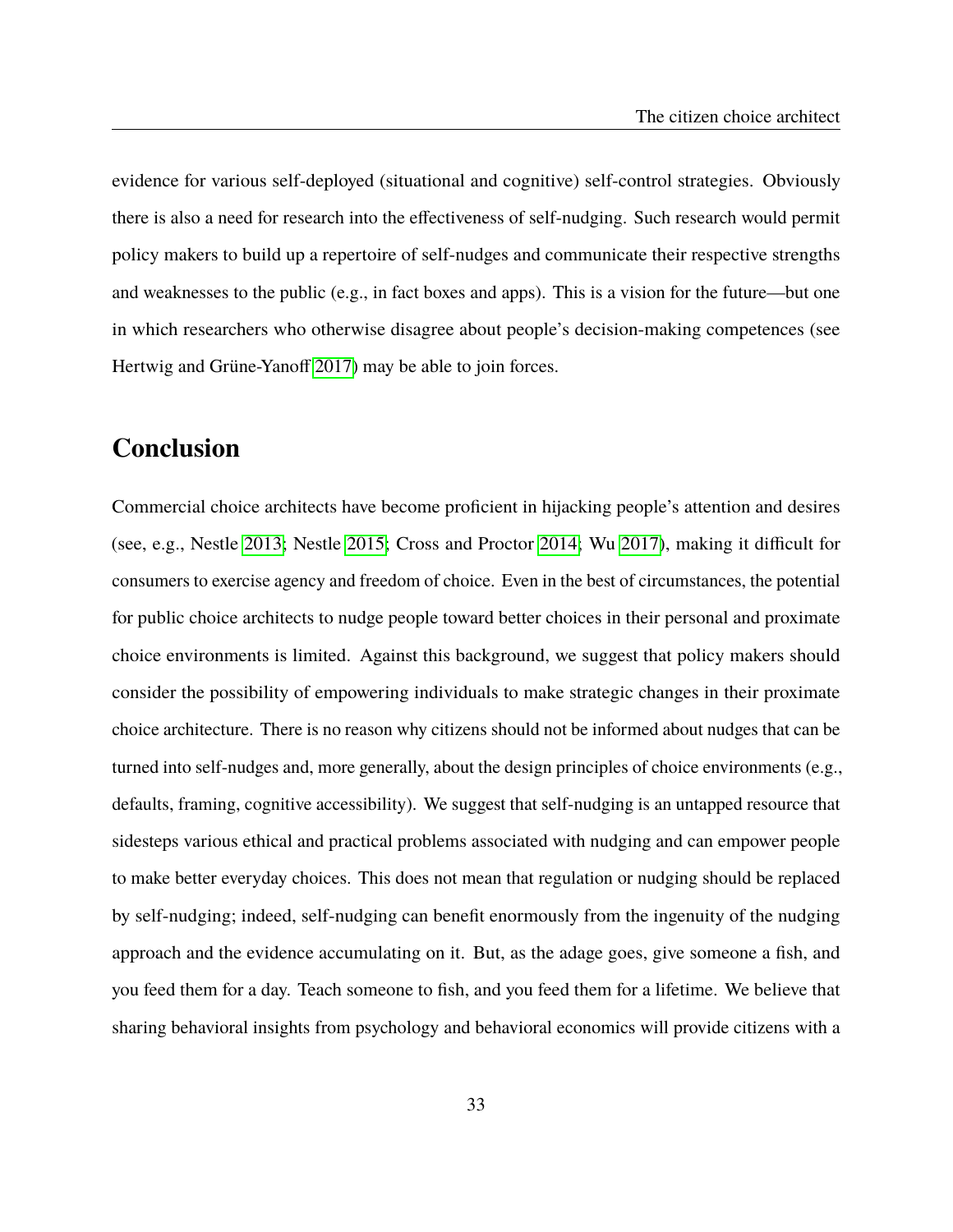means for taking back power, giving them more control over the design of their proximate choice environments–in other words, qualifying them as citizen choice architects.

#### **Acknowledgments**

The authors would like to thank Mattea Dallacker, Jutta Mata, Susan Michie, Michiru Nagatsu, Cass Sunstein, Susanne Uusitalo and Claus Vögele for helpful comments on the concept of self-nudging and Susannah Goss for editing the manuscript.

# **Financial support**

Samuli Reijula's research was funded by the Academy of Finland and the Kone Foundation.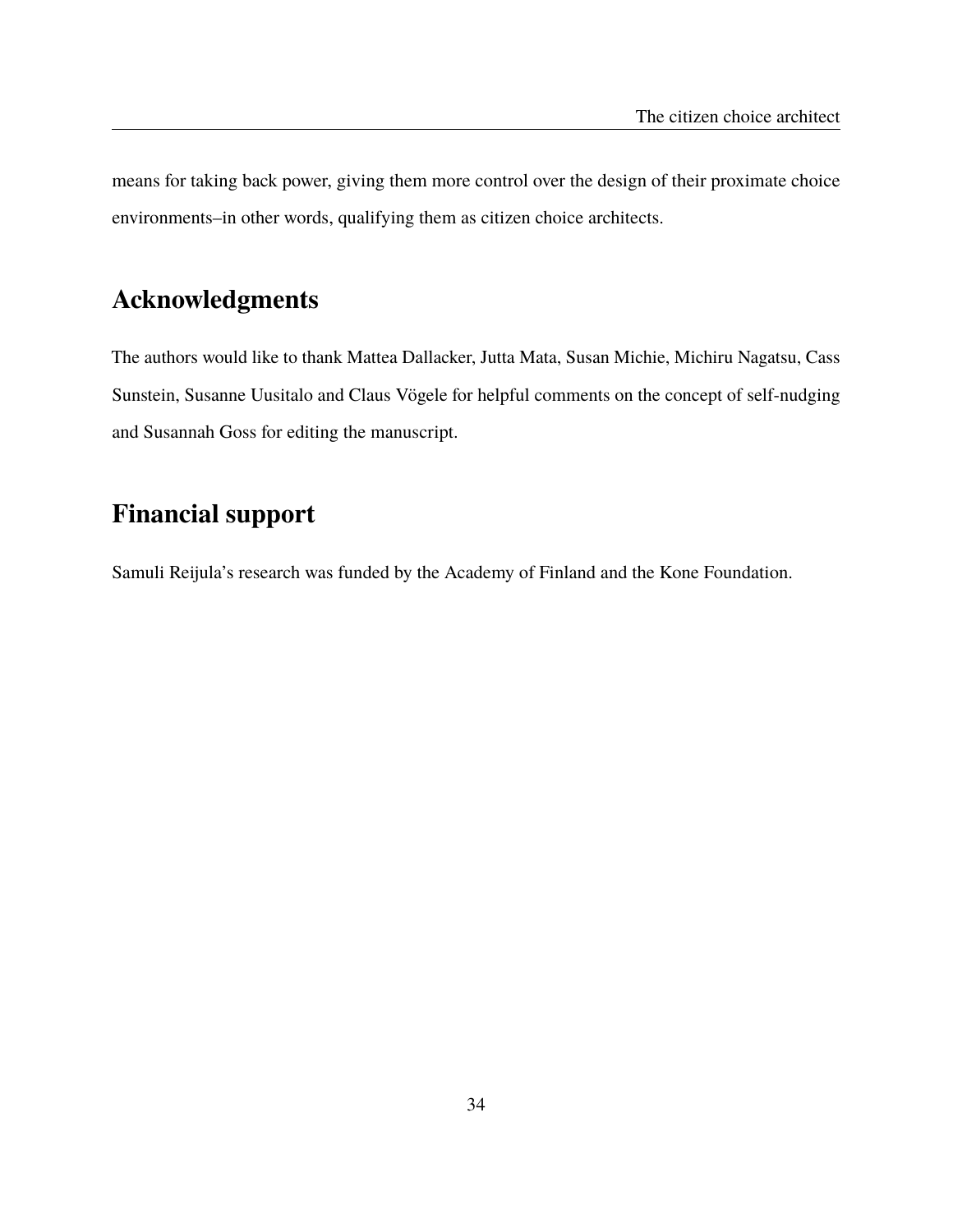# **References**

- <span id="page-34-0"></span>Ainslie, G. (1992). *Picoeconomics: The strategic interaction of successive motivational states within the person*. Cambridge University Press.
- <span id="page-34-1"></span>— (2001). *Breakdown of will*. Cambridge University Press.
- <span id="page-34-11"></span>Ainslie, G. et al. (2018). *Do people bundle sequences of choices? An experimental investigation*. Experimental Economics Center, Andrew Young School of Policy Studies . . .
- <span id="page-34-8"></span>Ariely, D. and K. Wertenbroch (2002). "Procrastination, deadlines, and performance: Self-control by precommitment". In: *Psychological science* 13.3, pp. 219–224.
- <span id="page-34-15"></span>Bandura, A. (1997). "Self-efficacy: The exercise of control". In: *H. Freeman, New York, NY*.
- <span id="page-34-2"></span>Bénabou, R. and J. Tirole (2004). "Willpower and personal rules". In: *Journal of Political Economy* 112.4, pp. 848–886.
- <span id="page-34-16"></span>Bootzin, R. R. and M. L. Perlis (2011). "Stimulus control therapy". In: *Behavioral Treatments for Sleep Disorders*. Elsevier, pp. 21–30.
- <span id="page-34-6"></span>Bovens, L. (2008). "The ethics of nudge". In: *Preference Change: Approaches from Philosophy, Economics and Psychology.* Ed. by M. J. Hansson and T. Grüne-Yanoff. Berlin: Springer, Theory and Decision Library A, pp. 207–20.
- <span id="page-34-9"></span>Bratman, M. E. (2007). *Structures of agency: Essays*. Oxford University Press.
- <span id="page-34-4"></span>Broers, V. J. et al. (2017). "A systematic review and meta-analysis of the effectiveness of nudging to increase fruit and vegetable choice". In: *The European Journal of Public Health* 27.5, pp. 912–920.
- <span id="page-34-5"></span>Bucher, T. et al. (2016). "Nudging consumers towards healthier choices: a systematic review of positional influences on food choice". In: *British Journal of Nutrition* 115.12, pp. 2252–2263.
- <span id="page-34-17"></span>Bugg, J. M. and M. J. Crump (2012). "In support of a distinction between voluntary and stimulusdriven control: A review of the literature on proportion congruent effects". In: *Frontiers in psychology* 3, p. 367.
- <span id="page-34-7"></span>Cialdini, R. B. and N. J. Goldstein (2004). "Social influence: Compliance and conformity". In: *Annu. Rev. Psychol.* 55, pp. 591–621.
- <span id="page-34-10"></span>Cowen, T. (1991). "Self-constraint versus self-liberation". In: *Ethics* 101.2, pp. 360–373.
- <span id="page-34-3"></span>Cross, G. S. and R. Proctor (2014). *Packaged pleasures: How technology and marketing revolutionized desire*. University of Chicago Press.
- <span id="page-34-14"></span>Dallacker, M., R. Hertwig, and J. Mata (2018). "The frequency of family meals and nutritional health in children: a meta-analysis". In: *Obesity Reviews* 19.5, pp. 638–653.
- <span id="page-34-13"></span>— (2019). "Quality matters: A meta-analysis on components of healthy family meals." In: *Health Psychology* 38.12, p. 1137.
- <span id="page-34-12"></span>Dallacker, M., J. Mata, and R. Hertwig (2019). "Toward simple eating rules for the land of plenty". In: *Taming uncertainty*. Ed. by Hertwig, Ralph, Pleskac, Timothy, and Pachur, Thorsten. MIT Press, pp. 111–130.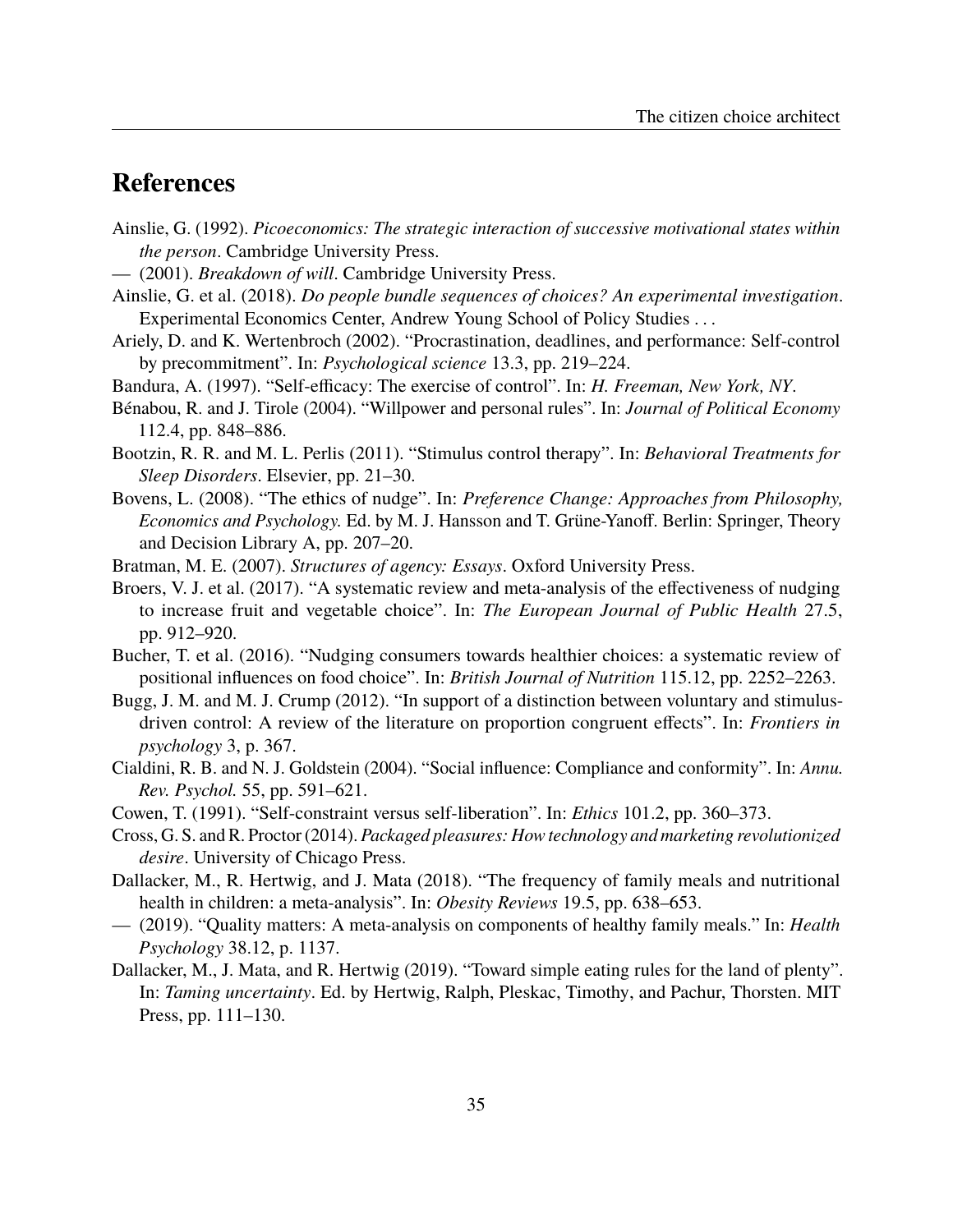- <span id="page-35-2"></span>Dansinger, M. L. et al. (2005). "Comparison of the Atkins, Ornish, Weight Watchers, and Zone diets for weight loss and heart disease risk reduction: a randomized trial". In: *Jama* 293.1, pp. 43–53.
- <span id="page-35-6"></span>Doris, J. M. (2015). *Talking to our selves: Reflection, ignorance, and agency*. Oxford University Press.
- <span id="page-35-4"></span>Drexler, A., G. Fischer, and A. Schoar (2014). "Keeping it simple: Financial literacy and rules of thumb". In: *American Economic Journal: Applied Economics* 6.2, pp. 1–31.
- <span id="page-35-0"></span>Duckworth, A. L. (2011). "The significance of self-control". In: *Proceedings of the National Academy of Sciences* 108.7, pp. 2639–2640.
- <span id="page-35-1"></span>Duckworth, A. L., K. L. Milkman, and D. Laibson (2018). "Beyond willpower: Strategies for reducing failures of self-control". In: *Psychological Science in the Public Interest* 19.3, pp. 102–129.
- <span id="page-35-10"></span>Elster, J. (1979). *Ulysses and the sirens: Studies in rationality and irrationality*. Cambridge, England: Cambridge University Press.
- <span id="page-35-15"></span>Ericson, K. M. and D. Laibson (2019). "Intertemporal choice". In: *Handbook of Behavioral Economics: Applications and Foundations 1*. Vol. 2. Elsevier, pp. 1–67.
- <span id="page-35-16"></span>Franklin, M., T. Folke, and K. Ruggeri (2019). "Optimising nudges and boosts for financial decisions under uncertainty". In: *Palgrave Communications* 5.1, pp. 1–13.
- <span id="page-35-13"></span>Frey, E. and T. Rogers (2014). "Persistence: How treatment effects persist after interventions stop". In: *Policy Insights from the Behavioral and Brain Sciences* 1.1, pp. 172–179.
- <span id="page-35-9"></span>Frey, R., S. M. Herzog, and R. Hertwig (2018). "Deciding on behalf of others: a population survey on procedural preferences for surrogate decision-making". In: *BMJ open* 8.7, e022289.
- <span id="page-35-14"></span>Fumagalli, R. (2016). "Decision sciences and the new case for paternalism: three welfare-related justificatory challenges". In: *Social Choice and Welfare* 47.2, pp. 459–480.
- <span id="page-35-12"></span>Giese, H., F. M. Stok, and B. Renner (2019). "Perceiving college peers' alcohol consumption: temporal patterns and individual differences in overestimation". In: *Psychology & health* 34.2, pp. 147–161.
- <span id="page-35-17"></span>Gigerenzer, G. and J. A. Muir Gray (2011). *Better doctors, better patients, better decisions. Envisioning healthcare 2020.* London: MIT Press.
- <span id="page-35-11"></span>Gillebaart, M. and D. T. de Ridder (2015). "Effortless self-control: A novel perspective on response conflict strategies in trait self-control". In: *Social and Personality Psychology Compass* 9.2, pp. 88–99.
- <span id="page-35-5"></span>Glaeser, E. (2006). "Psychology and Paternalism". In: *U Chi L Rev* 73, p. 133.
- <span id="page-35-18"></span>Gollwitzer, P. M. et al. (2009). "When intentions go public: Does social reality widen the intentionbehavior gap?" In: *Psychological science* 20.5, pp. 612–618.
- <span id="page-35-3"></span>Groopman, J. (Oct. 21, 2019). "Can brain science help us break bad habits?" In: *The New Yorker*. url: [https://www.newyorker.com/magazine/2019/10/28/can-brain-science-help-us-break-bad-](https://www.newyorker.com/magazine/2019/10/28/can-brain-science-help-us-break-bad-%20habits) [%20habits.](https://www.newyorker.com/magazine/2019/10/28/can-brain-science-help-us-break-bad-%20habits)
- <span id="page-35-7"></span>Grüne-Yanoff, T. (2016). "Why behavioural policy needs mechanistic evidence". In: *Economics & Philosophy* 32.3, pp. 463–483.
- <span id="page-35-8"></span>Grüne-Yanoff, T. and R. Hertwig (2016). "Nudge versus boost: How coherent are policy and theory?" In: *Minds and Machines* 26.1, pp. 149–183.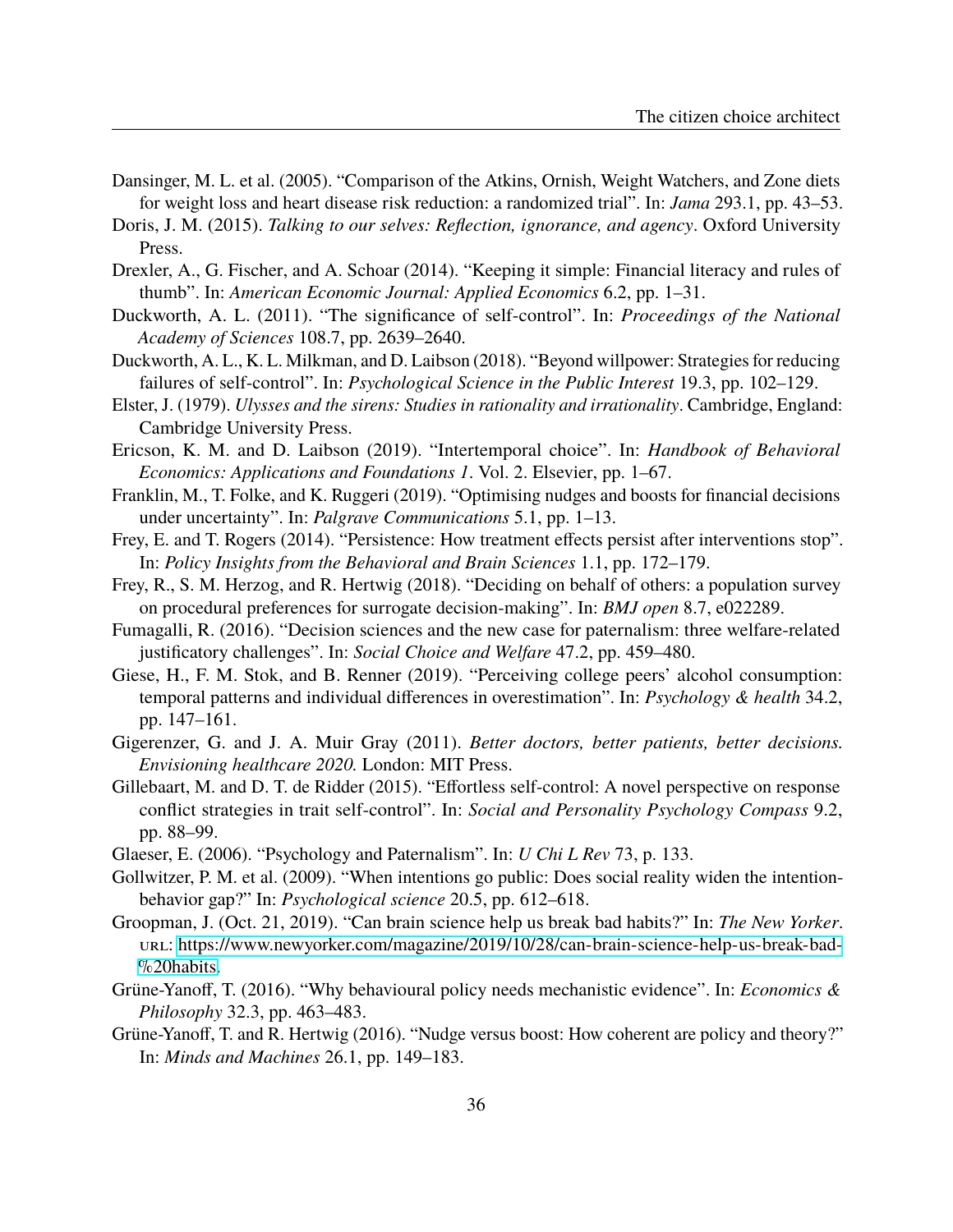- <span id="page-36-3"></span>Halpern, D. (2016). *Inside the nudge unit: How small changes can make a big difference*. Random House.
- <span id="page-36-13"></span>Hausman, D. M. (2011). *Preference, value, choice, and welfare*. Cambridge University Press.
- <span id="page-36-6"></span>Hausman, D. M. and B. Welch (2010). "Debate: To nudge or not to nudge\*". In: *Journal of Political Philosophy* 18.1, pp. 123–136. (Visited on 04/24/2020).
- <span id="page-36-19"></span>Haynes, L. C. et al. (2013). "Collection of delinquent fines: An adaptive randomized trial to assess the effectiveness of alternative text messages". In: *Journal of Policy Analysis and Management* 32.4, pp. 718–730. (Visited on 04/24/2020).
- <span id="page-36-8"></span>Hertwig, R. (2017). "When to consider boosting: some rules for policy-makers". In: *Behavioural Public Policy* 1.2, pp. 143–161.
- <span id="page-36-1"></span>Hertwig, R. and T. Grüne-Yanoff (2017). "Nudging and boosting: Steering or empowering good decisions". In: *Perspectives on Psychological Science* 12.6, pp. 973–986.
- <span id="page-36-2"></span>Holden, S. S., N. Zlatevska, and C. Dubelaar (2016). "Whether smaller plates reduce consumption depends on who's serving and who's looking: a meta-analysis". In: *Journal of the Association for Consumer Research* 1.1, pp. 134–146.
- <span id="page-36-5"></span>House of Lords (2011). *Behaviour change (second report)*.
- <span id="page-36-10"></span>Infante, G., G. Lecouteux, and R. Sugden (2016). "Preference purification and the inner rational agent: a critique of the conventional wisdom of behavioural welfare economics". In: *Journal of Economic Methodology* 23.1, pp. 1–25.
- <span id="page-36-4"></span>Jachimowicz, J. M. et al. (2019). "When and why defaults influence decisions: A meta-analysis of default effects". In: *Behavioural Public Policy* 3.2, pp. 159–186.
- <span id="page-36-18"></span>Jacob, J. J. and R. Isaac (2012). "Behavioral therapy for management of obesity". In: *Indian Journal of Endocrinology and Metabolism* 16.1, pp. 28–32. (Visited on 04/24/2020).
- <span id="page-36-0"></span>Johnson, C. A. (2015). *The information diet: A case for conscious comsumption*. " O'Reilly Media, Inc."
- <span id="page-36-7"></span>Johnson, E. and D. Goldstein (2003). "Do defaults save lives?" In: *Science* 302.5649, pp. 1338–1339.
- <span id="page-36-15"></span>Kahneman, D. (2003). "A perspective on judgment and choice: mapping bounded rationality." In: *American psychologist* 58.9, p. 697.
- <span id="page-36-16"></span>— (2011). *Thinking, fast and slow*. 1st ed. Farrar, Straus and Giroux. 512 pp.
- <span id="page-36-14"></span>Kahneman, D. et al. (1982). *Judgment under uncertainty: Heuristics and biases*. Cambridge university press.
- <span id="page-36-17"></span>Kaufmann, C., M. Weber, and E. Haisley (2013). "The role of experience sampling and graphical displays on one's investment risk appetite". In: *Management science* 59.2, pp. 323–340.
- <span id="page-36-9"></span>Khan, U. and R. Dhar (2006). "Licensing effect in consumer choice". In: *Journal of marketing research* 43.2, pp. 259–266.
- <span id="page-36-11"></span>Kozyreva, A., S. Lewandowsky, and R. Hertwig (2019). "Citizens versus the internet: Confronting digital challenges with cognitive tools". In: *(under review)*.
- <span id="page-36-12"></span>Kuklin, B. (1991). "Self-paternalism in the marketplace". In: *U. Cin. L. Rev.* 60, p. 649.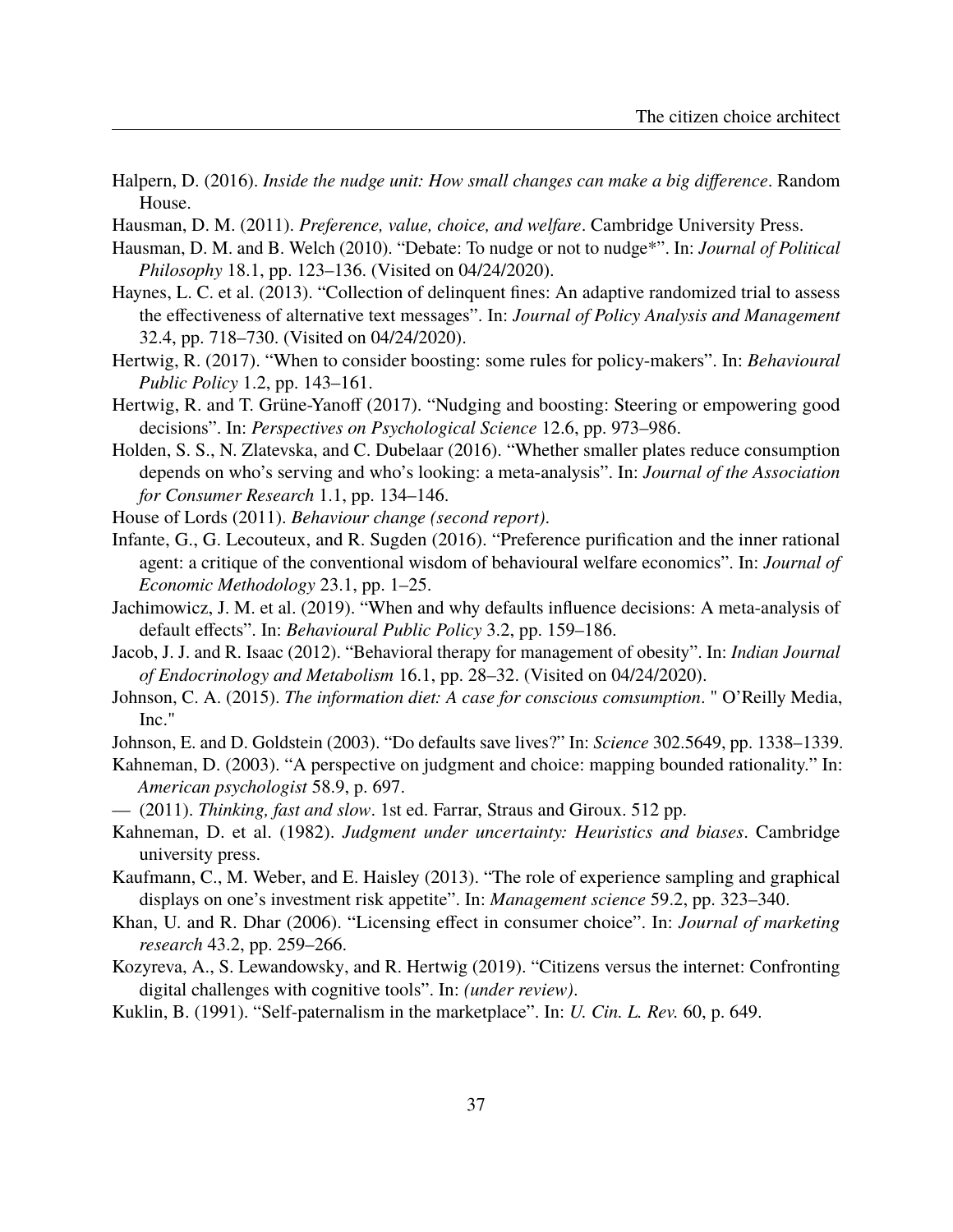- <span id="page-37-9"></span>Liberman, V., S. M. Samuels, and L. Ross (2004). "The name of the game: Predictive power of reputations versus situational labels in determining prisoner's dilemma game moves". In: *Personality and social psychology bulletin* 30.9, pp. 1175–1185.
- <span id="page-37-16"></span>Lieder, F. et al. (2019). "Cognitive prostheses for goal achievement". In: *Nature human behaviour* 3.10, pp. 1096–1106.
- <span id="page-37-4"></span>Loewenstein, G. et al. (2015). "Warning: You are about to be nudged". In: *Behavioral Science & Policy* 1.1, pp. 35–42.
- <span id="page-37-6"></span>Madrian, B. C. (2014). "Applying insights from behavioral economics to policy design". In: *Annu. Rev. Econ.* 6.1, pp. 663–688.
- <span id="page-37-14"></span>Mann, T., D. De Ridder, and K. Fujita (2013). "Self-regulation of health behavior: social psychological approaches to goal setting and goal striving." In: *Health Psychology* 32.5, p. 487.
- <span id="page-37-15"></span>Marchionni, C. and S. Reijula (2019). "What is mechanistic evidence, and why do we need it for evidence-based policy?" In: *Studies in History and Philosophy of Science Part A* 73, pp. 54–63.
- <span id="page-37-12"></span>Marulanda-Carter, L. and T. W. Jackson (2012). "Effects of e-mail addiction and interruptions on employees". In: *Journal of Systems and Information Technology*.
- <span id="page-37-17"></span>Mata, J. and R. Hertwig (2018). "Public beliefs about obesity relative to other major health risks: representative cross-sectional surveys in the USA, the UK, and Germany". In: *Annals of Behavioral Medicine* 52.4, pp. 273–286.
- <span id="page-37-18"></span>McDowell, M. et al. (2016). "A simple tool for communicating the benefits and harms of health interventions: a guide for creating a fact box". In: *MDM Policy & Practice* 1.1.
- <span id="page-37-2"></span>Micha, R. et al. (2017). "Association between dietary factors and mortality from heart disease, stroke, and type 2 diabetes in the United States". In: *Jama* 317.9, pp. 912–924.
- <span id="page-37-7"></span>Milkman, K. L. et al. (2011). "Using implementation intentions prompts to enhance influenza vaccination rates". In: *Proceedings of the National Academy of Sciences* 108.26, pp. 10415– 10420.
- <span id="page-37-10"></span>Mills, C. (2018). "The choice architect's trilemma". In: *Res Publica* 24.3, pp. 395–414.
- <span id="page-37-13"></span>Mischel, W. (2015). *The marshmallow test: Why self-control is the engine of success*. Little, Brown.
- <span id="page-37-3"></span>Moffitt, T. E. et al. (2011). "A gradient of childhood self-control predicts health, wealth, and public safety". In: *Proceedings of the national Academy of Sciences* 108.7, pp. 2693–2698.
- <span id="page-37-5"></span>Mongin, P. and M. Cozic (2018). "Rethinking nudge: not one but three concepts". In: *Behavioural Public Policy* 2.1, pp. 107–124.
- <span id="page-37-19"></span>Monin, B. and D. T. Miller (2001). "Moral credentials and the expression of prejudice." In: *Journal of personality and social psychology* 81.1, p. 33.
- <span id="page-37-11"></span>Moskin, J. et al. (Apr. 30, 2019). "Your questions about food and climate change, answered". In: *The New York Times*.
- <span id="page-37-0"></span>Nestle, M. (2013). *Food politics: How the food industry influences nutrition and health*. Vol. 3. Univ of California Press.
- <span id="page-37-1"></span>— (2015). *Soda politics: Taking on big soda (and winning)*. Oxford University Press, USA.
- <span id="page-37-8"></span>Nickerson, D. W. and T. Rogers (2010). "Do you have a voting plan? Implementation intentions, voter turnout, and organic plan making". In: *Psychological Science* 21.2, pp. 194–199.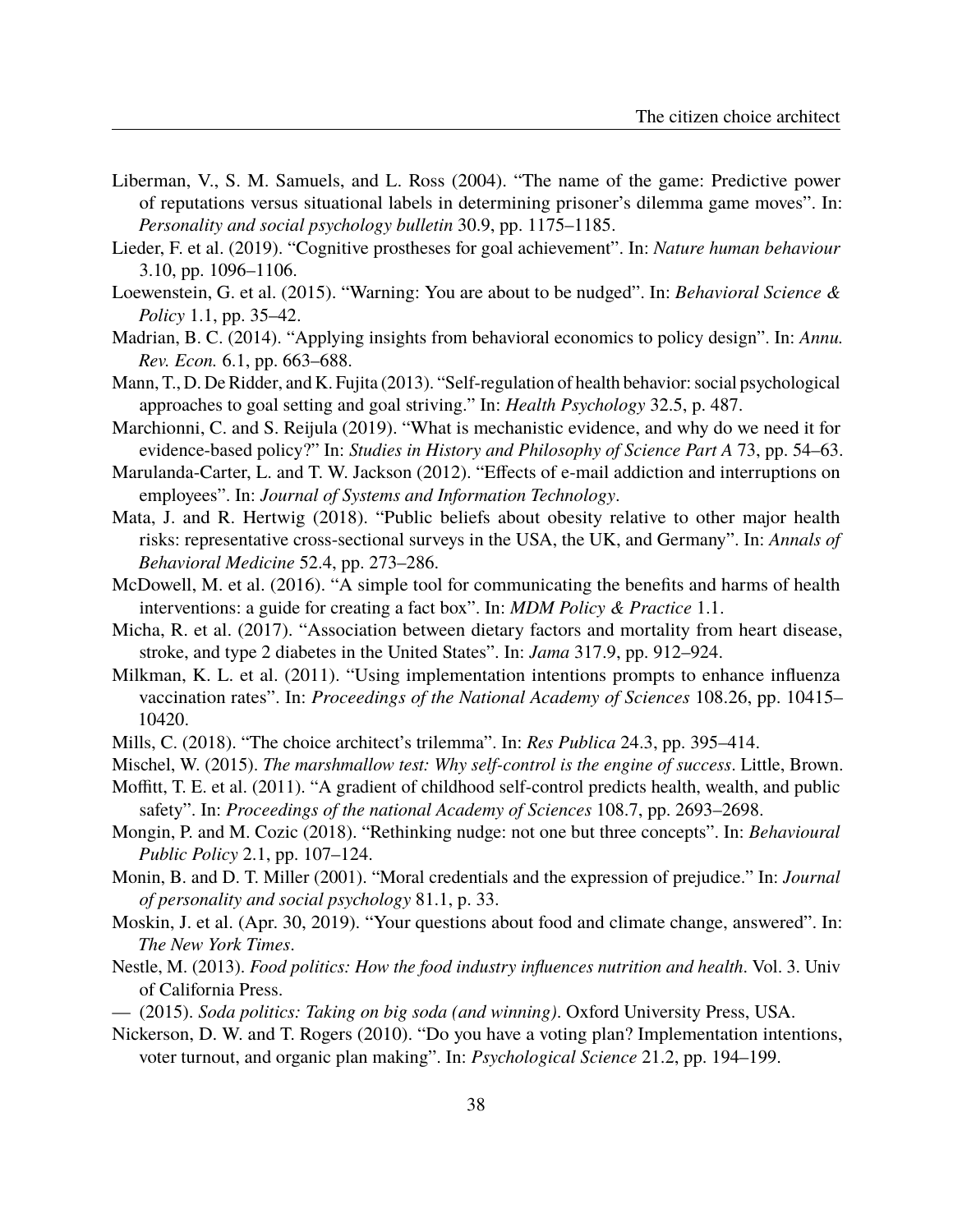- <span id="page-38-18"></span>Oettingen, G. and P. M. Gollwitzer (2004). "Goal setting and goal striving". In: *Emotion and motivation*. Perspectives on social psychology. Malden: Blackwell Publishing, pp. 165–183.
- <span id="page-38-5"></span>Otto, D. (2016). *Digital Detox: Wie Sie entspannt mit Handy & Co. leben*. Springer.
- <span id="page-38-14"></span>Poore, J. and T. Nemecek (2018). "Reducing food's environmental impacts through producers and consumers". In: *Science* 360.6392, pp. 987–992.
- <span id="page-38-17"></span>Protzko, J. (2020). "Kids these days! Increasing delay of gratification ability over the past 50 years in children". In: *Intelligence* 80, p. 101451.
- <span id="page-38-1"></span>Rachlin, H. (2000). *The science of self-control*. Harvard University Press.
- <span id="page-38-11"></span>Rebonato, R. (2012). *Taking liberties: A critical examination of libertarian paternalism*. Palgrave Macmillan.
- <span id="page-38-13"></span>Reijula, S. et al. (2018). "Nudge, boost or design? Limitations of behavioral policy under social interaction". In: *The Journal of Behavioral Economics for Policy* 2.1, pp. 99–105.
- <span id="page-38-3"></span>Roberto, C. A. et al. (2015). "Patchy progress on obesity prevention: emerging examples, entrenched barriers, and new thinking". In: *The Lancet* 385.9985, pp. 2400–2409.
- <span id="page-38-9"></span>Schelling, T. C. (1978). "Egonomics, or the art of self-management". In: *The American Economic Review* 68.2, pp. 290–294.
- <span id="page-38-0"></span>— (1984). "Self-command in practice, in policy, and in a theory of rational choice". In: *The American Economic Review* 74.2, pp. 1–11.
- <span id="page-38-19"></span>— (1985). "Enforcing rules on oneself". In: *JL Econ. & Org.* 1, p. 357.
- <span id="page-38-16"></span>Schultz, P. W. et al. (2007). "The constructive, destructive, and reconstructive power of social norms". In: *Psychological science* 18.5, pp. 429–434.
- <span id="page-38-20"></span>Schwartz, L. M., S. Woloshin, and H. G. Welch (2009). "Using a drug facts box to communicate drug benefits and harms: two randomized trials". In: *Annals of Internal Medicine* 150.8, pp. 516–527.
- <span id="page-38-8"></span>Service, O. and R. Gallagher (2017). *Think small: The surprisingly simple ways to reach big goals.* Michael O'Mara Books Limited London.
- <span id="page-38-12"></span>Sunstein, C. R. (2015). "The ethics of nudging". In: *Yale J. on Reg.* 32, p. 413.
- <span id="page-38-7"></span>— (2016). "The council of psychological advisers". In: *Annual Review of Psychology* 67, pp. 713– 737.
- <span id="page-38-15"></span>Sussman, A. B., E. Sharma, and A. L. Alter (2015). "Framing charitable donations as exceptional expenses increases giving." In: *Journal of Experimental Psychology: Applied* 21.2, p. 130.
- <span id="page-38-2"></span>Swinburn, B. A. et al. (2011). "The global obesity pandemic: shaped by global drivers and local environments". In: *The Lancet* 378.9793, pp. 804–814.
- <span id="page-38-4"></span>Swinburn, B., G. Egger, and F. Raza (1999). "Dissecting obesogenic environments: the development and application of a framework for identifying and prioritizing environmental interventions for obesity". In: *Preventive medicine* 29.6, pp. 563–570.
- <span id="page-38-10"></span>Thaler, R. H. (1999). "Mental accounting matters". In: *Journal of Behavioral decision making* 12.3, pp. 183–206.
- <span id="page-38-6"></span>Thaler, R. and C. Sunstein (2008). *Nudge: improving decisions about health, wealth, and happiness*. New Haven ; London: Yale University Press.